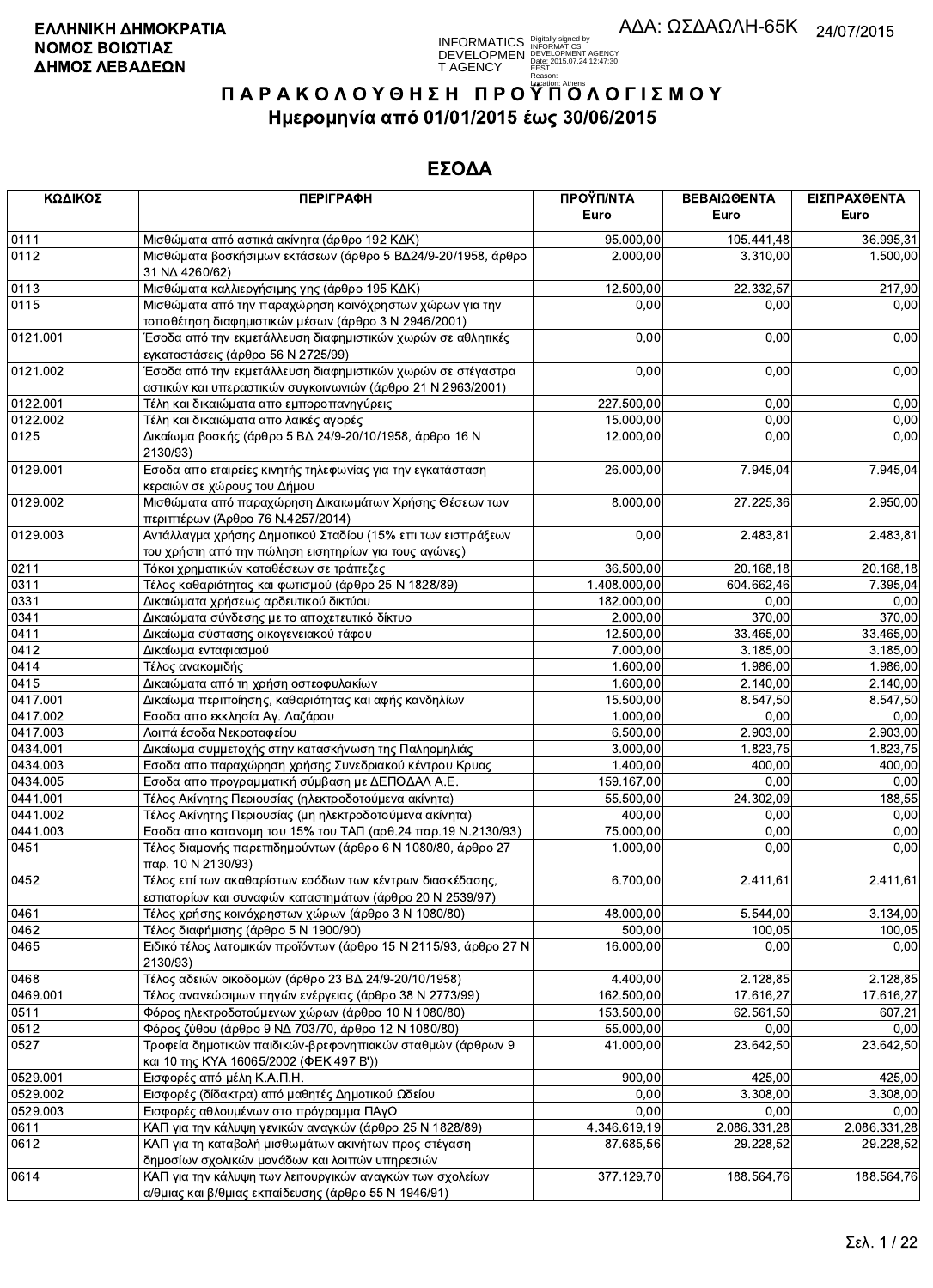| ΚΩΔΙΚΟΣ  | <b>ПЕРІГРАФН</b>                                                                                                                                                  | ΠΡΟΫΠ/ΝΤΑ<br>Euro         | ΒΕΒΑΙΩΘΕΝΤΑ<br>Euro | ΕΙΣΠΡΑΧΘΕΝΤΑ<br>Euro |
|----------|-------------------------------------------------------------------------------------------------------------------------------------------------------------------|---------------------------|---------------------|----------------------|
| 0619.006 | Οφειλές Ελληνικού Δημοσίου που απορρέουν από το άρθρο 25 του<br>Ν. 1828/89 (άρθ 27 Ν. 3756/2009)                                                                  | 668.079.32                | 0,00                | 0,00                 |
| 0621     | Κάλυψη δαπάνης των προνοιακών επιδομάτων                                                                                                                          | $\overline{6.406.702,65}$ | 2.977.228,21        | 2.977.228,21         |
| 0712     | Μισθώματα θαλασσίων εκτάσεων (άρθρο 15 Ν 2130/93)                                                                                                                 | 9.581,70                  | 11.392,50           | 1.627,50             |
| 0713     | Παράβολα για την έκδοση των αδειών ίδρυσης και λειτουργίας                                                                                                        | 14.000,00                 | 5.200,00            | 5.200,00             |
|          | επιχειρήσεων υγειονομικού ενδιαφέροντος (άρθρο 80 ΔΚΚ)                                                                                                            |                           |                     |                      |
| 0715     | Τέλος διαφήμισης της κατηγορίας Δ΄ του άρθρου 15 του ΒΔ 24/9-<br>20/10/1958 (άρθρο 9 Ν 2880/2001)                                                                 | 90.000,00                 | 0,00                | 0,00                 |
| 1211.009 | Έκτακτη χρηματοδότηση του Υπουργείου Εσωτερικών για την<br>καταβολή εκλογικής αποζημίωσης                                                                         | 0,00                      | 12.870,00           | 12.870,00            |
| 1212.002 | Επιχορήγηση για υλοποίηση Ευρωπαικού προγράμματος<br>΄΄Εναρμόνιση οικογενειακής και επαγγελματικής ζωής''                                                         | 218.400,00                | 178.350,00          | 178.350,00           |
| 1212.004 | Από Γ.Γ.Α. για υλοποίηση ΠΑγΟ                                                                                                                                     | 0,00                      | 0,00                | 0,00                 |
| 1214.005 | Επιχορήγηση ΥΠ.ΕΣ για κάλυψη δράσεων πολιτικής προστασίας-<br>πυροπροστασίας                                                                                      | 83.800,00                 | 81.800,00           | 81.800,00            |
| 1219.002 | Επιχορήγηση εκπαιδευτικών προγραμμάτων ΟΑΕΚ-ΛΑΕΚ                                                                                                                  | 7.000,00                  | 0,00                | 0,00                 |
| 1311.001 | ΚΑΠ επενδυτικών δαπανών των δήμων                                                                                                                                 | 440.280,00                | 172.050,00          | 172.050,00           |
| 1312.001 | Επισκευή και συντήρηση σχολικών κτιρίων (άρθρο 13 Ν 2880/2001)                                                                                                    | 69.000,00                 | 0,00                | 0,00                 |
| 1313.001 | Επιχορήγηση ΥΠ.ΕΣ. για κάλυψη δρασεων πολιτικής προστασίας                                                                                                        | 0,00                      | 2.000,00            | 2.000.00             |
| 1321.033 | Διαμόρφωση Μονοπατιού και Αποκατάσταση-Στερέωση Τρίχινου<br>Γεφυριού                                                                                              | 67.332,55                 | 28.476,69           | 28.476,69            |
| 1321.040 | Επιχορήγηση από ΕΤΠΑ για Ανάπλαση-Ενοποίηση Δικτύου<br>Πεζοδρόμων (Πεζόδρομος οδού Καλιαγκάκη, οδού Μποφίδου,<br>χώρος πρώην ΚΤΕΛ και πεζόδρομια οδού Σπυρίδωνος) | 382.477,72                | 121.935,81          | 121.935,81           |
| 1321.041 | Υπογειοποίηση εναερίου δικτύου πεζοδρόμου επι της οδού<br>Μπουφίδου                                                                                               | 42.733,10                 | 0,00                | 0,00                 |
| 1321.042 | Σωστικές ανασκαφές                                                                                                                                                | 1,00                      | 0,00                | 0,00                 |
| 1321.206 | Μελέτη Σχεδιου Χωροταξικής και Οικιστικής Οργανωσης Ανοικτής<br>Πόλης Δήμου Χαιρώνειας                                                                            | 16.751,67                 | 0,00                | 0,00                 |
| 1321.401 | Επιχορήγηση από ΕΤΠΑ για Βελτίωση και Ανάπλαση Κοινόχρηστων<br>χώρων ΤΚ Κορώνειας                                                                                 | 358.598,58                | 80.316,77           | 80.316,77            |
| 1321.501 | Μελέτη Γενικού Πολεοδομικού Σχεδίου Κοινότητας Κυριακίου                                                                                                          | 16.705,75                 | 0,00                | 0,00                 |
| 1322.020 | Επιχορήγηση από ΠΔΕ για Αποκατάσταση ζημιών που                                                                                                                   | 74.655,68                 | 69.771,54           | 69.771,54            |
|          | προκλήθηκαν από θεομηνία στο Δήμο Λεβαδέων                                                                                                                        |                           |                     |                      |
| 1322.021 | Επιχορήγηση από Πράσινο Ταμείο για Αποζημίωση ιδιοκτησιών στο<br>πάρκο Έρκυνας από την οδό Θουκιδίδου εως την οδό Ξενοφώντος                                      | 90.752,00                 | 0,00                | 0,00                 |
| 1322.022 | Επιχορήγηση από Πράσινο Ταμειο για Ενεργειακή Αναβαθμιση<br>Σχολικής Μονάδας 3ου Δημοτικού Σχολειου Λιβαδειάς                                                     | 0,00                      | 0,00                | 0,00                 |
| 1326.001 | Έσοδα από προγραμματική σύμβαση με ΔΕΠΟΔΑΛ ΑΕ για την<br>προμήθεια εξοπλισμού 1ης Διαχειριστικής Ενότητας Ν Βοιωτίας                                              | 380.121,00                | 196.121,00          | 104.750,78           |
| 1326.002 | Έσοδα από προγραμματική σύμβαση με ΔΕΠΟΔΑΛ ΑΕ για την<br>Λειτουργική και Περιβαλλοντική Αναβάθμιση ΧΥΤΑ Λιβαδειάς                                                 | 407.939,60                | 87.088,42           | 87.088,42            |
| 1328.002 | Λειτουργική και Περιβαλλοντική Αναβάθμιση Χ.Υ.Τ.Α. Λιβαδειάς                                                                                                      | 1.440.005,08              | 0,00                | 0,00                 |
| 1328.003 | Προμήθεια ενός (1) Θρυμματιστή (εξοπλισμός διαχ. στερεών<br>αποβλήτων 1ης διαχειρ. ενότητας Ν. Βοιωτίας)                                                          | 340.000,00                | 0,00                | 0,00                 |
| 1328.005 | Προμήθεια ενός (1) εκσκαφέα φορτωτή (εξοπλισμός διαχ. στερεών<br>αποβλήτων 1ης διαχειρ. ενότητας Ν. Βοιωτίας)                                                     | 86.000,00                 | 0,00                | 0,00                 |
| 1328.009 | Προμήθεια ενός (1) οχήματος ανοικτού τύπου 4χ4 (Εξοπλισμός<br>διαχ.στερεών αποβλήτων 1ης διαχειρ.ενότητας Ν.Βοιωτίας)                                             | 0,00                      | 0,00                | 0,00                 |
| 1328.016 | Βελτίωση και Ανάπλαση Κοινόχρηστων Χώρων Οικισμού Ελικώνα                                                                                                         | 550.000,00                | 0.00                | 0,00                 |
| 1328.019 | Βελτίωση υφιστάμενου αρδευτικού έργου του Δ.Δ. Λαφυστίου Δήμου<br>Λεβαδέων                                                                                        | 103.202,00                | 0,00                | 0,00                 |
| 1328.401 | Μελέτη Έργων Ανακατασκευής Εσωτερικού Δικτύου, Έργων<br>Προσαγωγής Ακαθάρτων και Εγκατάστασης Επεξεργασίας Λυμάτων<br>(Ε.Ε.Λ.) Αγίου Γεωργίου                     | 76.157,81                 | 0,00                | 0,00                 |
| 1328.406 | Ανάπλαση Πλατείας Τ.Κ. Αγίου Γεωργίου                                                                                                                             | 0,00                      | 0.00                | 0,00                 |
| 1328.502 | Μελέτη Αποχέτευσης-Προσαγωγής Ακαθάρτων και Εγκατάστασης<br>Επεξεργασίας Λυμάτων (Ε.Ε.Λ.) Οικισμού Κυριακίου                                                      | 11.664,13                 | 13.300,00           | 13.300,00            |
| 1328.503 | Αγορά εδαφικών εκτάσεων Οικισμού Κυριακίου                                                                                                                        | 5.000,00                  | 0,00                | 0,00                 |
| 1411     | Προϊόν δωρεών                                                                                                                                                     | 0.00                      | 4.000.00            | 4.000.00             |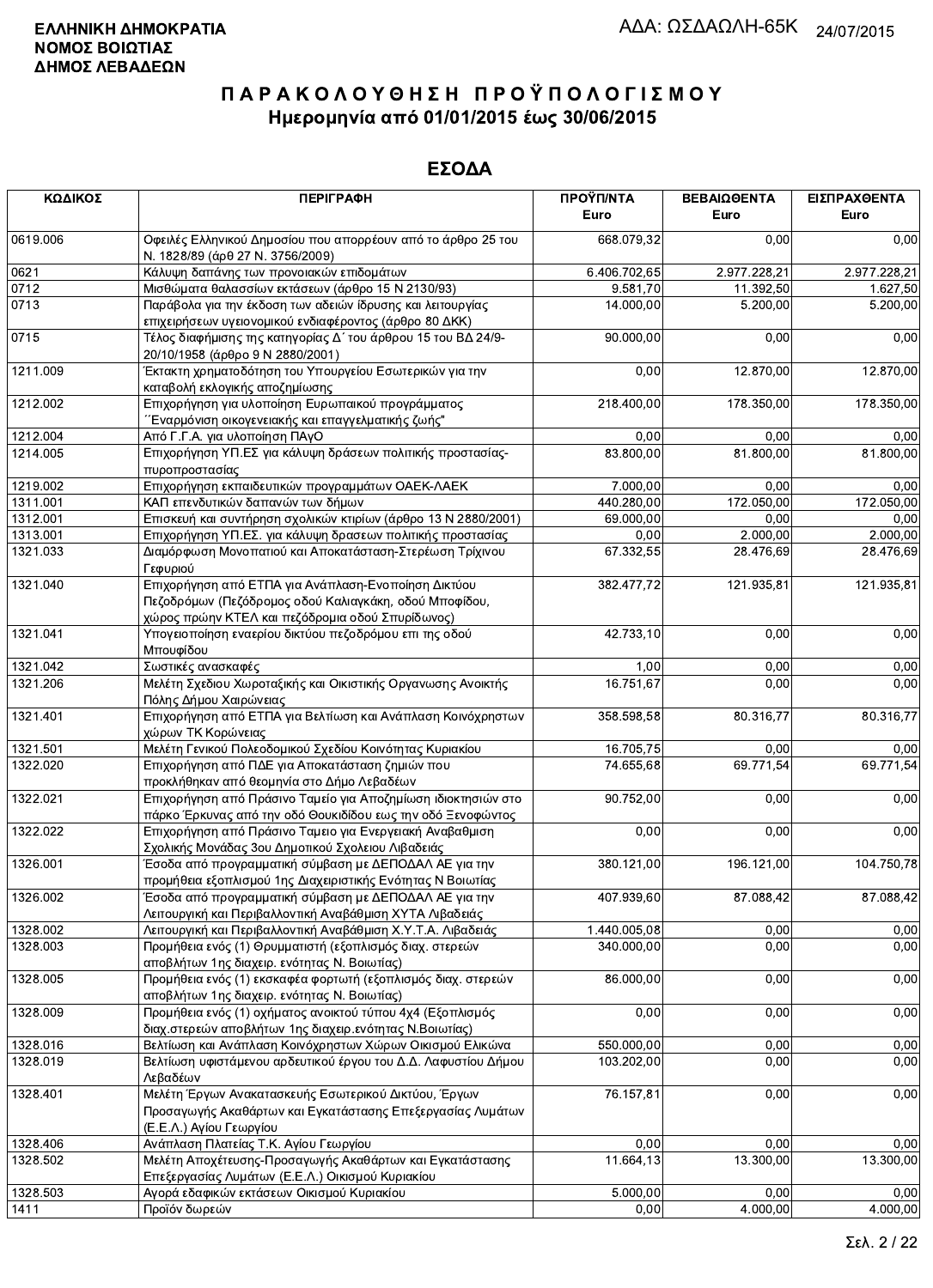| ΚΩΔΙΚΟΣ  | <b>ПЕРІГРАФН</b>                                                                                                    | ΠΡΟΫΠ/ΝΤΑ<br>Euro | ΒΕΒΑΙΩΘΕΝΤΑ<br>Euro | ΕΙΣΠΡΑΧΘΕΝΤΑ<br>Euro |
|----------|---------------------------------------------------------------------------------------------------------------------|-------------------|---------------------|----------------------|
| 1511     | Προσαυξήσεις εκπρόθεσμης καταβολής χρεών (άρθρο 6 ΝΔ 356/74,<br>άρθρο 16 Ν 2130/93)                                 | 60.000,00         | 17.095,78           | 17.095,78            |
| 1512     | Πρόστιμα του ΚΟΚ, του ΝΔ 805/71 και του ΑΝ 170/67 (άρθρο 31 Ν<br>2130/93)                                           | 58.000,00         | 21.583,95           | 17.593,95            |
| 1514     | Πρόστιμα ανέγερσης και διατήρησης αυθαιρέτων κατασκευών (άρθρο<br>12 N 1647/86)                                     | 20.000,00         | 786,75              | 786,75               |
| 1519     | Λοιπά πρόστιμα και χρηματικές ποινές επιβαλλόμενες βάσει ειδικών<br>διατάξεων                                       | 3.000,00          | 243,47              | 243,47               |
| 1522     | Παράβολα υποβαλλόμενα για την χορήγηση διευκολύνσεων<br>τμηματικής καταβολής χρεών (άρθρο 18 Ν 2648/98)             | 500,00            | 53,12               | 53,12                |
| 1629     | Λοιπά έσοδα από δαπάνες πραγματοποιηθείσες για λογαριασμό<br>τρίτων                                                 | 5.000,00          | 0,00                | 0,00                 |
| 1699.001 | Εσοδα απο κατασκευή παραγκών και ηλεκτροδότησης αυτών στην<br>Εμποροπανήγυρη                                        | 35.000,00         | 0,00                | 0,00                 |
| 1699.003 | Λοιπά έκτακτα έσοδα που δεν εντάσσονται στις πιο πάνω τάξεις                                                        | 1.000,00          | 0,00                | 0,00                 |
| 1699.006 | Έκτακτα Έσοδα από εράνους της Ιεράς Μητρόπολης Θηβών και<br>Λεβαδείας (2% επί του ακαθαρίστου προιόντος)            | 1.200,00          | 904,12              | 904, 12              |
| 2111     | Τακτικά έσοδα από τέλη καθαριότητας και ηλεκτροφωτισμού                                                             | 383.800,00        | 373.765,22          | 275.937,90           |
| 2113     | Τακτικά έσοδα από τέλη και δικαίωματα άρδευσης                                                                      | 1.000,00          | 0,00                | 0,00                 |
| 2115.001 | Τέλος Ακίνητης περιουσίας (ηλεκτροδοτούμενα ακίνητα)                                                                | 16.300,00         | 15.487,59           | 1.738,73             |
| 2115.002 | Τέλος Ακίνητης περιουσίας (μη ηλεκτροδοτούμενα ακίνητα)                                                             | 70.000,00         | 189.297,23          | 77.105,59            |
| 2118     | Τακτικά έσοδα επί των ακαθαρίστων εσόδων επιτηδευματιών                                                             | 9.000,00          | 3.569,05            | 3.569,05             |
| 2119.001 | Φόρος ηλεκτροδούμενων χώρων (άρθ. 10 Ν. 1080/80) Π.Ο.Ε.                                                             | 40.300,00         | 38.393,02           | 33.662,99            |
|          |                                                                                                                     | 2.000,00          | 0,00                |                      |
| 2119.004 | Τέλος χρήσης κοινοχρήστων χώρων Π.Ο.Ε.                                                                              |                   |                     | 0,00                 |
| 2119.011 | Απο μισθώματα αστικών ακινήτων                                                                                      | 0,00              | 162,00              | 162,00               |
| 2119.012 | Τέλη και δικαιώματα απο λαική αγορά                                                                                 | 12.000,00         | 0,00                | 0,00                 |
| 2119.020 | Αντιτιμο κατανάλωσης ηλεκτρικού ρευματος των πυλώνων του<br>Δημοτικού Σταδιου για λογαριασμό τριτων (τέλεση αγώνων) | 0,00              | 0,00                | 0,00                 |
| 2211.001 | Πρόστιμα παραβάσεων Κ.Ο.Κ. - Ελεγχόμενης στάθμευσης Π.Ο.Ε.                                                          | 17.500,00         | 42.135,90           | 13.870,36            |
| 2211.002 | Λοιπά πρόστιμα                                                                                                      | 2.000,00          | 0,00                | 0,00                 |
| 2212.001 | Πρόστιμα ανέγερσης-διατήρησης αυθαιρέτων                                                                            | 7.500,00          | 3.200,60            | 3.200,60             |
| 3211     | Τέλη καθαριότητας και ηλεκτροφωτισμού                                                                               | 593.751,33        | 623.611,78          | 594.787,01           |
| 3212     | Τέλη και δικαιώματα ύδρευσης                                                                                        | 214.779,92        | 213.120,59          | 4.090,63             |
| 3213     | Τέλη και δικαιώματα άρδευσης                                                                                        | 135.033,88        | 342.008,52          | 144.447,05           |
| 3214     | Τέλη και δικαιώματα αποχέτευσης                                                                                     | 18.079,75         | 17.925,65           | 417,70               |
| 3215     | Τέλος ακίνητης περιουσίας                                                                                           | 58.252,26         | 148.567,36          | 55.697,84            |
| 3217     | Εισφορά λόγω ένταξης ή επέκτασης πολεοδομικών σχεδίων                                                               | 10.825,49         | 10.825,49           | 4.947,28             |
| 3218     | Τακτικά έσοδα επί των ακαθαρίστων εσόδων επιτηδευματιών                                                             | 871.904,98        | 902.432,37          | 21.312,04            |
| 3219.001 | Απο δικαιώματα και μισθώματα βοσκήσιμων εκτάσεων                                                                    | 15.129,97         | 13.899,52           | 458,80               |
| 3219.002 | Απο τέλη διαφήμισης και απο την εκμετάλλευση διαφημιστικών<br>χώρων                                                 | 0,00              | 0,00                | 0,00                 |
| 3219.003 | Απο δικαιώματα νεκροταφείων                                                                                         | 19.017,11         | 18.908,70           | 230,99               |
| 3219.004 | Απο τέλη χρήσης κοινόχρηστων δημοτικών χώρων και απο<br>παραχώρηση δικαιωμάτων χρήσης θέσεων των περιπτέρων         | 127.187,83        | 169.660,15          | 17.279,70            |
| 3219.005 | Απο δικαιώματα Σφαγείων                                                                                             | 5.105,59          | 4.738,35            | 642,10               |
|          | Απο τέλη και μισθώματα λατομείων                                                                                    |                   | 88.121,39           |                      |
| 3219.006 |                                                                                                                     | 90.838,54         |                     | 0,00                 |
| 3219.008 | Απο δικαιώματα χρήσης Χ.Υ.Τ.Α.                                                                                      | 71.240,59         | 71.240,59           | 64,30                |
| 3219.009 | Απο δικαιώματα συμμετοχής στην Κατασκήνωση                                                                          | 10.386,21         | 10.106,21           | 306,28               |
| 3219.010 | Απο τέλη και δικαιώματα λαικών αγορών                                                                               | 154.591,11        | 146.111,04          | 35.072,63            |
| 3219.011 | Απο φόρο ηλεκτροδοτούμενων χώρων (άρθ. 10 Ν. 1080/80)                                                               | 56.292,52         | 60.350,70           | 58.390,41            |
| 3219.012 | Απο προγραμματική σύμβαση με ΔΕΠΟΔΑΛ Α.Ε. (ΦΟΔΣΑ)                                                                   | 5.407,48          | 102.907,48          | 0,00                 |
| 3219.013 | Απο μισθώματα αστικών ακινήτων                                                                                      | 430.315,54        | 420.840,26          | 50.158,80            |
| 3219.014 | Απο μισθώματα καλλιεργήσιμης γής                                                                                    | 22.212,66         | 14.344,47           | 3.322,46             |
| 3219.015 | Απο μισθώματα θαλασσίων εκτάσεων                                                                                    | 9.581,70          | 9.581,70            | 4.890,43             |
| 3219.017 | Λοιπές περιπτώσεις                                                                                                  | 12.678,28         | 11.403,31           | 188,36               |
| 3219.018 | Απο εισφορές για τροφεία παιδικών και βρεφονηπιακών σταθμών                                                         | 19.712,94         | 19.686,62           | 982,73               |
| 3219.019 | Απο κρατήσεις υπέρ Δημοσίου                                                                                         | 26.803,32         | 48.578,79           | 4.807,34             |
| 3219.020 | Από Μισθώματα παραχώρησης Δικαιωμάτων Χρήσης Θέσεων των                                                             | 22.040,66         | 0,00                | 0,00                 |
|          | περιπτέρων (Άρθρο 76 Ν.4257/2014)                                                                                   |                   |                     |                      |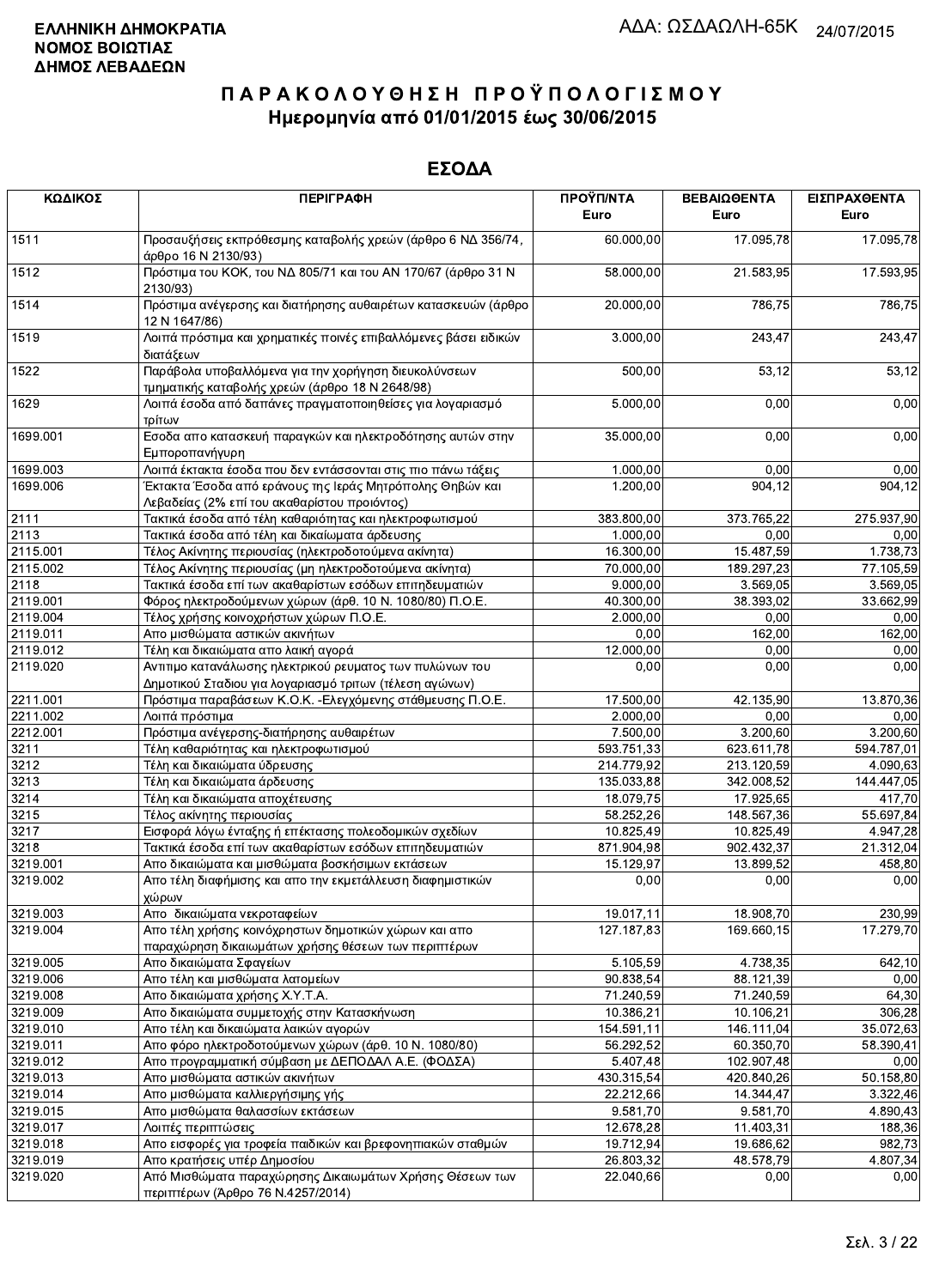### ΕΣΟΔΑ

| ΚΩΔΙΚΟΣ  | <b>ПЕРІГРАФН</b>                                               | ΠΡΟΫΠ/ΝΤΑ               | ΒΕΒΑΙΩΘΕΝΤΑ   | ΕΙΣΠΡΑΧΘΕΝΤΑ  |
|----------|----------------------------------------------------------------|-------------------------|---------------|---------------|
|          |                                                                | Euro                    | Euro          | Euro          |
| 3219.021 | Από χρήση Δημοτικών Σταδίων (15% επί των ακαθαρίστων           | 0.00                    | 0.00          | 0,00          |
|          | εισπράξεων του χρήστη από την πώληση εισητηριων για τους       |                         |               |               |
|          | αγώνες)                                                        |                         |               |               |
| 3219.022 | Από αντιτιμο κατανάλωσης ηλεκτρικού ρευματος των πυλώνων του   | 0,00                    | 0,00          | 0,00          |
|          | Δημοτικού Σταδιου για λογαριασμό τριτων (τελεση αγώνων)        |                         |               |               |
| 3221.001 | Απο πρόστιμα παραβάσεων Κ.Ο.Κ.-Ελεγχόμενης στάθμευσης          | 613.930,23              | 638.026,16    | 9.158,56      |
| 3221.002 | Απο διάφορα πρόστιμα κλπ έκτακτα έσοδα                         | 141.867,81              | 146.823,15    | 4.384,55      |
| 3221.003 | Απο αποζημιώσεις καταβληθείσες για λογαριασμό των υπόχρεων,    | 93.293,38               | 93.190,47     | 5.768,23      |
|          | λόγω προσκύρωσης ή ρυμοτόμησης ακινήτων (άρθρο 26 Ν            |                         |               |               |
|          | 1828/89)                                                       |                         |               |               |
| 3221.004 | Από προγραμματική σύμβαση με ΔΕΠΟΔΑΛ για ΦΠΑ                   | 86.595,00               | 0,00          | 0,00          |
| 4111     | Εισφορά υπέρ του Δημοσίου στις αποδοχές και τα έξοδα           | 200.000,00              | 87.254,79     | 87.254,79     |
|          | παράστασης                                                     |                         |               |               |
| 4121     | Φόροι μισθωτών υπηρεσιών                                       | $\overline{250.000,00}$ | 106.196,83    | 106.196,83    |
| 4122     | Φοροί και χαρτόσημο Δημάρχων Αντιδημάρχων μελών Δημοτικών      | $\overline{7.000,00}$   | 1.053,60      | 1.053,60      |
|          | Συμβουλίων και λοιπών συλλογικών οργάνων                       |                         |               |               |
| 4123     | Φόρων προμηθευτών εργολάβων ελ. Επαγγελματιών κ.λ.π.           | 130.000,00              | 40.697,34     | 40.697,34     |
| 4124     | Λοιπές κρατήσεις υπέρ του Δημοσίου                             | 90.000,00               | 4.764,08      | 1.477,53      |
| 4131     | Εισφορές σε ασφαλιστικούς οργανισμούς και ταμεία               | 1.350.000,00            | 553.662,92    | 553.662,92    |
| 4132     | Εισφορά για το εφάπαξ βοήθημα του Ν 103/75                     | 3.500,00                | 886,68        | 886,68        |
| 4141     | Κρατήσεις στις αποδοχές για την εξόφληση δανείων του Τ.Π. & Δ. | 91.000,00               | 36.785,39     | 36.785.39     |
| 4142     | Λοιπές κρατήσεις υπέρ τρίτων                                   | 270.000,00              | 116.895,59    | 116.895,59    |
| 4211     | Επιστροφή χρημάτων από υπολόγους χρηματικών ενταλμάτων         | 5.000,00                | 0,00          | 0,00          |
|          | προπληρωμής                                                    |                         |               |               |
| 4212     | Επιστροφή πάγιας προκαταβολής                                  | 29.000,00               | 0,00          | 0,00          |
| 4213     | Επιστροφή αχρεωστήτως καταβληθέντων χρηματικών ποσών           | 100.000,00              | 75.320,17     | 34.253,85     |
|          | (άρθρο 26 Ν 318/69, Αποφ. Υπ. Οικον. 2081241/11652/1997)       |                         |               |               |
| 4219     | Επιστροφή εν γένει χρημάτων                                    | 45.000,00               | 953,79        | 953,79        |
| 5111     | Χρηματικό υπόλοιπο προερχόμενο από τακτικά έσοδα για την       | 406.871,80              | 654.310,06    | 654.310,06    |
|          | κάλυψη υποχρεώσεων παρελθόντων ετών                            |                         |               |               |
| 5112     | Χρηματικό υπόλοιπο προερχόμενο από τακτικά έσοδα για την       | 170.769,02              | 170.769,02    | 170.769,02    |
|          | κάλυψη έργων του Π.Δ.Ε. ή πιστώσεις προοριζόμενες για δημόσιες |                         |               |               |
|          | επενδύσεις                                                     |                         |               |               |
| 5113     | Χρηματικό υπόλοιπο προερχόμενο απο τακτικά έσοδα για την       | 355.574,14              | 670.064,73    | 670.064,73    |
|          | κάλυψη ειδικευμένων δαπανών                                    |                         |               |               |
| 5119     | Χρηματικό υπόλοιπο προερχόμενο απο τακτικά έσοδα για την       | 258.000,00              | 0,00          | 0,00          |
|          | κάλυψη εν γένει δαπανών του Δήμου                              |                         |               |               |
| 5121     | Χρηματικό υπόλοιπο προερχόμενο από έκτακτα έσοδα για την       | 66.082,50               | 271.459,72    | 271.459,72    |
|          | κάλυψη υποχρεώσεων παρελθόντων ετών                            |                         |               |               |
| 5122     | Χρηματικό υπόλοιπο προερχόμενο από έκτακτα έσοδα για την       | 789.087,00              | 748.161,14    | 748.161,14    |
|          | κάλυψη έργων του Π.Δ.Ε. ή πιστώσεις προοριζόμενες για δημόσιες |                         |               |               |
|          | επενδύσεις                                                     |                         |               |               |
| 5123     | Χρηματικό υπόλοιπο προερχόμενο απο έκτακτα έσοδα για την       | 83.647,20               | 82.186,17     | 82.186,17     |
|          | κάλυψη ειδικευμένων δαπανών                                    |                         |               |               |
|          | ΣΥΝΟΛΑ                                                         | 29.507.030.53           | 16.011.565,17 | 11.477.727,63 |

|        | ΚΩΔΙΚΟΣ  | <b>ПЕРІГРАФН</b>                                                           | ΠΡΟΫΠ/ΝΤΑ  | <b>ENTAA@ENTA</b> | ΠΛΗΡΩΘΕΝΤΑ |
|--------|----------|----------------------------------------------------------------------------|------------|-------------------|------------|
|        |          |                                                                            | Euro       | Euro              | Euro       |
| $00\,$ | 6031     | Τακτικές αποδοχές (περιλαμβάνονται βασικός μισθός, δώρα εορτών, γενικά και | 101.388.00 | 23.334.72         | 23.334.72  |
|        |          | ειδικά τακτικά επιδόματα)                                                  |            |                   |            |
| 00     | 6053.001 | Εργοδ. εισφορές ΙΚΑ υπαλλήλων ειδικών θέσεων                               | 10.495,00  | 515.24            | 515,24     |
| $00\,$ | 6053.002 | Εργοδ. εισφορές Ταμείου Νομικών                                            | 6.233.00   | 375.50            | 375.50     |
| 00     | 6053.003 | Εργοδοτικές εισφορές υπέρ ΤΣΜΕΔΕ                                           | 4.511.00   | 1.793.57          | 1.793,57   |
| 00     | 6053.004 | Εργοδοτικές εισφορές υπέρ ΤΣΜΕΔΕ (επικουρικό)                              | 1.016.00   | 403.65            | 403,65     |
| 00     | 6053.005 | Εργοδοτικές εισφορές υπέρ ΚΥΤ                                              | 1.456.00   | 578.55            | 578.55     |
| 00     | 6056     | Ετήσια εισφορά στο ΤΠΔΚΥ-ΤΕΑΔΚΥ (άρθρα 3 Ν 1726/44, 30 Ν 2262/52, 100      | 285.783,00 | 142.800.00        | 142.800,00 |
|        |          | ΝΔ 4260/61 και 33 ΝΔ 5441/66)                                              |            |                   |            |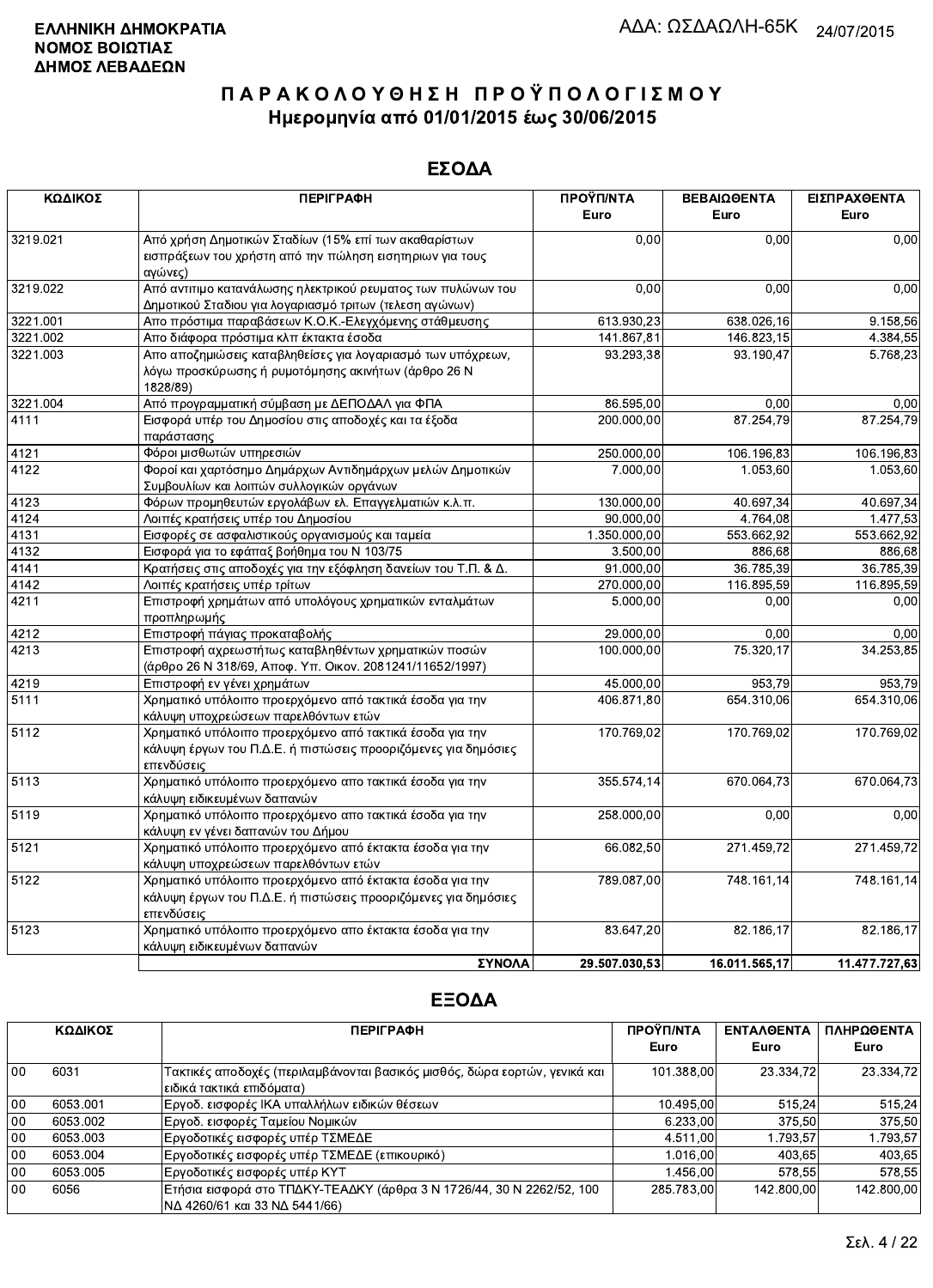|           | ΚΩΔΙΚΟΣ  | <b>ПЕРІГРАФН</b>                                                                                                          | ΠΡΟΫΠ/ΝΤΑ<br>Euro | ΕΝΤΑΛΘΕΝΤΑ<br>Euro | ΠΛΗΡΩΘΕΝΤΑ<br>Euro |
|-----------|----------|---------------------------------------------------------------------------------------------------------------------------|-------------------|--------------------|--------------------|
| $00\,$    | 6073     | Δαπάνες επιμόρφωσης προσωπικού και συμμετοχής σε συνέδρια και<br>σεμινάρια                                                | 9.000,00          | 0.00               | 0,00               |
| $00\,$    | 6111     | Αμοιβές νομικών και συμβολαιογράφων                                                                                       | 0,00              | 183,21             | 183,21             |
| 00        | 6116     | Αμοιβές δικαστικών επιμελητών                                                                                             | 6.000,00          | 0,00               | 0,00               |
| 00        | 6121.001 | Αντιμισθία δημάρχου ή προέδρου κοινότητας αντιδημάρχου και προέδρου<br>δημοτικού συμβουλίου(Άρθρο 175 ΔΚΚ)                | 123.120,00        | 51.300,00          | 51.300,00          |
| 00        | 6121.002 | Αντιμισθία συμπαραστάτη του δημότη και της επιχείρησης                                                                    | 7.200,00          | 0,00               | 0,00               |
| 00        | 6123     | Έξοδα κίνησης προέδρων Τοπικών Συμβουλίων (άρθρο 4 Ν 2539/97)                                                             | 87.600,00         | 36.500,00          | 36.500,00          |
| 00        | 6126.008 | Εργοδοτικές εισφορές υπέρ ΙΚΑ-ΕΤΕΑ                                                                                        | 10.080,00         | 4.199,80           | 4.199,80           |
| 00        | 6151     | Δικαιώματα τρίτων (ΔΕΗ κλπ) από την είσπραξη τελών και φόρων                                                              | 66.000,00         | 25.070,40          | 25.070,40          |
| $00\,$    | 6221     | Ταχυδρομικά τέλη                                                                                                          | 20.000,00         | 7.619,20           | 7.619,20           |
| 00        | 6222     | Τηλεφωνικά, τηλεγραφικά και τηλετυπία τέλη εσωτερικού                                                                     | 30.000,00         | 14.135,12          | 11.253,12          |
| 00        | 6223     | Κινητή Τηλεφωνία                                                                                                          | 6.240,00          | 0,00               | 0,00               |
| 00        | 6331.001 | Λοιποί φόροι και τέλη                                                                                                     | 10.000,00         | 3.399,74           | 3.399,74           |
| 00        | 6421     | Οδοιπορικά έξοδα και αποζημίωση μετακινούμενων αιρετών                                                                    | 3.000,00          | 0,00               | 0,00               |
| 00        | 6431     | Έξοδα ενημέρωσης και προβολής δραστηριοτήτων του Δήμου                                                                    | 0,00              | 0,00               | 0,00               |
| 00        | 6433     | Τιμητικές διακρίσεις, αναμνηστικά δώρα και έξοδα φιλοξενίας φυσικών<br>προσώπων και αντιπροσωπειών                        | 0,00              | 0,00               | 0,00               |
| 00        | 6434     | Λοιπές δαπάνες δημοσίων σχέσεων                                                                                           | 0,00              | 0,00               | 0,00               |
| $00\,$    | 6443     | Δαπάνες δεξιώσεων και εθνικών ή τοπικών εορτών                                                                            | 0,00              | 0.00               | 0,00               |
| 00        | 6451.001 | Συνδρομές σε εφημερίδες - περιοδικά                                                                                       | 1.000,00          | 0,00               | 0,00               |
| 00        | 6451.002 | Συνδρομή σε νομικές βάσεις δεδομένων                                                                                      | 4.000,00          | 0,00               | 0,00               |
| 00        | 6463     | Έξοδα λοιπών δημοσιεύσεων                                                                                                 | 1.500,00          | 162,36             | 162,36             |
| 00        | 6492     | Δικαστικά έξοδα και έξοδα εκτέλεσης δικαστικών αποφάσεων ή<br>συμβιβαστικών πράξεων                                       | 20.000,00         | 8.527,09           | 6.877,09           |
| 00        | 6494     | Έξοδα συμβολαιογράφων και δικαστικών επιμελητών                                                                           | 2.000,00          | 685,42             | 685,42             |
| 00        | 6495.007 | Δαπάνες για πάγια τέλη κτηματογράφησης ακινήτων του Δήμου                                                                 | 0,00              | 0.00               | 0,00               |
| 00        | 6511     | Τόκοι δανείων εσωτερικού                                                                                                  | 177.205,00        | 96.656,76          | 96.656,76          |
| 00        | 6515     | Αμοιβές και προμήθειες τραπεζών                                                                                           | 4.000,00          | 668,12             | 668,12             |
| 00        | 6521     | Τόκοι δανείων εσωτερικού                                                                                                  | 118.705,00        | 64.747,80          | 64.747,80          |
| 00        | 6711.001 | Μεταβιβάσεις σε σχολικές επιτροπές για λειτουργικές δαπάνες                                                               | 377.129,70        | 188.281,92         | 188.281,92         |
| 00        | 6711.003 | Μεταβιβάσεις σε σχολικές επιτροπές για έργα επισκευής και συντήρησης<br>σχολικών κτιρίων                                  | 69.000,00         | 0,00               | 0,00               |
| $00\,$    | 6715.010 | Επιχορήγηση Αθλητικού Πολιτιστικού Οργανισμού Δήμου Λεβαδέων<br>(ΑΠΟΔΗΛ)                                                  | 280.000,00        | 0,00               | 0,00               |
| $00\,$    | 6721.001 | Εισφορά υπέρ συνδέσμου Δήμων και Κοινοτήτων Προστασιας & Ορθολογικής<br>Ανάπτυξης τιυ Κορινθιακού Κόλπου (ΣΠΟΑΚ) ο 'Αριων | 7.184,50          | 0,00               | 0,00               |
| 00        | 6722     | Εισφορά για την εξασφάλιση μέσων προστασίας άμαχου πληθυσμού                                                              | 9.526, 10         | 0,00               | 0,00               |
| 00        | 6723     | Κράτηση 0,50% υπέρ λογαριασμού του άρθρου 68 ΝΔ 3033/54                                                                   | 47.630,47         | 3.617,11           | 3.617,11           |
| <b>υυ</b> | 6725     | Εισφορά υπέρ ΤΠΟΕΚΕ                                                                                                       | 750,00            | 0,00               | 0,00               |
| 00        | 6726.001 | Υπέρ δήμων και κοινοτήτων απο το Τέλος Ακίνητης Περιουσίας (15% επι των<br>εισπράξεων - Ν. 2130/93)                       | 30.067,84         | 5.400.08           | 5.400,08           |
| 00        | 6733     | Καταβολή χρηματικών βοηθημάτων σε άπορους δημότες                                                                         | 20.000,00         | 0,00               | 0,00               |
| 00        | 6735     | Επιχορηγήσεις σε πολιτιστικούς συλλόγους και σωματεία                                                                     | 10.100,00         | 0,00               | 0,00               |
| $00\,$    | 6737.001 | Χρηματοδότηση Κοινοφελούς Επιχείρησης Δήμου Λεβαδέων                                                                      | 20.000,00         | 0,00               | 0,00               |
| 00        | 6739.001 | Βοηθήματα ένδειας για την αντιμετώπιση άμεσων βιοτικών αναγκών                                                            | 10.000,00         | 0,00               | 0,00               |
| 00        | 6821.001 | Φορολογικά πρόστιμα και προσαυξήσεις χρήσης                                                                               | 1.500,00          | 100,00             | 100,00             |
| $00\,$    | 6822     | Προσαυξήσεις Ασφαλιστικών ταμείων χρήσης                                                                                  | 0,00              | 0,00               | 0,00               |
| $00\,$    | 6823.001 | Τόκοι υπερημερίας χρήσης                                                                                                  | 60.000,00         | 22.927,30          | 5.998,30           |
| 10        | 6011     | Τακτικές αποδοχές (περιλαμβάνονται βασικός μισθός, δώρα εορτών, γενικά και<br>ειδικά τακτικά επιδόματα)                   | 975.613,00        | 504.437,60         | 504.437,60         |
| 10        | 6012.001 | Αποζημίωση υπερωριακής εργασίας μονίμων υπαλλήλων                                                                         | 1.615,00          | 0,00               | 0,00               |
| 10        | 6012.002 | Αμοιβή υπαλλήλων που ασκούν καθήκοντα ληξιάρχου                                                                           | 3.840,00          | 671,02             | 576,38             |
| 10        | 6012.003 | Αμοιβή υπαλλήλου που τηρεί τα πρακτικά του Δημοτικού Συμβουλίου                                                           | 950,00            | 316,57             | 316,57             |
| 10        | 6012.004 | Αμοιβή υπαλλήλων για την γραμματειακή υποστήριξη των συμβουλίων των<br>τοπικών και δημοτικών κοινοτήτων                   | 4.463,00          | 1.005,59           | 739,71             |
| 10        | 6012.006 | Αποζημίωση υπερωριακής εργασίας για την καταβολή εκλογικής<br>αποζημίωσης                                                 | 0,00              | 5.590,00           | 5.590,00           |
| 10        | 6021.002 | Τακτικές αποδοχές υπαλλήλων με σύμβαση αορίστου χρόνου                                                                    | 239.994,00        | 95.961,10          | 94.834,80          |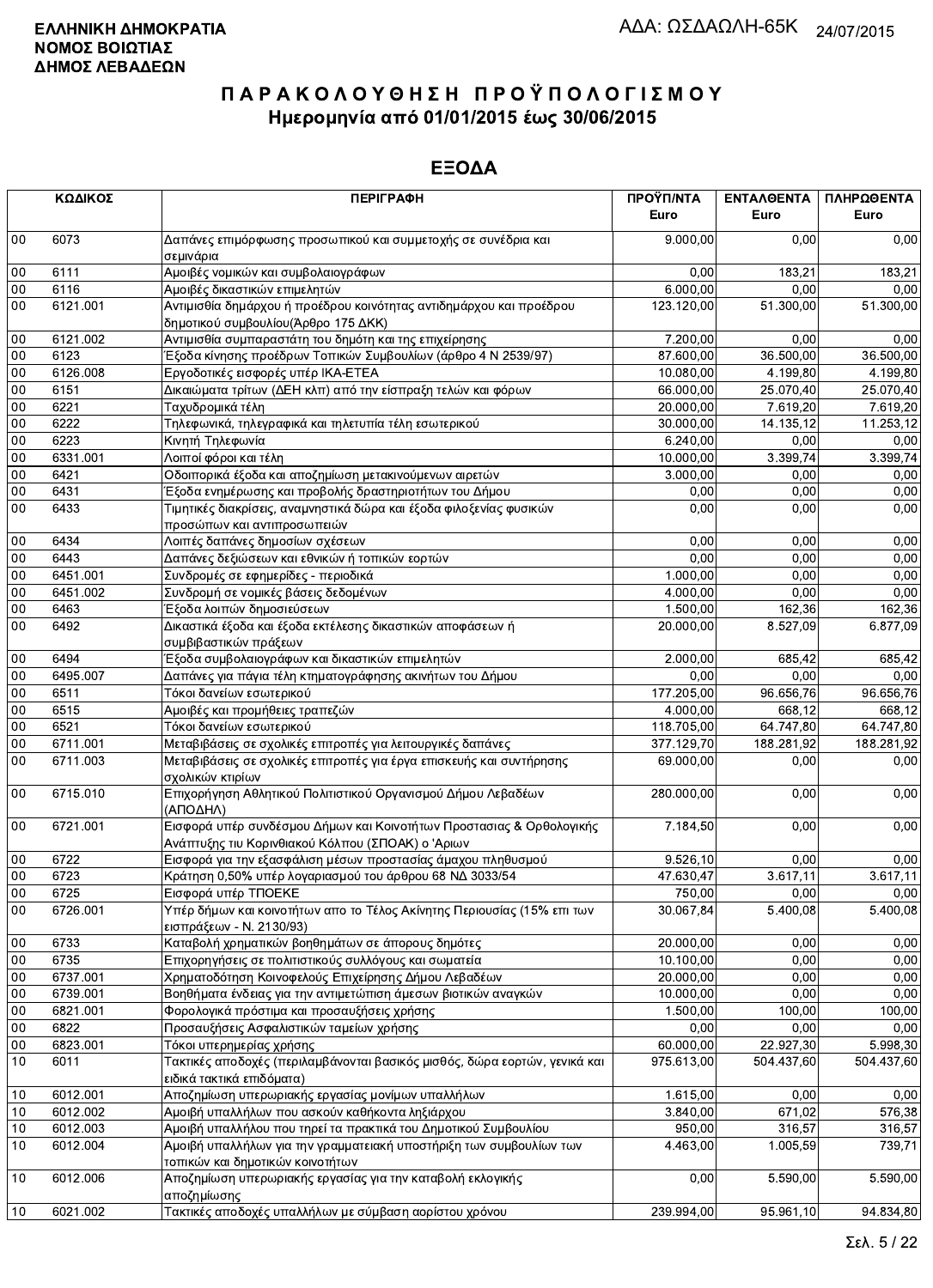|                 | ΚΩΔΙΚΟΣ  | <b>ПЕРІГРАФН</b>                                                                                                          | ΠΡΟΫΠ/ΝΤΑ<br>Euro | ΕΝΤΑΛΘΕΝΤΑ<br>Euro | ΠΛΗΡΩΘΕΝΤΑ<br>Euro |
|-----------------|----------|---------------------------------------------------------------------------------------------------------------------------|-------------------|--------------------|--------------------|
| 10              | 6022.001 | Αποζημίωση υπερωριακής εργασίας για την καταβολή εκλογικής<br>αποζημίωσης                                                 | 0,00              | 1.820,00           | 1.820,00           |
| 10              | 6051.001 | Εργοδοτικές εισφορές ΙΚΑ μονίμων διοικητικών-οικονομικών υπηρεσιών                                                        | 7.196,00          | 3.446,07           | 3.446,07           |
| 10              | 6051.002 | Εργοδοτικές εισφορές ΤΥΔΚΥ μονίμων διοικητικών-οικονομικών υπηρεσιών                                                      | 114.962,00        | 56.221,71          | 56.176,61          |
| 10              | 6051.003 | Εργοδοτικές εισφορές ΤΑΔΚΥ ΤΕΑΔΥ μονίμων διοικητικών-οικονομικών<br>υπηρεσιών                                             | 27.170,00         | 12.357,61          | 12.343,87          |
| 10              | 6051.004 | Εργοδοτικές εισφορές ΤΣΜΕΔΕ μονίμων διοικητικών-οικονομικών υπηρεσιών                                                     | 3.541,00          | 1.805.02           | 1.805,02           |
| 10              | 6051.005 | Εργοδοτικές εισφορές ΤΣΜΕΔΕ (ΕΠΙΚΟΥΡΙΚΟ) μονίμων διοικητικών-<br>οικονομικών υπηρεσιών                                    | 797,00            | 406,26             | 406,26             |
| 10              | 6051.006 | Εργοδοτικές εισφορές ΚΥΤ μονίμων διοικητικών-οικονομικών υπηρεσιών                                                        | 1.143,00          | 582,26             | 582,26             |
| $10$            | 6051.007 | Εργοδοτικές εισφορές Τ.Σ.Κ.Υ μονίμων διοικητικών-οικονομικών υπηρεσιών                                                    | 17.367,00         | 7.897,44           | 7.897,44           |
| 10              | 6051.008 | Εργοδοτικές εισφορές τακτικών υπαλλήλων υπέρ ΟΠΑΔ                                                                         | 2.052,00          | 1.294,20           | 1.294,20           |
| 10              | 6052.002 | Εργοδοτικές εισφορές ΙΚΑ υπαλλήλων με σύμβαση αορίστου χρόνου                                                             | 57.565,00         | 23.953,93          | 23.677,31          |
| 10              | 6061.002 | Παροχές σε είδος-γάλα εργαζομένων                                                                                         | 650,00            | 0,00               | 0,00               |
| 10              | 6142.002 | Ανάθεση εργασίας σε ορκωτούς ελεγκτές για τον έλεγχο των οικονομικών<br>καταστάσεων του Δήμου (Ν. 2880/2001, Ν.3146/2003) | 9.600,00          | 0,00               | 0,00               |
| $10$            | 6142.003 | Ανάθεση εργασίας σε ορκωτό ελεγκτή-λογιστή της εκκαθάρισης της δημοτική ς<br>επιχείρησης Κ.Α.Ε.Κυριακίου                  | 7.380,00          | 0,00               | 0,00               |
| 10              | 6231.001 | Εκμίσθωση χώρου για λειτουργία εμποροπανήγυρης, εκθέσεων κλπ                                                              | 12.021,60         | 6.010,80           | 6.010,80           |
| $10$            | 6232     | Μισθώματα κτιρίων - Τεχνικών έργων ακινήτων                                                                               | 52.026,24         | 26.013,12          | 26.013,12          |
| 10              | 6236.001 | Μίσθωση χημικών τουαλετών για την Εμποροπανήγυρη                                                                          | 3.500,00          | 0,00               | 0,00               |
| 10              | 6253     | Ασφάλιστρα μεταφορικών μέσων                                                                                              | 4.500,00          | 2.625,27           | 2.625,27           |
| 10              | 6262.001 | Συντήρηση και επισκευή ηλεκτρομηχανολογικιού εξοπλισμού κτιρίων<br>(ανελκυστήρας, κλιματιστικά κλπ)                       | 5.000,00          | 787,20             | 0,00               |
| $10\,$          | 6263.001 | Συντήρηση και επισκευή μεταφορικών μέσων                                                                                  | 4.000,00          | 0,00               | 0,00               |
| 10              | 6263.002 | Δαπάνες για τεχνικό έλεγχο αυτοκινήτων (Κ.Τ.Ε.Ο.)                                                                         | 500,00            | 0.00               | 0,00               |
| 10              | 6264.001 | Συντήρηση και επισκευή εγκαταστάσεων θέρμανσης, κλιματισμού, αερισμού και<br>λοιπών μηχανημάτων                           | 8.000,00          | 0,00               | 0,00               |
| $10$            | 6265.002 | Συντήρηση και επισκευή ηλεκτρονικών υπολογιστών, φωτοτυπικών, fax κλπ                                                     | 3.200,00          | 3.075,00           | 3.075,00           |
| 10              | 6265.004 | Εργασίες συντήρησης συστημάτων κατάσβεσης-πυρόσβεσης                                                                      | 1.000,00          | 0,00               | 0,00               |
| 10              | 6266.001 | Συντήρηση Εφαρμογών λογισμικού                                                                                            | 25.000,00         | 12.693,60          | 0,00               |
| 10              | 6279.001 | Λοιπές δαπάνες για ύδρευση, άρδευση, φωτισμό, καθαριότητα                                                                 | 42.000,00         | 10.880,98          | 10.880,98          |
| 10              | 6321     | Τέλη κυκλοφορίας επιβατηγών αυτοκινήτων                                                                                   | 2.000,00          | 0,00               | 0,00               |
| $\overline{10}$ | 6411     | Έξοδα κίνησης ιδιοκτητών μεταφορικών μέσων (καύσιμα, λιπαντικά, διόδια<br>$K\lambda\pi$ )                                 | 6.000,00          | 1.712,62           | 1.712,62           |
| 10              | 6422     | Οδοιπορικά έξοδα και αποζημίωση μετακινούμενων υπαλλήλων                                                                  | 250,00            | 170,05             | 0,00               |
| 10              | 6461     | Έξοδα δημοσίευσης οικονομικών καταστάσεων                                                                                 | 1.400,00          | 0,00               | 0,00               |
| 10              | 6462     | Δημοσίευση προκηρύξεων                                                                                                    | 1.500,00          | 159,90             | 159,90             |
| 10              | 6611.001 | Προμήθεια βιβλίων, περιοδικών και λοιπών εκδόσεων                                                                         | 500,00            | 0,00               | 0,00               |
| $10\,$          | 6611.002 | Προμήθεια ληξιαρχικών βιβλίων (υποχρεωτ. εισφορά ΥΠ.ΕΣ 55327/89)                                                          | 100,00            | 0,00               | 0,00               |
| 10              | 6612     | Προμήθεια γραφικής ύλης και λοιπά υλικά γραφείων                                                                          | 10.000,00         | 2.442,97           | 0,00               |
| 10              | 6613.001 | Προμήθεια εντύπων υπηρεσιών                                                                                               | 2.500,00          | 640,01             | 640,01             |
| $10$            | 6613.002 | Προμήθεια υλικών μηχανογράφησης και πολλαπλών εκτυπώσεων (τόνερ,<br>μελανοταινίες-αναλώσιμα fax κλπ)                      | 17.500,00         | 2.467,99           | 2.467,99           |
| $10$            | 6615.001 | Εργασίες εκτυπώσεων, εκδόσεων, βιβλιοδετήσεων                                                                             | 1.000,00          | 0,00               | 0,00               |
| 10              | 6615.002 | Εργασίες εκτύπωσης φωτοτυπιών                                                                                             | 3.000,00          | 0,00               | 0,00               |
| 10              | 6615.003 | Εκτύπωση Μητρώου Αρρένων (υποχρεωτ. εισφορά ΥΠ.ΕΣ 55327/89)                                                               | 100,00            | 0,00               | 0,00               |
| 10              | 6634     | Προμήθεια ειδών καθαριότητας και ευπρεπισμού                                                                              | 850,00            | 165,02             | 0,00               |
| 10              | 6643     | Προμήθεια καυσίμων για θέρμανση και φωτισμό                                                                               | 38.000,00         | 24.436,40          | 24.436,40          |
| 10              | 6662.001 | Προμήθεια υλικών ενεργητικής πυροπροστασίας - συστημάτων συναγερμού-<br>πυρανίχνευσης, αναγομώσεις πυροσβεστήρων          | 3.000,00          | 0,00               | 0,00               |
| 10              | 6662.002 | Προμήθεια ηλεκτρολογικού υλικού κτιριακών εγκαταστάσεων                                                                   | 1.000,00          | 0.00               | 0,00               |
| 10              | 6671.001 | Προμήθεια ανταλλακτικών μεταφορικών μέσων                                                                                 | 1.000,00          | 0,00               | 0,00               |
| 10              | 6671.002 | Προμήθεια ελαστικών μεταφορικών μέσων                                                                                     | 1.000,00          | 0,00               | 0,00               |
| 10              | 6673.001 | Ανταλλακτικά εγκαταστάσεων θέρμανσης, κλιματισμού, αερισμού και λοιπών<br>μηχανημάτων                                     | 3.000,00          | 0,00               | 0,00               |
| 10              | 6691     | Προμήθεια ειδών σημαιοστολισμού και φωταγωγήσεων                                                                          | 1.500,00          | 0,00               | 0,00               |
| 15              | 6011     | Τακτικές αποδοχές (περιλαμβάνονται βασικός μισθός, δώρα εορτών, γενικά και<br>ειδικά τακτικά επιδόματα)                   | 445.549,00        | 229.631,85         | 229.631,85         |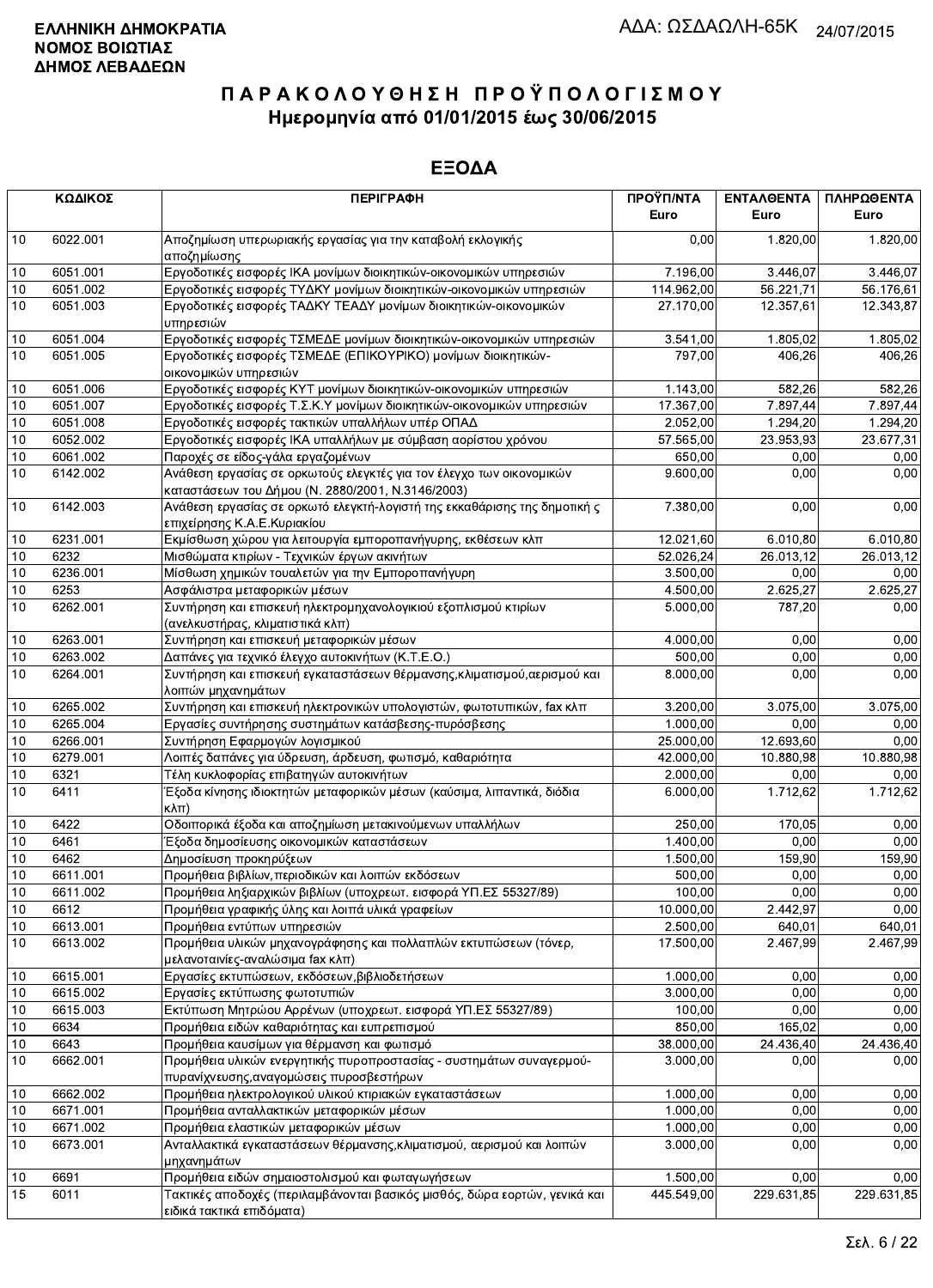|    | ΚΩΔΙΚΟΣ  | <b>ПЕРІГРАФН</b>                                                                                                                  | ΠΡΟΫΠ/ΝΤΑ<br>Euro | <b>ENTAA@ENTA</b><br>Euro | ΠΛΗΡΩΘΕΝΤΑ<br>Euro |
|----|----------|-----------------------------------------------------------------------------------------------------------------------------------|-------------------|---------------------------|--------------------|
| 15 | 6012     | Αποζημίωση υπερωριακής εργασίας και για εξαιρέσιμες ημέρες και νυκτερινές<br>ώρες και λοιπές πρόσθετες αμοιβές                    | 0,00              | 130,00                    | 130,00             |
| 15 | 6013     | Εφάπαξ βοήθημα του Ν 103/75                                                                                                       | 15.000,00         | 0.00                      | 0,00               |
| 15 | 6021.001 | Τακτικές αποδοχές καθαριστριών σχολικών μονάδων (αρθ. 18 Ν.3870/2010)                                                             | 128.674,00        | 48.447,37                 | 48.447,37          |
| 15 | 6021.002 | Τακτικές αποδοχές υπαλλήλων Κοινωνικής Προστασίας, Παιδείας, Αθλητισμού                                                           | 144.452,00        | 88.242,02                 | 88.242,02          |
|    |          | και Πολιτισμού (Παιδικοί Σταθμοί, ΚΑΠΗ, Δημοτικό Ωδείο κλπ)                                                                       |                   |                           |                    |
| 15 | 6021.003 | Τακτικές αποδοχές σχολικών φυλάκων με σύμβαση Ιδιωτ. Δικαίου Αορίστου<br>Χρόνου                                                   | 0,00              | 26.713,11                 | 26.713,11          |
| 15 | 6022.001 | Αποζημίωση υπερωριακής αποζημίωσης για την καταβολή εκλογικής<br>αποζημίωσης                                                      | 0,00              | 390,00                    | 390,00             |
| 15 | 6041.001 | Τακτικές αποδοχές ωρομισθίων γυμναστών ΠΑγΟ                                                                                       | 0,00              | 0,00                      | 0,00               |
| 15 | 6041.003 | Τακτικές αποδοχες εκτάκτων υπαλλήλων Παιδικών Σταθμών                                                                             | 97.740,00         | 20.412,93                 | 20.412,93          |
| 15 | 6041.004 | Τακτικές αποδοχές εκτάκτων υπαλλήλων Κατασκήνωσης                                                                                 | 22.470,00         | 0,00                      | 0,00               |
| 15 | 6051.001 | Εργοδοτικές εισφορέςε ΙΚΑ μονίμων κοινωνικών υπηρεσιών, αθλητισμού και<br>πολιτισμού                                              | 28.591,00         | 15.929,23                 | 15.929,23          |
| 15 | 6051.002 | Εργοδοτικές εισφορες ΤΥΔΚΥ μονίμων κοινωνικών υπηρεσιών, αθλητισμού<br>και πολιτισμού                                             | 30.436,00         | 14.304,06                 | 14.304,06          |
| 15 | 6051.003 | Εργοδοτικές εισφορες ΤΑΔΚΥ-ΤΕΑΔΥ μονίμων υπαλλήλων κοινωνικών<br>υπηρεσιών, αθλητισμού και πολιτισμού                             | 2.194,00          | 938.10                    | 938,10             |
| 15 | 6051.008 | Εργοδοτικές εισφορες ΤΕΑΔΥ τακτικών υπαλλήλων κοινωνικών υπηρεσιών,<br>αθλητισμού και πολιτισμού                                  | 6.063,00          | 2.448,12                  | 2.448,12           |
| 15 | 6051.009 | Εργοδοτικές εισφορές ΟΠΑΔ μονίμων κοινωνικών υπηρεσιών, αθλητισμού και<br>πολιτισμού                                              | 10.306,00         | 4.782,66                  | 4.782,66           |
| 15 | 6052.001 | Εργοδοτικές εισφορές (ΙΚΑ) υπαλλήλων αορίστου. χρόνου (καθαρ. σχολικών<br>μονάδων)                                                | 31.785,00         | 12.707,09                 | 12.707,09          |
| 15 | 6052.002 | Εργοδοτικές εισφορές (ΙΚΑ) υπαλλήλων κοινωνικής προστασίας, πολιτισμού<br>και αθλητισμού (Παιδικοί Σταθμοί, ΚΑΠΗ, Δημ. Ωδείο κλπ) | 35.246,00         | 21.020,19                 | 21.020,19          |
| 15 | 6052.003 | Εργοδοτικές εισφορές (ΙΚΑ) σχολικών φυλάκων                                                                                       | 0,00              | 6.560,73                  | 6.560,73           |
| 15 | 6054.001 | Εργοδοτικές εισφορές ωρομισθίων γυμναστών ΠΑγΟ                                                                                    | 0,00              | 0,00                      | 0,00               |
| 15 | 6054.003 | Εργοδοτικές εισφορες ΙΚΑ εκτάκτων υπαλλήλων Παιδικών Σταθμών                                                                      | 24.185,00         | 5.013,43                  | 5.013,43           |
| 15 | 6054.004 | Εργοδοτικές εισφορές ΙΚΑ εκτάκτων υπαλλήλων Κατασκήνωσης                                                                          | 5.840,00          | 0,00                      | 0,00               |
| 15 | 6061.001 | Παροχές σε ειδος γάλα εργαζόμενων                                                                                                 | 3.800,00          | 761,19                    | 761,19             |
| 15 | 6061.002 | Προμήθειες στολών μουσικών Φιλαρμονικής                                                                                           | 0,00              | 0.00                      | 0,00               |
| 15 | 6117.002 | Εργασίες απολύμανσης-απεντόμωσης                                                                                                  | 500,00            | 0,00                      | 0,00               |
| 15 | 6117.003 | Σύμβαση έργου με ιατρό για ΚΑΠΗ                                                                                                   | 10.000,00         | 0.00                      | 0,00               |
| 15 | 6117.004 | Σύμβαση έργου με παιδίατρο για Παιδικούς Σταθμούς                                                                                 | 10.000,00         | 0,00                      | 0,00               |
| 15 | 6117.005 | Σύμβαση έργου με παιδίατρο για Κατασκήνωση                                                                                        | 2.000,00          | 0,00                      | 0,00               |
| 15 | 6117.006 | Καθαρισμός εγκαταστάσεων Αθλητισμου, Πολιτισμού και λοιπών υπηρεσιών                                                              | 0.00              | 0,00                      | 0,00               |
| 15 | 6117.008 | Ανάθεση για σύνταξη ΗΑCCP για το Κατασκηνωτικό Κεντρο στη Παλιομηλιά                                                              | 0,00              | 0,00                      | 0,00               |
| 15 | 6211.002 | Δαπάνη ηλεκτρικού ρεύματος για φωτισμό Δημοτικού Σταδίου                                                                          | 0,00              | 11.455,00                 | 9.867,00           |
| 15 | 6232.001 | Μισθώματα σχολικών κτιρίων (άρθ. 94 Ν. 3852/10)                                                                                   | 87.685,56         | 27.516,41                 | 21.930,41          |
| 15 | 6232.002 | Μίσθωμα κτιριου Β΄ Παιδικού Σταθμού Λιβαδειάς                                                                                     | 15.288,00         | 7.644,00                  | 7.644,00           |
| 15 | 6232.003 | Μίσθωμα κτιριου ΚΑΠΗ Δαύλειας                                                                                                     | 2.851,20          | 1.425,60                  | 1.425,60           |
| 15 | 6232.005 | Μίσθωμα κτιρίου ιατρειου (ΚΑΠΗ)                                                                                                   | 4.602,00          | 2.301,00                  | 2.301,00           |
| 15 | 6232.006 | Μίσθωμα κυλικειου ΚΑΠΗ Λιβαδειάς (καντίνα)                                                                                        | 5.831,76          | 2.915,88                  | 2.915,88           |
| 15 | 6232.007 | Μίσθωμα κτιρίου ΝΕΛΕ                                                                                                              | 3.200,00          | 1.555,20                  | 1.555,20           |
| 15 | 6232.008 | Μίσθωμα για στέγαση Δημοτικού Θεατρου                                                                                             | 0,00              | 0,00                      | 0,00               |
| 15 | 6262.001 | Συντήρηση και επισκευή λοιπών μονίμων εγκαταστάσεων Αθλητισμου -<br>Πολιτισμού                                                    | 0,00              | 0,00                      | 0,00               |
| 15 | 6264.001 | Συντήρηση και επισκευή εγκαταστάσεων θέρμανσης, κλιματισμού, αερισμού<br>και λοιπών μηχανημάτων                                   | 6.000,00          | 0,00                      | 0,00               |
| 15 | 6264.002 | Συντήρηση και επισκευή λοιπών μηχανημάτων                                                                                         | 0,00              | 0,00                      | 0,00               |
| 15 | 6265.001 | Συντήρηση και επισκευή λοιπού εξοπλισμού Κατασκήνωσης στην<br>Παλημομηλιά                                                         | 1.000,00          | 0,00                      | 0,00               |
| 15 | 6265.002 | Συντήρηση και επισκευή επίπλων και λοιπού εξοπλισμού σκευών και λοιπού<br>εξοπλισμού Παιδικών Σταθμών                             | 1.000,00          | 0,00                      | 0,00               |
| 15 | 6265.003 | Συντήρηση συστημάτων κατάσβεσης-πυρόσβεσης                                                                                        | 1.000,00          | 0,00                      | 0,00               |
| 15 | 6265.004 | Συντήρηση και επισκευή ηλεκτρικών συσκευών                                                                                        | 500,00            | 0,00                      | 0,00               |
| 15 | 6265.005 | Συντήρηση και επισκευή εξοπλισμού Δημοτικού Κολυμβητηρίου                                                                         | 0,00              | 0,00                      | 0,00               |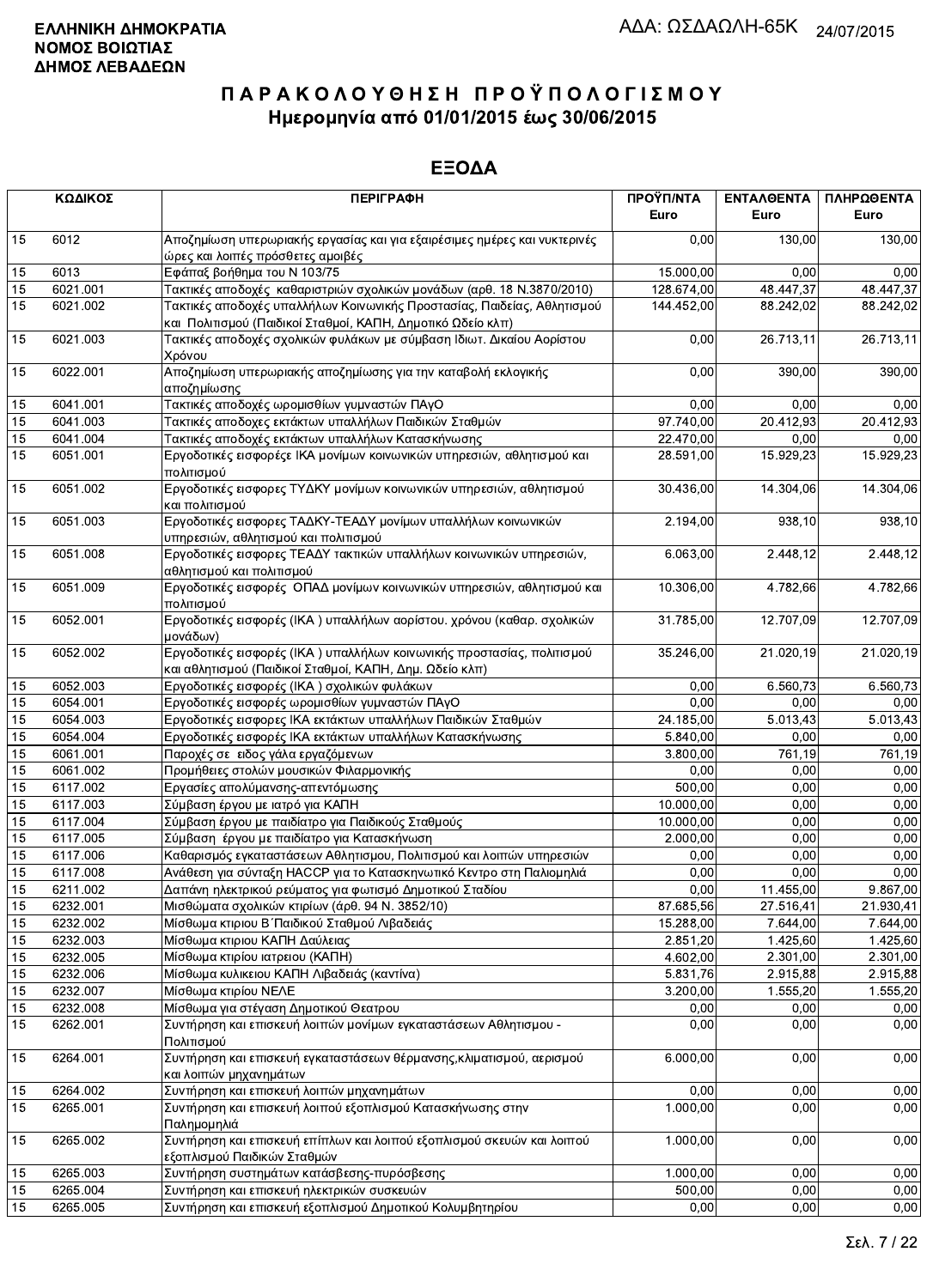|    | ΚΩΔΙΚΟΣ  | <b>ПЕРІГРАФН</b>                                                                                                         | ΠΡΟΫΠ/ΝΤΑ<br>Euro | ΕΝΤΑΛΘΕΝΤΑ<br>Euro | ΠΛΗΡΩΘΕΝΤΑ<br>Euro |
|----|----------|--------------------------------------------------------------------------------------------------------------------------|-------------------|--------------------|--------------------|
| 15 | 6265.006 | Συντήρηση και επισκευή επίπλων και λοιπόύ εξοπλισμού υπηρεσιών<br>Πολιτισμού-Αθλητισμού                                  | 0.00              | 0.00               | 0,00               |
| 15 | 6279.001 | Λοιπές δαπάνες για ύδρευση, άρδευση, φωτισμό, καθαριότητα                                                                | 64.000,00         | 21.116,20          | 21.116,20          |
| 15 | 6279.002 | Δαπάνη κοινόχρηστων για το κτίριο στέγασης Ν.Ε.Λ.Ε.                                                                      | 750,00            | 0,00               | 0,00               |
| 15 | 6413.001 | Δαπάνη για εκδρομές ΚΑΠΗ                                                                                                 | 3.000,00          | 0,00               | 0,00               |
| 15 | 6462     | Δημοσίευση προκηρύξεων                                                                                                   | 750,00            | 0,00               | 0,00               |
| 15 | 6471.001 | Εκδηλώσεις εορτών ΠΑΣΧΑ                                                                                                  | 30.000,00         | 29.080,90          | 28.080,90          |
| 15 | 6471.002 | Πολιτιστικές εκδηλώσεις ΤΡΟΦΩΝΕΙΑ                                                                                        | 20.000,00         | 0,00               | 0,00               |
| 15 | 6471.003 | Πολιτιστικές εκδηλώσεις ΓΑΙΤΑΝΑΚΙ ΛΙΒΑΔΕΙΑΣ                                                                              | 5.000,00          | 3.674,66           | 3.674,66           |
| 15 | 6471.005 | Επετειακές-εορταστικές εκδηλώσεις και δραστηριότητες όλων των Κοινοτήτων<br>του Δήμου                                    | 20.000,00         | 0,00               | 0,00               |
| 15 | 6471.006 | Εκδηλώσεις εορτασμού Χριστουγέννων & Πρωτοχρονιάς                                                                        | 10.000,00         | 0,00               | 0,00               |
| 15 | 6472.001 | Εξοδα αθλητικών δραστηριοτήτων και εκδηλώσεων                                                                            | 0,00              | 0,00               | 0,00               |
| 15 | 6473.301 | Εκδηλώσεις στα ΚΑΠΗ                                                                                                      | 2.000,00          | 0,00               | 0,00               |
| 15 | 6481.001 | Προμήθεια ειδών παντοπωλείου για Παιδικούς Σταθμούς                                                                      | 13.000,00         | 3.949,06           | 2.295,78           |
| 15 | 6481.002 | Προμήθεια φρούτων και λαχανικών για Παιδικούς Σταθμούς                                                                   | 10.200,00         | 4.104,87           | 2.557,83           |
| 15 | 6481.003 | Προμήθεια ειδών κρεοπωλείου για Παιδικούς Σταθμούς                                                                       | 13.000,00         | 4.196,17           | 2.787,41           |
| 15 | 6481.004 | Προμήθεια γαλακτοκομικών ειδων για Παιδικούς Σταθμούς                                                                    | 7.500,00          | 1.594,12           | 1.594,12           |
| 15 | 6481.005 | Προμήθεια κατεψυγμένων ειδών για Παιδικούς Σταθμούς                                                                      | 3.000,00          | 924,85             | 499,07             |
| 15 | 6481.006 | Προμήθεια ειδών αρτοποιείου για Παιδικούς Σταθμούς                                                                       | 8.000,00          | 2.360,18           | 2.360,18           |
| 15 | 6481.007 | Προμήθεια ειδών διαβιωσης & περίθαλψης                                                                                   | 10.000,00         | 0,00               | 0,00               |
| 15 | 6482.001 | Προμήθεια ειδών παντοπωλείου για Κατασκήνωση                                                                             | 4.600,00          | 0,00               | 0,00               |
| 15 | 6482.002 | Προμήθεια φρούτων και λαχανικών για Κατασκήνωση                                                                          | 5.020,00          | 0,00               | 0,00               |
| 15 | 6482.003 | Προμήθεια ειδών κρεοπωλείου για Κατασκήνωση                                                                              | 4.700,00          | 0,00               | 0,00               |
| 15 | 6482.004 | Προμήθεια γαλακτοκομικών ειδών για Κατασκήνωση                                                                           | 3.200,00          | 0,00               | 0,00               |
| 15 | 6482.005 | Προμήθεια κατεψυγμένων ειδών για Κατασκήνωση                                                                             | 1.250,00          | 0,00               | 0,00               |
| 15 | 6482.006 | Προμήθεια ειδών αρτοποιείου για Κατασκήνωση                                                                              | 4.150,00          | 0,00               | 0,00               |
| 15 | 6482.007 | Προμήθεια ειδών ζαχαροπλαστείου για Κατασκήνωση                                                                          | 950,00            | 0,00               | 0,00               |
| 15 | 6612     | Προμήθεια γραφικής ύλης και λοιπά υλικά γραφείων                                                                         | 500,00            | 0,00               | 0,00               |
| 15 | 6613.001 | Προμήθεια βιβλιαρίων υγείας κοινωνικής πρόνοιας                                                                          | 1.200,00          | 0,00               | 0,00               |
| 15 | 6613.002 | Προμήθεια εντύπων και υλικών μηχανογράφησης και πολλαπλών<br>εκτυπώσεων Παιδικών Σταθμών                                 | 750,00            | 0,00               | 0,00               |
| 15 | 6613.003 | Προμήθεια εντύπων και υλικών μηχανογράφησης και πολλαπλών<br>εκτυπώσεων ΚΑΠΗ                                             | 200,00            | 0,00               | 0,00               |
| 15 | 6615.001 | Διάφορες εκδόσεις για την προβολή του Δήμου                                                                              | 0.00              | 0,00               | 0,00               |
| 15 | 6622.004 | Προμήθεια εποπτικού υλικού                                                                                               | 1.500,00          | 0,00               | 0,00               |
| 15 | 6622.005 | Προμήθεια ειδών δημιουργικής απασχόλησης για τους παιδικούς σταθμούς<br>(χαρτικά, μπογιές, εκπαιδευτικό υλικό κλπ)       | 2.000,00          | 0,00               | 0,00               |
| 15 | 6622.006 | Προμήθεια παιδικών στρωμάτων                                                                                             | 700,00            | 0,00               | 0,00               |
| 15 | 6622.008 | Προμήθεια τροφίμων για Κοινωνικό Παντοπωλείο                                                                             | 70.500,00         | 0,00               | 0,00               |
| 15 | 6622.009 | Προμήθεια ποδοκίνητου νιπτήρα και λιποσυλλέκτη για το Κατασκηνωτικό<br>Κέντρο ΄΄ Παλιομηλιά"                             | 0,00              | 0,00               | 0,00               |
| 15 | 6631.001 | Προμήθεια υγειονομικού και φαρμακευτικού υλικού                                                                          | 0,00              | 0,00               | 0,00               |
| 15 | 6633     | Προμήθεια χημικού υλικού (απολυμαντικά, χημικά κλπ)                                                                      | 0,00              | 0,00               | 0,00               |
| 15 | 6634.001 | Προμήθεια ειδών καθαριότητας και ευπρεπισμού για Παιδικούς Σταθμούς,<br>Κατασκήνωση και υπηρεσίες Πολιτισμού, Αθλητισμού | 9.400,00          | 1.877,87           | 758,87             |
| 15 | 6634.002 | Προμήθεια ειδών καθαριότητας και ευπρεπισμού για Κοινωνικό Παντοπωλείο                                                   | 11.500,00         | 0,00               | 0,00               |
| 15 | 6643     | Προμήθεια καυσίμων για θέρμανση και φωτισμό                                                                              | 24.000,00         | 16.960,95          | 16.960,95          |
| 15 | 6644.001 | Προμήθεια καυσίμων κίνησης και λιπαντικών για μηχ/τα κίνησης του νερού της<br>πισινας                                    | 0,00              | 7.193,68           | 7.193.68           |
| 15 | 6662.001 | Προμήθεια υλικών ενεργητικής πυροπροστασίας-συστημάτων συναγερμού-<br>πυρανίχνευσης, αναγομώσεις πυροσβεστήρων           | 6.000,00          | 0,00               | 0,00               |
| 15 | 6662.002 | Προμήθεια ηλεκτρολογικού υλικού κτιριακών εγκαταστάσεων                                                                  | 2.500,00          | 0,00               | 0,00               |
| 15 | 6662.003 | Προμήθεια υδραυλικών υλικών και εξαρτημάτων                                                                              | 0,00              | 0,00               | 0,00               |
| 15 | 6672.001 | Ανταλλακτικά μηχανολογικού-ηλεκτρολογικού εξοπλισμού                                                                     | 0,00              | 0,00               | 0,00               |
| 15 | 6673.001 | Ανταλλακτικά επίπλων και σκευών και λοιπού εξοπλισμού                                                                    | 1.000,00          | 0,00               | 0,00               |
| 15 | 6673.002 | Ανταλλακτικά εγκαταστάσεων θέρμανσης, κλιματισμού, αερισμού και λοιπών<br>μηχανημάτων                                    | 3.000,00          | 0,00               | 0,00               |
| 15 | 6673.003 | Ανταλλακτικά μουσικών οργάνων Φιλαρμονικής                                                                               | 0,00              | 0,00               | 0,00               |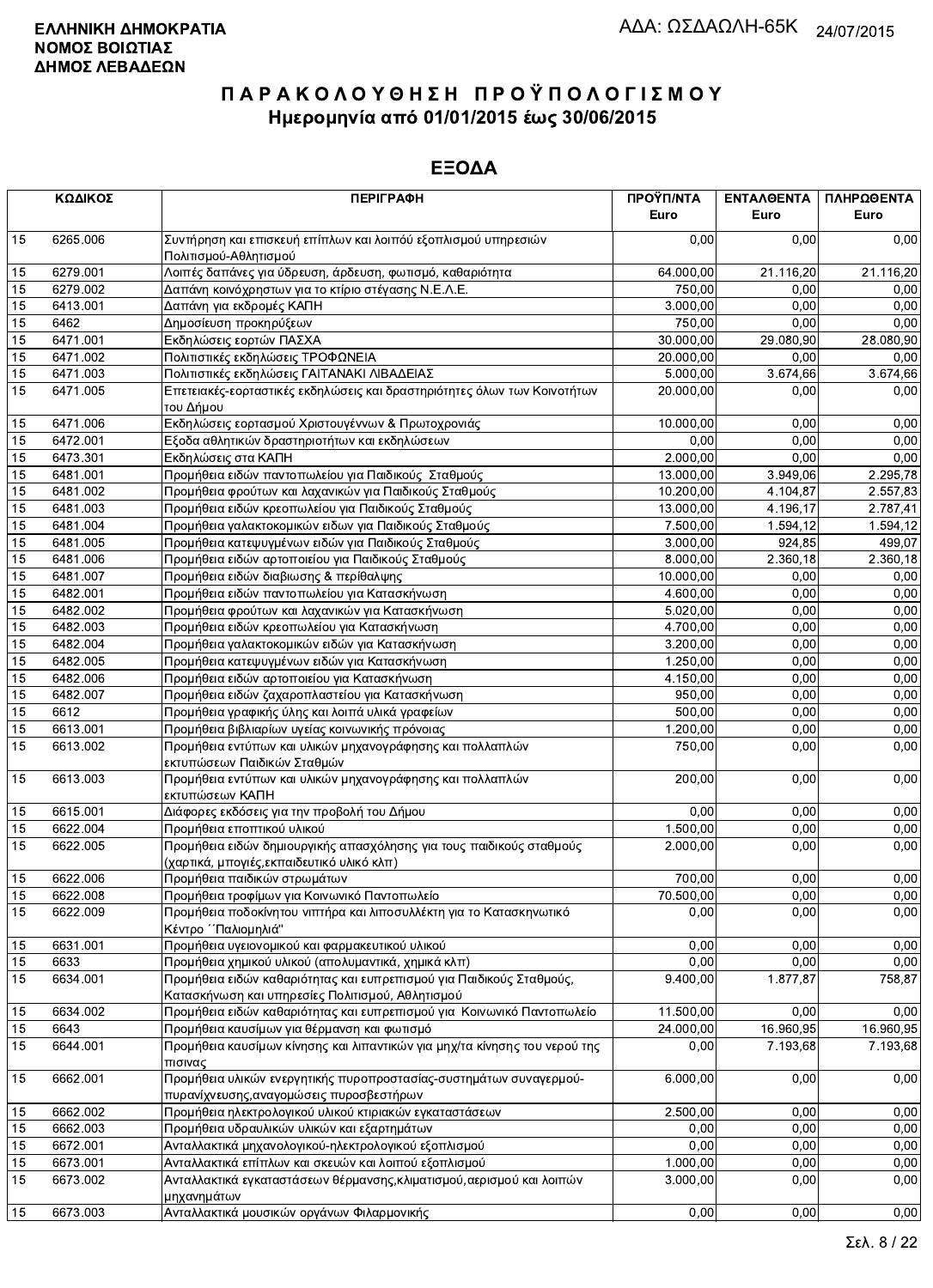|              | ΚΩΔΙΚΟΣ  | <b>ПЕРІГРАФН</b>                                                                                        | ΠΡΟΫΠ/ΝΤΑ    | ΕΝΤΑΛΘΕΝΤΑ             | ΠΛΗΡΩΘΕΝΤΑ   |
|--------------|----------|---------------------------------------------------------------------------------------------------------|--------------|------------------------|--------------|
|              |          |                                                                                                         | Euro         | Euro                   | Euro         |
| 15           | 6681.002 | Προμήθεια ειδων φαρμακείου                                                                              | 750,00       | 0.00                   | 0,00         |
| 15           | 6699.001 | Διάφορα αναλώσιμα υλικά για τον χώρο του Ιατρείου του ΚΑΠΗ                                              | 400,00       | 0.00                   | 0,00         |
| 15           | 6699.002 | Διάφορα αναλώσιμα υλικά για τον χώρο του Φυσιοθεραπευτηρίου του ΚΑΠΗ                                    | 300,00       | 0,00                   | 0,00         |
| 15           | 6699.003 | Ταινίες για μηχανήματα μέτρησης σακχάρου και χοληστερίνης                                               | 500,00       | 0,00                   | 0,00         |
| 15           | 6741.001 | Ενίσχυση ατόμων με ανάγκες Βαριάς Αναπηρίας                                                             | 3.297.078,46 | 1.506.416,80           | 1.506.416,80 |
| 15           | 6741.002 | Επίδομα αιματολογικών νοσημάτων, αιμολυτική αναιμία, αιμορροφυλία, AIDS                                 | 557.681,45   | 253.586,53             | 253.586,53   |
| 15           | 6741.004 | Επίδομα βαριάς νοητικής καθυστέρησης                                                                    | 860.346,23   | 490.777,52             | 490.777,52   |
| 15           | 6741.005 | Επίδομα κίνησης σε παραπληγικούς/τετραπληγικούς/ακρωτηριασμένους                                        | 140.950,56   | 89.782,00              | 89.782,00    |
| 15           | 6741.007 | Επίδομα Ανασφάλιστων Παραπληγικών, Τετραπληγικών                                                        | 43.681,20    | 46.554,60              | 46.554,60    |
| 15           | 6741.008 | Επίδομα Παραπληγικών, Τετραπληγικών Δημοσίου                                                            | 122.884,84   | 77.022,90              | 77.022,90    |
| 15           | 6741.009 | Επίδομα Τυφλότητας                                                                                      | 1.141.469,60 | 486.415,07             | 486.415,07   |
| 15           | 6741.010 | Επίδομα σε Κωφάλαλα άτομα                                                                               | 87.343,84    | 64.870,40              | 64.870,40    |
| 15           | 6741.011 | Επίδομα εγκεφαλικής παράλυσης                                                                           | 0.00         | 0,00                   | 0,00         |
| 15           | 6741.012 | Επίδομα απροστάτευτων παιδιών                                                                           | 144.302,17   | 68.531,83              | 68.531,83    |
| 15           | 6741.013 | Επίδομα ομογενών-προσφύγων                                                                              | 10.964,30    | 4.024,47               | 4.024,47     |
| 20           | 6011     | Τακτικές αποδοχές (περιλαμβάνονται βασικός μισθός, δώρα εορτών, γενικά και                              | 571.734,00   | 293.422,92             | 293.422,92   |
|              |          | ειδικά τακτικά επιδόματα)                                                                               |              |                        |              |
| 20           | 6012.001 | Αποζημίωση υπερωριακής εργασίας μονίμων υπαλλήλων                                                       | 2.700,00     | 0.00                   | 0,00         |
| 20           | 6012.002 | Εκλογικό επίδομα μονίμων υπαλλήλων                                                                      | 0,00         | 1.560,00               | 1.560,00     |
| 20           | 6021     | Τακτικές αποδοχές (περιλαμβάνονται βασικός μισθός, δώρα εορτών, γενικά και<br>ειδικά τακτικά επιδόματα) | 119.525,00   | 47.856,15              | 47.856,15    |
| 20           | 6022.001 | Αποζημίωση υπερωριακής εργασίας υπαλλήλων με σύμβαση Αορ. Χρόνου                                        | 580,00       | 0,00                   | 0,00         |
| 20           | 6022.002 | Αποζημίωση υπερωριακής εργασίας για την καταβολή εκλογικής                                              | 0,00         | 260,00                 | 260,00       |
|              |          | αποζημίωσης                                                                                             |              |                        |              |
| 20           | 6041     | Τακτικές αποδοχές (περιλαμβάνονται βασικός μισθός, δώρα εορτών, γενικά και<br>ειδικά τακτικά επιδόματα) | 55.404,00    | 6.116,00               | 6.116,00     |
| 20           | 6051.002 | Εργοδοτικές εισφορές ΤΥΔΚΥ μονίμων υπ. καθαριότητας και ηλεκτροφωτισμού                                 | 68.106,00    | 33.098,19              | 33.098,19    |
| 20           | 6051.003 | Εργοδοτικές εισφορές ΤΑΔΚΥ μονίμων υπ. καθαριότητας και ηλεκτροφωτισμού                                 | 16.354,00    | 7.092,56               | 7.092,56     |
| 20           | 6051.004 | Εργοδοτικές εισφορές ΤΣΜΕΔΕ μονίμων υπηρεσίας καθαριότητας και<br>ηλεκτροφωτισμού                       | 3.947,00     | 1.973,46               | 1.973,46     |
| 20           | 6051.005 | Εργοδοτικές εισφορές ΤΣΜΕΔΕ (ΕΠΙΚΟΥΡΙΚΟ) μονίμων υπηρεσίας<br>καθαριότητας και ηλεκτροφωτισμού          | 889,00       | 444,12                 | 444,12       |
| 20           | 6051.006 | Εργοδοτικές εισφορές ΚΥΤ μονίμων υπηρεσίας καθαριότητας και<br>ηλεκτροφωτισμού                          | 1.274,00     | 636,60                 | 636,60       |
| 20           | 6051.007 | Εργοδοτικές εισφορές Τ.Σ.Κ.Υ μονίμων υπηρεσίας καθαριότητας και<br>ηλεκτροφωτισμού                      | 2.296,00     | 983,04                 | 983,04       |
| 20           | 6052.001 | Εργοδοτικές εισφορές ΙΚΑ υπαλλήλων αορ. χρόνου υπ. καθαριότητας και<br>ηλεκτροφωτισμού                  | 34.360,00    | $\overline{13.717,92}$ | 13.717,92    |
| 20           | 6054.001 | Εργοδοτικές εισφορές ΙΚΑ εκτάκτων υπ. καθαριότητας και ηλεκτροφωτισμού                                  | 16.193,00    | 1.774,26               | 1.774,26     |
| $\sqrt{20}$  | 6061.001 | Παροχές σε είδος-είδη ατομικής προστασίας εργαζομένων (ένδυση κλπ)                                      | 3.000,00     | 0,00                   | 0,00         |
| 20           | 6061.002 | Παροχές σε είδος-γάλα εργαζομένων                                                                       | 11.500,00    | 2.773,78               | 2.773,78     |
| 20           | 6063     | Λοιπές παροχές σε είδος (ένδυση εργατοτεχνικού προσωπικού κ.λ.π.)                                       | 2.000,00     | 0,00                   | 0,00         |
| 20           | 6211.001 | Ηλεκτρικό ρεύμα για φωτισμό οδών, πλατειών και κοινοχρήστων χώρων                                       | 695.000,00   | 195.257,85             | 195.257,85   |
| 20           | 6211.002 | Δαπάνες ηλεκτρικών παροχών, οδικών φωτισμών, αυξήσεις ισχύος κλπ                                        | 3.000,00     | 2.367,53               | 2.367,53     |
| 20           | 6234.001 | Μισθώματα γερανοφόρων οχημάτων για μεταφορά οχημάτων, κοντέϊνερ, κοπή                                   | 3.200,00     | 0,00                   | 0,00         |
|              |          | και κλάδεμα ψηλών και επικίνδυνων δένδρων κλπ.                                                          |              |                        |              |
| 20           | 6253.001 | Ασφάλιστρα μεταφορικών μέσων και αυτοκινούμενων μηχανημάτων                                             | 14.000,00    | 10.253,79              | 10.253,79    |
| 20           | 6263.001 | Συντηρήσεις-Επισκευές αυτοκινήτων                                                                       | 84.000,00    | 20.025,63              | 20.025,63    |
| 20           | 6263.002 | Δαπάνες για τεχνικό έλεγχο οχημάτων (KTEO)                                                              | 1.500,00     | 0,00                   | 0,00         |
| 20           | 6263.010 | Συντήρηση και επισκευή κοντέινερς απορριμμάτων                                                          | 1.500,00     | 0,00                   | 0,00         |
| 20           | 6264.001 | Συντηρήσεις και Επισκευές μηχανημάτων Χ.Υ.Τ.Α.                                                          | 12.000,00    | 123,00                 | 123,00       |
| 20           | 6265.002 | Συντήρηση λοιπού εξοπλισμού                                                                             | 500,00       | 0,00                   | 0,00         |
| 20           | 6265.003 | Επισκευή μεταλλικών κάδων απορριμμάτων                                                                  | 15.000,00    | 0,00                   | 0,00         |
| 20           | 6279.001 | Λοιπές δαπάνες για ύδρευση, άρδευση, φωτισμό, καθαριότητα                                               | 10.000,00    | 268,90                 | 268,90       |
| 20           | 6322     | Τέλη κυκλοφορίας φορτηγών αυτοκινήτων                                                                   | 6.000,00     | 0,00                   | 0,00         |
| 20           | 6323     | Λοιπά τέλη κυκλοφορίας                                                                                  | 2.500,00     | 0,00                   | 0,00         |
| 20           | 6422     | Οδοιπορικά έξοδα και αποζημίωση μετακινούμενων υπαλλήλων                                                | 250,00       | 0,00                   | 0,00         |
| 20           | 6633     | Προμήθεια χημικού υλικού (απολυμαντικά, χημικά κλπ)                                                     | 3.000,00     | 1.999,99               | 1.999,99     |
| $ 20\rangle$ | 6635     | Προμήθεια λοιπών ειδών υγιεινής και καθαριότητας                                                        | 500,00       | 0,00                   | 0,00         |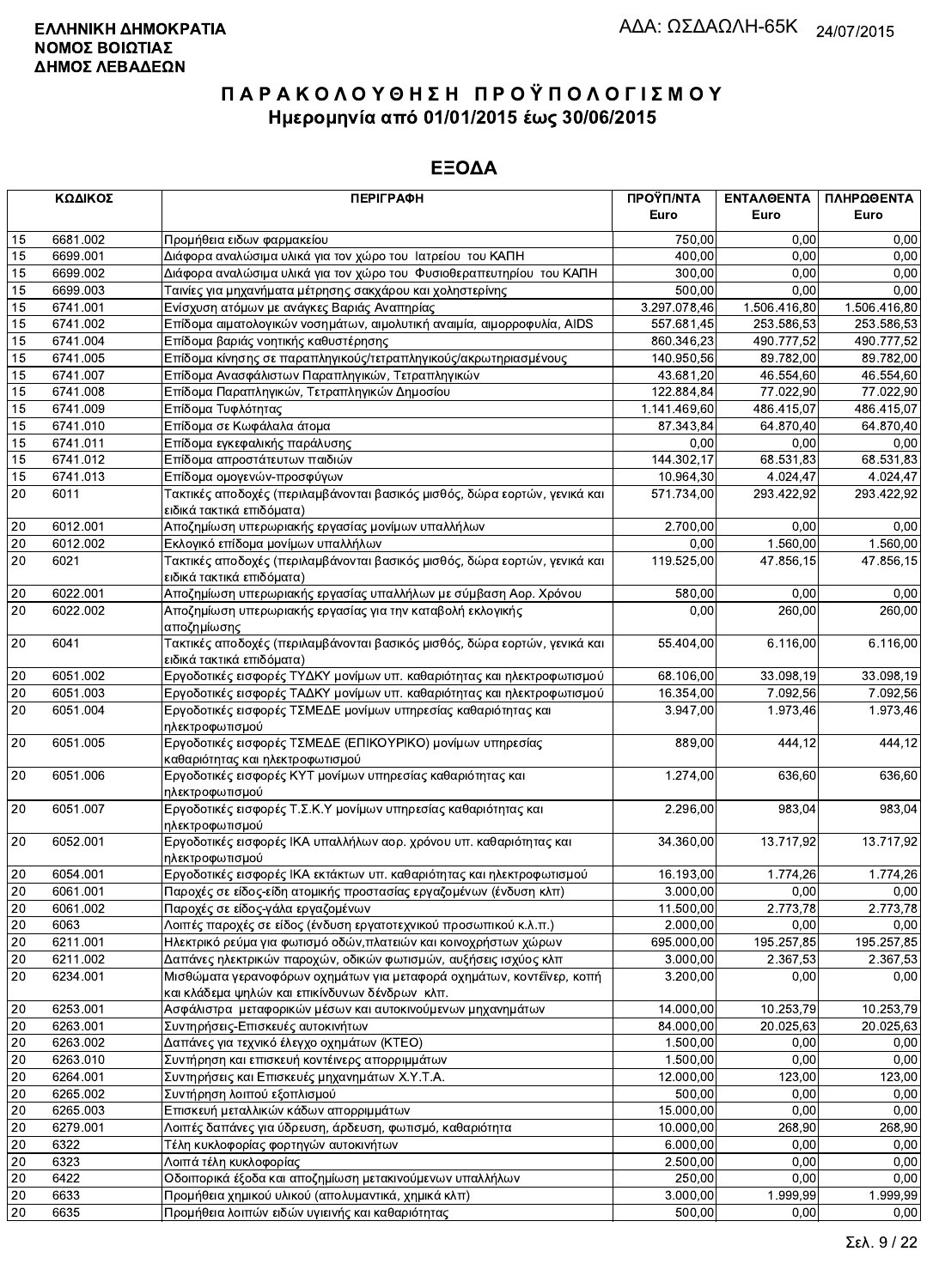|                 | ΚΩΔΙΚΟΣ  | <b>ПЕРІГРАФН</b>                                                                                        | ΠΡΟΫΠ/ΝΤΑ<br>Euro | ΕΝΤΑΛΘΕΝΤΑ<br>Euro | ΠΛΗΡΩΘΕΝΤΑ<br>Euro |
|-----------------|----------|---------------------------------------------------------------------------------------------------------|-------------------|--------------------|--------------------|
| 20              | 6641.001 | Προμήθεια καυσίμων και λιπαντικών για κίνηση μεταφ. μέσων υπ.<br>καθαριότητας και ηλεκτροφωτισμού       | 155.000,00        | 34.184,52          | 34.184,52          |
| 20              | 6641.002 | Καύσιμα και λιπαντικά για μηχανήματα Χ.Υ.Τ.Α.                                                           | 35.000,00         | 18.139,68          | 18.139,68          |
| 20              | 6662.001 | Προμήθεια ηλεκτρολογικού υλικού για τη συντήρηση ηλεκτροφωτισμού<br>Λιβαδειάς και τοπικών διαμερισμάτων | 35.000,00         | 0.00               | 0,00               |
| 20              | 6671.001 | Ανταλλακτικά μεταφορικών μέσων                                                                          | 24.000,00         | 0,00               | 0,00               |
| 20              | 6671.002 | Προμήθεια και τοποθέτηση ελαστικών μεταφορικών μέσων                                                    | 13.000,00         | 0,00               | 0,00               |
| 20              | 6671.003 | Προμήθεια και τοποθέτηση ελαστικών μηχανημάτων Χ.Υ.Τ.Α.                                                 | 13.000,00         | 0,00               | 0,00               |
| 20              | 6672.001 | Ανταλλακτικά μηχανημάτων Χ.Υ.Τ.Α. (κομπάκτορας κλπ)                                                     | 4.500,00          | 0,00               | 0,00               |
| 20              | 6673.001 | Ανταλλακτικά επίπλων και σκευών και λοιπού εξοπλισμού                                                   | 1.000,00          | 0,00               | 0,00               |
| 20              | 6691.001 | Προμήθεια εορταστικού φωτιζόμενου διάκοσμου                                                             | 10.000,00         | 0,00               | 0,00               |
| 20              | 6699.001 | Προμήθεια σάκκων απορριμμάτων                                                                           | 6.000,00          | 0,00               | 0,00               |
| 20              | 6699.002 | Κάρτες ταχογράφου οδηγών                                                                                | 1.800,00          | 0,00               | 0,00               |
| 20              | 6699.003 | Προμήθεια λοιπών αναλωσίμων                                                                             | 500,00            | 0,00               | 0,00               |
| 20              | 6721.001 | Ετήσια εισφορά σε ΔΕΠΟΔΑΛ-Α.Ε. (ΦΟΔΣΑ) 1ης Διαχειριστικής Ενότητας Ν.<br>Βοιωτίας                       | 365.000,00        | 206.455,52         | 206.455,52         |
| 25              | 6041     | Τακτικές αποδοχές (περιλαμβάνονται βασικός μισθός, δώρα εορτών, γενικά και<br>ειδικά τακτικά επιδόματα) | 22.800,00         | 2.438,94           | 2.438,94           |
| 25              | 6054.001 | Εργοδοτικές εισφορές Ι.Κ.Α. εκτάκτου προσωπικού                                                         | 5.968,00          | 623,40             | 623,40             |
| 25              | 6211.001 | Αντίτιμο ηλεκτρικού ρεύματος για την κίνηση των αντλιοστασίων άρδευσης                                  | 230.000,00        | 19.785,05          | 19.785,05          |
| 25              | 6262.005 | Συντήρηση και επισκευή αντλιοστασίων άρδευσης                                                           | 15.000,00         | 0,00               | 0,00               |
| 25              | 6673.002 | Προμήθεια ανταλλακτικών και σωλήνων άρδευσης                                                            | 15.000,00         | 0,00               | 0,00               |
| $\overline{25}$ | 6673.003 | Προμήθεια ανταλλακτικών για την επισκευή αρδευτικού αγωγού Λαφυστίου                                    | 0,00              | 0,00               | 0,00               |
| 30              | 6011     | Τακτικές αποδοχές (περιλαμβάνονται βασικός μισθός, δώρα εορτών, γενικά και<br>ειδικά τακτικά επιδόματα) | 486.677,00        | 255.703,23         | 255.703,23         |
| 30              | 6012.002 | Αποζημίωση υπερωριακής εργασίας για την καταβολή εκλογικής<br>αποζημίωσης                               | 0,00              | 1.560,00           | 1.560,00           |
| 30              | 6021     | Τακτικές αποδοχές (περιλαμβάνονται βασικός μισθός, δώρα εορτών, γενικά και<br>ειδικά τακτικά επιδόματα) | 46.812,00         | 19.193,50          | 19.193,50          |
| 30              | 6022.002 | Εκλογικό επίδομα                                                                                        | 0,00              | 390,00             | 390,00             |
| 30              | 6051.001 | Εργοδοτικές εισφορές Ι.Κ.Α. μονίμων υπαλλήλων                                                           | 3.936,00          | 1.972,90           | 1.972,90           |
| 30              | 6051.002 | Εργοδοτικές εισφορές ΤΥΔΚΥ μονίμων υπαλλήλων                                                            | 52.998,00         | 26.658,83          | 26.658,83          |
| 30              | 6051.003 | Εργοδοτικές εισφορές ΤΑΔΚΥ μονίμων υπαλλήλων                                                            | 11.411,00         | 5.403,18           | 5.403,18           |
| 30              | 6051.004 | Εργοδοτικές εισφορές ΤΣΜΕΔΕ μονίμων υπαλλήλων                                                           | 25.111,00         | 12.298,78          | 12.298,78          |
| 30              | 6051.005 | Εργοδοτικές εισφορές ΤΣΜΕΔΕ (ΕΠΙΚΟΥΡΙΚΟ) μονίμων υπαλλήλων                                              | 1.442,00          | 665,61             | 665,61             |
| 30              | 6051.006 | Εργοδοτικές εισφορές ΚΥΤ μονίμων υπαλλήλων                                                              | 2.066,00          | 954,02             | 954,02             |
| 30              | 6051.008 | Εργοδοτικές εισφορές ΤΕΑΔΥ μονίμων υπαλλήλων                                                            | 390,00            | 0,00               | 0,00               |
| 30              | 6052.001 | Εργοδοτικές εισφορές Ι.Κ.Α. υπαλλήλων με σχέση Αορ. Χρόνου                                              | 11.558,00         | 4.809,74           | 4.809,74           |
| 30              | 6061.002 | Παροχές σε είδος-γάλα εργαζομένων                                                                       | 3.600,00          | 982,90             | 982,90             |
| 30              | 6117.002 | Κατεδάφιση κτιρίων (σε κοινόχρηστους χώρους,ετοιμόρροπα και επικίνδυνα)                                 | 10.000,00         | 0,00               | 0,00               |
| 30              | 6142.001 | Αμοιβή για ανάθεση διαμόρφωσης-κατασκευής των παραγκών της<br>εμποροπανήγυρης                           | 35.000,00         | 0,00               | 0,00               |
| 30              | 6142.002 | Παροχή υπηρεσιών για πιστοποίηση-καταχώρηση ανελκυστήρων                                                | 650,00            | 0.00               | 0,00               |
| 30              | 6142.003 | Αμοιβή αξιολόγησης συμμόρφωσης απαιτήσεων ασφαλείας παιδικών χαρών                                      | 8.000,00          | 0,00               | 0,00               |
| 30              | 6142.005 | Αμοιβή για εργαστηριακές δοκιμές αντοχής υλικών                                                         | 1.000,00          | 150,00             | 150,00             |
| 30              | 6142.006 | Αμοιβή για έλεγχο πιστοποίησης για αλεξικέραυνα                                                         | 2.000,00          | 0,00               | 0,00               |
| 30              | 6142.401 | Αποκατάσταση ΧΑΔΑ πλησίον της Τ.Κ. Αγίας Αννας                                                          | 80.000,00         | 0,00               | 0,00               |
| 30              | 6211.001 | Ηλεκτροδότηση προσωρινών τριφασικών παροχών Εμποροπανήγυρης<br>Λιβαδειάς                                | 2.200,00          | 0,00               | 0,00               |
| $30\,$          | 6232     | Μισθώματα κτιρίων - Τεχνικών έργων ακινήτων                                                             | 3.000,00          | 1.507,68           | 1.507,68           |
| 30              | 6253.001 | Ασφάλιστρα μεταφορικών μέσων                                                                            | 7.000,00          | 5.215,30           | 5.215,30           |
| 30              | 6262.001 | Συντήρηση παιδικών χαρών                                                                                | 5.000,00          | 0,00               | 0,00               |
| 30              | 6262.002 | Συντήρηση-επισκευή φωτεινών σηματοδοτών ρύθμισης κυκλοφορίας                                            | 8.000,00          | 0,00               | 0,00               |
| 30              | 6262.101 | Επείγουσες εργασίες επισκευής και γενικά εγκαταστάσεων κοινοχρήστων<br>χώρων Δ.Κ. Λιβαδειάς             | 3.000,00          | 0,00               | 0,00               |
| 30              | 6262.102 | Επείγουσες εργασίες επισκευής και γενικά εγκαταστάσεων κοινοχρήστων<br>χώρων Τ.Κ.Λαφυστίου              | 1.000,00          | 0,00               | 0,00               |
| 30              | 6262.103 | Επείγουσες εργασίες επισκευής και γενικά εγκαταστάσεων κοινοχρήστων<br>χώρων Τ.Κ. Ρωμαίικου             | 1.000,00          | 0,00               | 0,00               |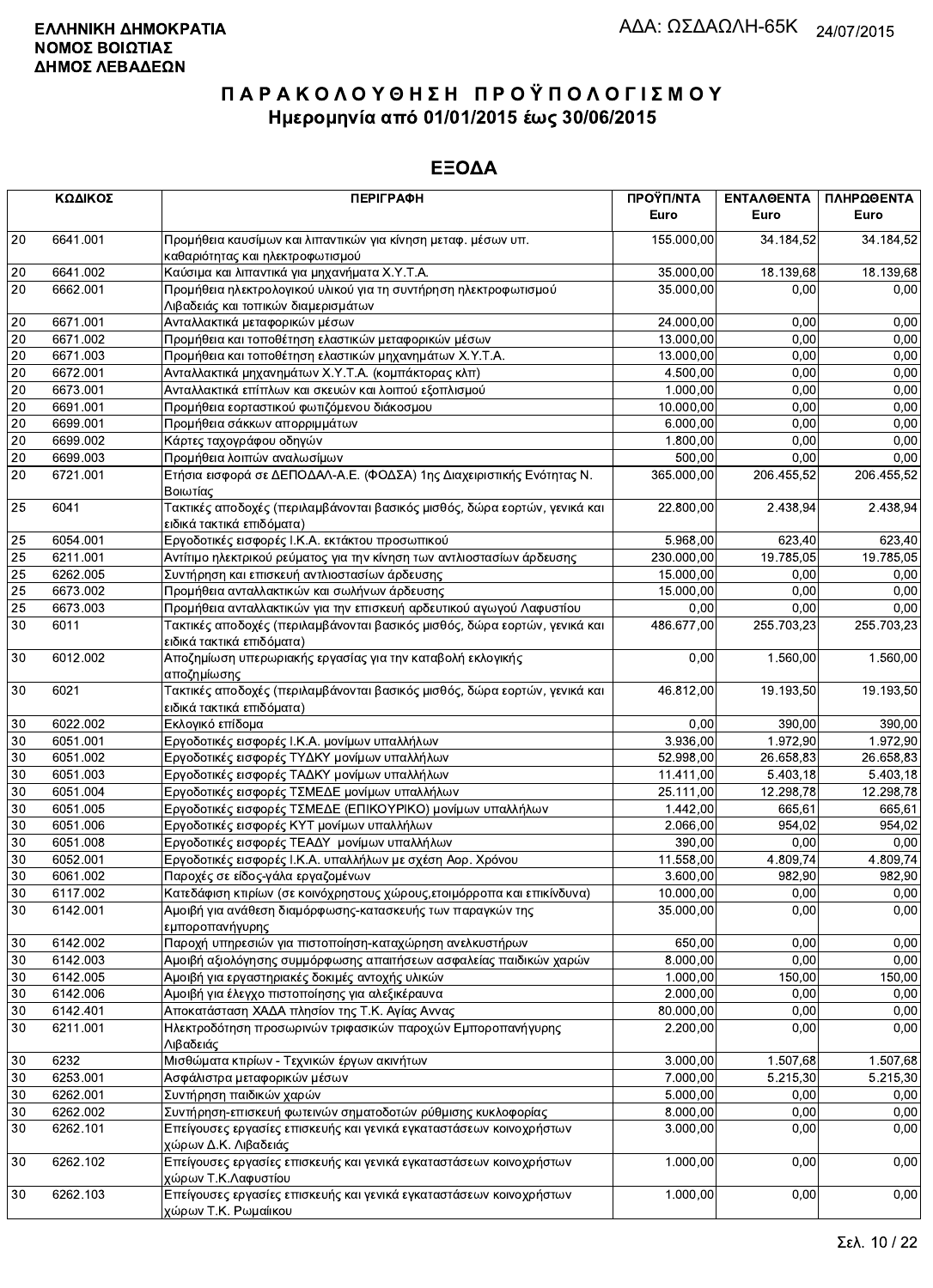|    | ΚΩΔΙΚΟΣ  | <b>ПЕРІГРАФН</b>                                                                                                                                  | ΠΡΟΫΠ/ΝΤΑ<br>Euro | ΕΝΤΑΛΘΕΝΤΑ<br>Euro | ΠΛΗΡΩΘΕΝΤΑ<br>Euro |
|----|----------|---------------------------------------------------------------------------------------------------------------------------------------------------|-------------------|--------------------|--------------------|
| 30 | 6262.201 | Επείγουσες εργασίες επισκευής και γενικά εγκαταστάσεων κοινοχρήστων<br>χώρων Τ.Κ. Χαιρώνειας                                                      | 1.000,00          | 0.00               | 0,00               |
| 30 | 6262.202 | Επείγουσες εργασίες επισκευής και γενικά εγκαταστάσεων κοινοχρήστων<br>χώρων Τ.Κ. Προφήτη Ηλία                                                    | 1.000,00          | 0,00               | 0,00               |
| 30 | 6262.203 | Επείγουσες εργασίες επισκευής και γενικά εγκαταστάσεων κοινοχρήστων<br>χώρων Τ.Κ. Προσηλίου                                                       | 1.000,00          | 0,00               | 0,00               |
| 30 | 6262.204 | Επείγουσες εργασίες επισκευής και γενικά εγκαταστάσεων κοινοχρήστων<br>χώρων Τ.Κ.Θουρίου                                                          | 1.000,00          | 0,00               | 0,00               |
| 30 | 6262.205 | Επείγουσες εργασίες επισκευής και γενικά εγκαταστάσεων κοινοχρήστων<br>χώρων Τ.Κ.Βασιλικών                                                        | 1.000,00          | 0,00               | 0,00               |
| 30 | 6262.206 | Επείγουσες εργασίες επισκευής και γενικά εγκαταστάσεων κοινοχρήστων<br>χώρων Τ.Κ.Ανθοχωρίου                                                       | 1.000,00          | 0,00               | 0,00               |
| 30 | 6262.207 | Επείγουσες εργασίες επισκευής και γενικά εγκαταστάσεων κοινοχρήστων<br>χώρων Τ.Κ.Ακοντίου                                                         | 1.000,00          | 0,00               | 0,00               |
| 30 | 6262.208 | Επείγουσες εργασίες επισκευής και γενικά εγκαταστάσεων κοινοχρήστων<br>χώρων Τ.Κ.Αγίου Βλασίου                                                    | 1.000,00          | 0,00               | 0,00               |
| 30 | 6262.301 | Επείγουσες εργασίες επισκευής και γενικά εγκαταστάσεων κοινοχρήστων<br>χώρων Τ.Κ.Δαυλείας                                                         | 1.000,00          | 0,00               | 0,00               |
| 30 | 6262.302 | Επείγουσες εργασίες επισκευής και γενικά εγκαταστάσεων κοινοχρήστων<br>χώρων Τ.Κ.Μαυρονερίου                                                      | 1.000,00          | 0,00               | 0,00               |
| 30 | 6262.303 | Επείγουσες εργασίες επισκευής και γενικά εγκαταστάσεων κοινοχρήστων<br>χώρων Τ.Κ.Παρορίου                                                         | 1.000,00          | 0,00               | 0,00               |
| 30 | 6262.401 | Επείγουσες εργασίες επισκευής και γενικά εγκαταστάσεων κοινοχρήστων<br>χώρων Τ.Κ.Αγίας Αννας                                                      | 1.000,00          | 0,00               | 0,00               |
| 30 | 6262.402 | Επείγουσες εργασίες επισκευής και γενικά εγκαταστάσεων κοινοχρήστων<br>χώρων Τ.Κ Αγίας Τριάδας                                                    | 1.000,00          | 0,00               | 0,00               |
| 30 | 6262.403 | Επείγουσες εργασίες επισκευής και γενικά εγκαταστάσεων κοινοχρήστων<br>χώρων Τ.Κ.Αγίου Γεωργίου                                                   | 1.000,00          | 0,00               | 0,00               |
| 30 | 6262.404 | Επείγουσες εργασίες επισκευής και γενικά εγκαταστάσεων κοινοχρήστων<br>χώρων Τ.Κ.Αλαλκομενών                                                      | 1.000,00          | 0,00               | 0,00               |
| 30 | 6262.405 | Επείγουσες εργασίες επισκευής και γενικά εγκαταστάσεων κοινοχρήστων<br>χώρων Τ.Κ.Κορώνειας                                                        | 1.000,00          | 0,00               | 0,00               |
| 30 | 6262.501 | Επείγουσες εργασίες επισκευής και γενικά εγκαταστάσεων κοινοχρήστων<br>χώρων Δ.Κ. Κυριακίου                                                       | 2.000,00          | 0,00               | 0,00               |
| 30 | 6263.001 | Συντήρηση και επισκευή μεταφορικών μέσων και μηχανημάτων                                                                                          | 36.000,00         | 3.934, 13          | 3.934,13           |
| 30 | 6263.002 | Δαπάνες για τεχνικό έλεγχο οχημάτων (ΚΤΕΟ)                                                                                                        | 600,00            | 0,00               | 0,00               |
| 30 | 6266     | Συντήρηση Εφαρμογών λογισμικού                                                                                                                    | 2.000,00          | 0,00               | 0,00               |
| 30 | 6277.002 | Δαπάνες προγραμματικής σύμβασης με ΔΕΠΟΔΑΛ Α.Ε (ΦΟΔΣΑ) συλλογής<br>και υγειονομικής ταφής απορριμάτων σπηλαιοβάραθρου πλησίον Τ.Κ. Αγίας<br>Αννας | 108.000,00        | 0,00               | 0,00               |
| 30 | 6279.002 | Δαπάνη για νέα κτιριακή τριφασική παροχή στο αναψυκτήριο Χαιρώνειας                                                                               | 300,00            | 0,00               | 0,00               |
| 30 | 6322     | Τέλη κυκλοφορίας φορτηγών αυτοκινήτων                                                                                                             | 1.255,00          | 0,00               | 0,00               |
| 30 | 6323     | Λοιπά τέλη κυκλοφορίας                                                                                                                            | 2.045,00          | 0,00               | 0,00               |
| 30 | 6422     | Οδοιπορικά έξοδα και αποζημίωση μετακινούμενων υπαλλήλων                                                                                          | 1.300,00          | 0,00               | 0,00               |
| 30 | 6462     | Δημοσίευση προκηρύξεων                                                                                                                            | 1.500,00          | 0,00               | 0,00               |
| 30 | 6611.001 | Προμήθεια βιβλίων, περιοδικών και λοιπών εκδόσεων                                                                                                 | 500,00            | 0,00               | 0,00               |
| 30 | 6615.001 | Εργασίες εκτύπωσης φωτοτυπιών                                                                                                                     | 3.000,00          | 0,00               | 0,00               |
| 30 | 6635     | Προμήθεια λοιπών ειδών υγιεινής και καθαριότητας                                                                                                  | 150,00            | 0.00               | 0,00               |
| 30 | 6641.001 | Προμήθεια καυσίμων και λιπαντικών για κίνηση μεταφορικών μέσων και<br>μηχανημάτων                                                                 | 42.000,00         | 11.954,94          | 11.954,94          |
| 30 | 6651     | Προμήθεια υλικού τοπογραφήσεων και σχεδιάσεων                                                                                                     | 1.000,00          | 0,00               | 0,00               |
| 30 | 6661.002 | Προμήθεια χρωμάτων για συντήρηση δημοτικών κτιρίων                                                                                                | 5.000,00          | 0,00               | 0,00               |
| 30 | 6661.004 | Προμήθεια υαλοπινάκων-κουφωμάτων                                                                                                                  | 2.000,00          | 0,00               | 0,00               |
| 30 | 6662.001 | Προμήθεια ξυλείας                                                                                                                                 | 2.000,00          | 0,00               | 0,00               |
| 30 | 6662.002 | Προμήεια χρωμάτων για κοινόχρηστους χώρους, διαγράμμιση οδών κλπ.                                                                                 | 3.500,00          | 3.383,12           | 3.383,12           |
| 30 | 6662.003 | Λοιπά υλικά συντήρησης και επισκευής λοιπών εγκαταστάσεων.                                                                                        | 1.000,00          | 0,00               | 0,00               |
| 30 | 6662.004 | Προμήθεια ειδών κιγκαλερίας                                                                                                                       | 1.000,00          | 0,00               | 0,00               |
| 30 | 6662.005 | Προμήθεια υλικών συντήρησης μεταλλικών κατασκευών κοινόχρηστων χώρων                                                                              | 1.000,00          | 0,00               | 0,00               |
| 30 | 6662.007 | Προμήθεια σκυροδέματος                                                                                                                            | 5.000,00          | 1.372,68           | 0,00               |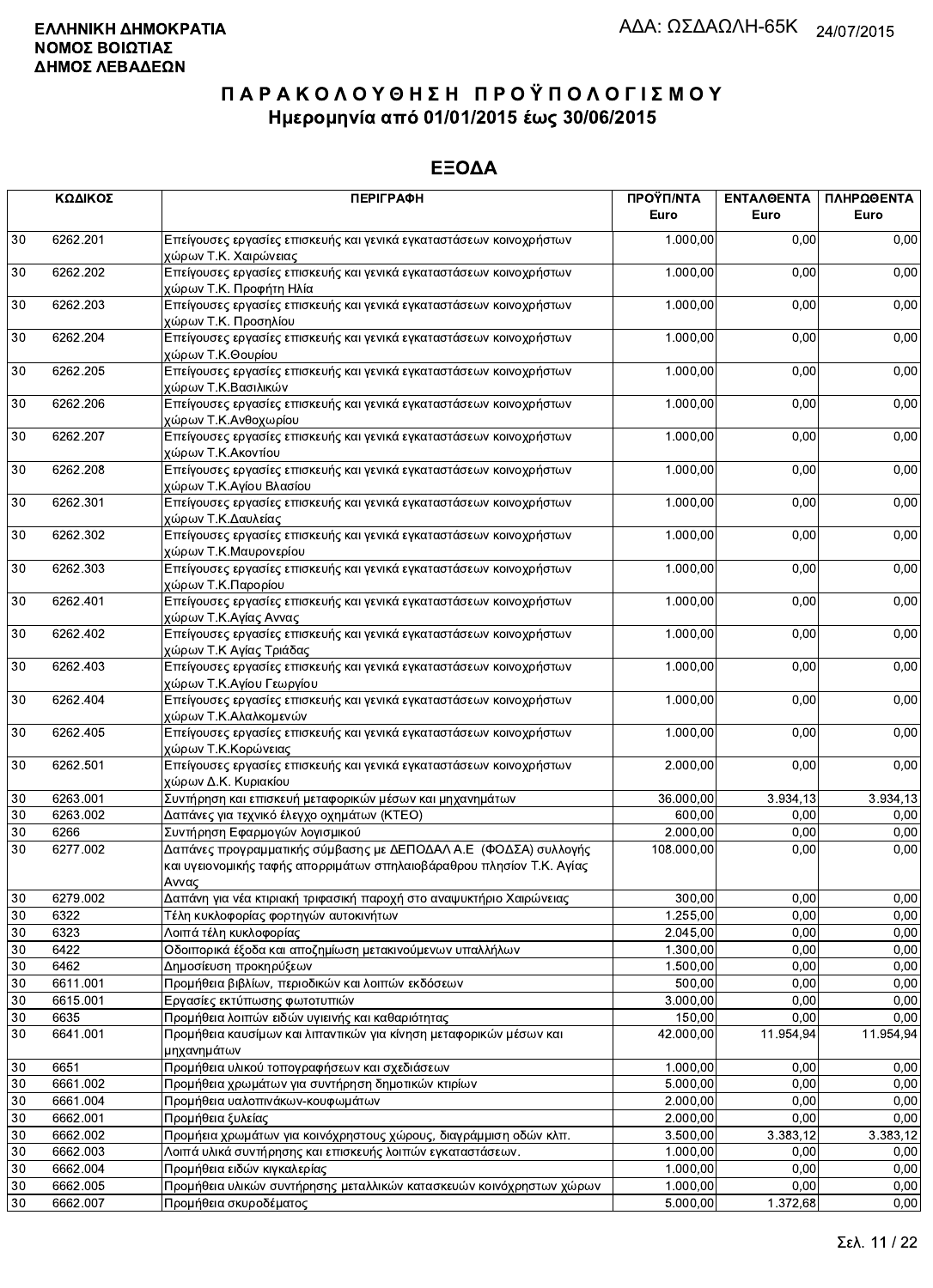|        | ΚΩΔΙΚΟΣ  | <b>ПЕРІГРАФН</b>                                                                                                               | ΠΡΟΫΠ/ΝΤΑ<br>Euro | ΕΝΤΑΛΘΕΝΤΑ<br>Euro | ΠΛΗΡΩΘΕΝΤΑ<br>Euro |
|--------|----------|--------------------------------------------------------------------------------------------------------------------------------|-------------------|--------------------|--------------------|
| 30     | 6662.008 | Προμήθεια ασφαλτομίγματος και ψυχρής ασφάλτου                                                                                  | 20.000,00         | 0.00               | 0,00               |
| 30     | 6662.009 | Προμήθεια υδραυλικών υλικών και εξαρτημάτων                                                                                    | 5.000,00          | 0,00               | 0,00               |
| 30     | 6662.010 | Προμήθεια σιδηρών κιγκλιδωμάτων και φρεατίων                                                                                   | 3.000,00          | 0,00               | 0,00               |
| 30     | 6662.011 | Προμήθεια αδρανών υλικών λατομείου                                                                                             | 15.000,00         | 0,00               | 0,00               |
| 30     | 6662.012 | Προμήθεια οικοδομικών υλικών                                                                                                   | 10.000,00         | 0,00               | 0,00               |
| $30\,$ | 6662.013 | Προμήθεια μονωτικων-στεγανωτικών υλικών                                                                                        | 1.000,00          | 0.00               | 0,00               |
| 30     | 6662.014 | Προμήθεια χυτοσιδηρών οριοδεικτών                                                                                              | 750,00            | 0,00               | 0,00               |
| 30     | 6671.001 | Ανταλλακτικά οχημάτων και μηχανημάτων                                                                                          | 7.000,00          | 0,00               | 0,00               |
| 30     | 6671.002 | Προμήθεια ελαστικών οχημάτων και μηχανημάτων                                                                                   | 10.000,00         | 0,00               | 0,00               |
| 30     | 6673.002 | Ανταλλακτικά φωτεινών σηματοδοτών                                                                                              | 9.000,00          | 0,00               | 0,00               |
| 30     | 6673.003 | Ανταλλακτικά αντικεραυνικής προστασίας                                                                                         | 5.000,00          | 0,00               | 0,00               |
| 30     | 6699.001 |                                                                                                                                | 500,00            | 0,00               | 0,00               |
| 30     | 6699.007 | Προμήθεια διάφορων μικροεργαλείων<br>Προμήθεια αλατιού για αντιμετώπιση επιπτώσεων από έκτακτα καιρικά                         | 2.000,00          | 6.350,15           | 6.350,15           |
|        |          | φαινόμενα (χιονοπτώσεις κ.λ.π.)                                                                                                |                   |                    |                    |
| 35     | 6011     | Τακτικές αποδοχές (περιλαμβάνονται βασικός μισθός, δώρα εορτών, γενικά και                                                     | 128.746,00        | 67.659,94          | 67.659,94          |
|        |          | ειδικά τακτικά επιδόματα)                                                                                                      |                   |                    |                    |
| 35     | 6012.002 | Εκλογικό επίδομα                                                                                                               | 0,00              | 520,00             | 520,00             |
| 35     | 6041     | Τακτικές αποδοχές (περιλαμβάνονται βασικός μισθός, δώρα εορτών, γενικά και                                                     | 16.476,00         | 0.00               | 0,00               |
|        |          | ειδικά τακτικά επιδόματα)                                                                                                      |                   |                    |                    |
| 35     | 6051.001 | Εργοδοτικές εισφορές Ι.Κ.Α. μονίμων υπαλλήλων                                                                                  | 5.400,00          | 2.694,44           | 2.694,44           |
| 35     | 6051.002 | Εργοδοτικές εισφορές ΤΥΔΚΥ μονίμων υπαλλήλων                                                                                   | 13.624,00         | 6.837.68           | 6.837,68           |
| 35     | 6051.003 | Εργοδοτικές εισφορές ΤΑΔΚΥ μονίμων υπαλλήλων                                                                                   | 3.183,00          | 1.579,44           | 1.579,44           |
| 35     | 6054.001 | Εργοδοτικές εισφορές Ι.Κ.Α. εκτάκτου προσωπικού                                                                                | 4.250,00          | 0,00               | 0,00               |
| 35     | 6061.001 | Παροχές σε είδος-είδη ατομικής προστασίας εργαζομένων (ένδυση κλπ)                                                             | 500,00            | 0,00               | 0,00               |
| 35     | 6061.002 | Παροχές σε είδος- γάλα εργαζομένων                                                                                             | 1.300,00          | 363,35             | 363,35             |
| 35     | 6233.001 | Μίσθωση μηχανημάτων για αντιμετώπιση εκτάκτων αναγκών για δράσεις                                                              | 11.846,76         | 0,00               | 0,00               |
|        |          | πολιτικής προστασίας                                                                                                           |                   |                    |                    |
| 35     | 6233.002 | Μίσθωση μηχανημάτων για Αποχιονισμό, αντιπλημμυρική προστασία και                                                              | 20.000,00         | 1.533,81           | 1.533,81           |
|        |          | λοιπές δράσεις πολιτικής προστασίας                                                                                            |                   |                    |                    |
| 35     | 6233.003 | Μίσθωση γερανοφόρου οχήματος για την κοπή επικίνδυνων και ψηλών<br>δένδρων                                                     | 0,00              | 0,00               | 0,00               |
| 35     | 6233.010 | Μίσθωση μηχανημάτων για την αντιμετώπιση εκτάκτων αναγκών για δράσεις                                                          | 15.000,00         | 0,00               | 0,00               |
|        |          | πολιτικής προστασίας στην Δημοτική Ενότητα Λιβαδειάς                                                                           |                   |                    |                    |
| 35     | 6233.201 | Μίσθωση μηχανημάτων για την αντιμετώπιση εκτάκτων αναγκών για δράσεις<br>πολιτικής προστασίας στην Δημοτική Ενότητα Χαιρώνειας | 10.000,00         | 0,00               | 0,00               |
| 35     | 6233.302 | Μίσθωση μηχανημάτων για αντιμετώπιση εκτάκτων αναγκών για δράσεις<br>πολιτιικής προστασίας στην Δημοτική Ενότητα Δαύλειας      | 10.000,00         | 0,00               | 0,00               |
| 35     | 6233.402 | Μίσθωση μηχανημάτων για αντιμετώπιση εκτάκτων αναγκών για δράσεις                                                              | 10.000,00         | 0,00               | 0,00               |
|        |          | πολιτικής προστασίας στην Δημοτική Ενότητας Κορωνείας                                                                          |                   |                    |                    |
| 35     | 6233.503 | Μίσθωση μηχανημάτων για αντιμετώπιση εκτάκτων αναγκών για δράσεις                                                              | 10.000,00         | 0,00               | 0,00               |
|        |          | πολιτικής προστασίας στην Δημοτική Ενότητα Κυριακίου                                                                           |                   |                    |                    |
| 35     | 6262.002 | Συντήρηση και επισκευή συντριβανιών                                                                                            | 1.000,00          | 0,00               | 0,00               |
| 35     | 6264.001 | Συντήρηση και επισκευή λοιπών μηχανημάτων                                                                                      | 2.500,00          | 0,00               | 0,00               |
| 35     | 6265     | Συντήρηση και επισκευή επίπλων και λοιπού εξοπλισμού σκευών και λοιπού<br>εξοπλισμού                                           | 500,00            | 0,00               | 0,00               |
| 35     | 6635     | Προμήθεια λοιπών ειδών υγιεινής και καθαριότητας                                                                               | 200.00            | 0,00               | 0,00               |
| 35     | 6644     | Προμήθεια καυσίμων και λιπαντικών για λοιπές ανάγκες                                                                           | 2.000,00          | 863,94             | 863,94             |
| 35     | 6673.001 | Προμήθεια ανταλλακτικών για αυτόματα συστήματα ποτίσματος                                                                      | 3.500,00          | 0,00               | 0,00               |
| 35     | 6673.002 | Προμήθεια ανταλλακτικών λοιπού εξοπλισμού                                                                                      | 3.000,00          | 0,00               | 0,00               |
| 35     | 6673.003 | Προμήθεια ανταλλακτικών για εγκαταστάσεις Η/Μ συντριβανιών                                                                     | 1.000,00          | 0.00               | 0,00               |
| 35     | 6692.001 | Προμήθεια σπόρων, φυτών, δενδρυλλίων                                                                                           | 250,00            | 0,00               | 0,00               |
| 35     | 6692.002 | Προμήθεια καλλωπιστικών φυτών                                                                                                  | 4.000,00          | 1.837,78           | 1.837,78           |
| 35     | 6692.003 | Προμήθεια δένδρων                                                                                                              | 1.500,00          | 0,00               | 0,00               |
| 35     | 6693.001 | Προμήθεια λιπασμάτων, φαρμάκων, ζιζανιοκτόνων κλπ                                                                              | 1.500,00          | 1.364,48           | 0,00               |
| 40     | 6011     | Τακτικές αποδοχές (περιλαμβάνονται βασικός μισθός, δώρα εορτών, γενικά και                                                     | 44.350,00         | 26.610,90          | 26.610,90          |
|        |          | ειδικά τακτικά επιδόματα)                                                                                                      |                   |                    |                    |
| 40     | 6012     | Αποζημίωση υπερωριακής εργασίας και για εξαιρέσιμες ημέρες και νυκτερινές                                                      | 1.300,00          | 390,00             | 390,00             |
| 40     | 6051.002 | ώρες και λοιπές πρόσθετες αμοιβές<br>Εργοδοτικές εισφορές ΤΥΔΚΥ μονίμων υπαλλήλων                                              | 2.415,00          | 1.477,21           | 1.477,21           |
|        |          |                                                                                                                                |                   |                    |                    |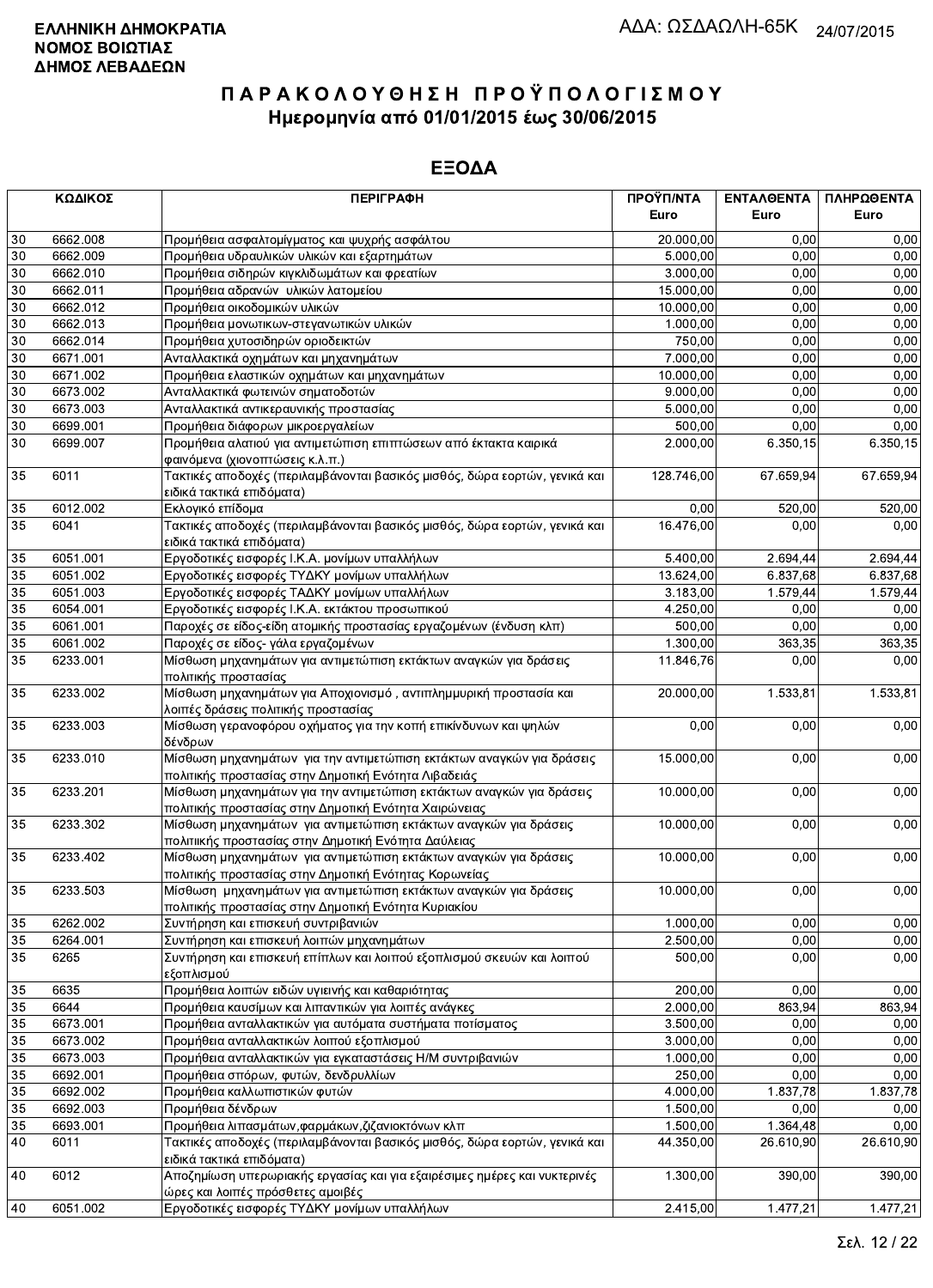| 6051.003<br>Εργοδοτικές εισφορές ΤΑΔΚΥ-ΤΕΑΔΥ μονίμων υπαλλήλων<br>318,38<br>40<br>516,00<br>318,38<br>6051.004<br>Εργοδοτικές εισφορές ΤΣΜΕΔΕ μονίμων υπαλλήλων<br>3.512,00<br>40<br>1.773,05<br>1.773,05<br>40<br>6051.005<br>Εργοδοτικές εισφορές ΤΣΜΕΔΕ (ΕΠΙΚΟΥΡΙΚΟ) μονίμων υπαλλήλων<br>792,00<br>399.06<br>399,06<br>571,93<br>40<br>6051.006<br>Εργοδοτικές εισφορές ΚΥΤ μονίμων υπαλλήλων<br>1.133,00<br>571,93<br>6051.007<br>0,00<br>6,63<br>40<br>Εργοδοτικές εισφορες τακτικών υπαλλήλων υπέρ ΟΠΑΔ<br>6,63<br>40<br>6331.001<br>5.000,00<br>0,00<br>0,00<br>Παράβολα για την νομιμοποίηση αυθαιρέτων<br>5.000,00<br>0,00<br>40<br>6422<br>Οδοιπορικά έξοδα και αποζημίωση μετακινούμενων υπαλλήλων<br>0,00<br>40<br>6612<br>0.00<br>0,00<br>Προμήθεια γραφικής ύλης και λοιπά υλικά γραφείων<br>1.000,00<br>0,00<br>40<br>6613.001<br>Προμήθεια εντύπων υπηρεσιών<br>0,00<br>500.00<br>6615.002<br>1.200,00<br>0,00<br>0,00<br>40<br>Εργασίες εκτύπωσης φωτοτυπιών<br>40<br>6634<br>Προμήθεια ειδών καθαριότητας και ευπρεπισμού<br>200,00<br>0,00<br>0,00<br>Τακτικές αποδοχές (περιλαμβάνονται βασικός μισθός, δώρα εορτών, γενικά και<br>45<br>6011<br>44.163,00<br>22.973,03<br>22.973,03<br>ειδικά τακτικά επιδόματα)<br>6012.002<br>0,00<br>45<br>Εκλογικό επίδομα<br>130,00<br>130,00<br>2.767,97<br>5.521,00<br>2.767,97<br>45<br>6051.002<br>Εργοδοτικές εισφορές ΤΥΔΚΥ μονίμων υπαλλήλων<br>45<br>6051.003<br>Εργοδοτικές εισφορές ΤΑΔΚΥ μονίμων υπαλλήλων<br>613,74<br>613,74<br>1.274,00<br>45<br>6061.001<br>500,00<br>Παροχές σε είδος-είδη ατομικής προστασίας εργαζομένων (ένδυση κλπ)<br>0,00<br>0,00<br>45<br>145,33<br>6061.002<br>Παροχές σε είδος-γάλα εργαζομένων<br>600,00<br>145,33<br>45<br>3.663,09<br>6279<br>Λοιπές δαπάνες για ύδρευση, άρδευση, φωτισμό, καθαριότητα<br>6.000,00<br>3.663.09<br>45<br>Προμήθεια λοιπών ειδών υγιεινής και καθαριότητας<br>0,00<br>6635<br>150,00<br>0,00<br>45<br>6693.001<br>288,15<br>Προμήθεια φαρμάκων, ζιζανιοκτόνων κλπ<br>500,00<br>0,00<br>45<br>Προμήθεια λαδιού για τις ανάγκες του Νεκροταφείου<br>8.500,00<br>0,00<br>0,00<br>6699.001<br>45<br>6699.002<br>2.000,00<br>0.00<br>0,00<br>Προμήθεια κεριών για τις ανάγκες του Νεκροταφείου<br>10.394,26<br>10.394,26<br>70<br>6011<br>Τακτικές αποδοχές (περιλαμβάνονται βασικός μισθός, δώρα εορτών, γενικά και<br>19.625,00<br>ειδικά τακτικά επιδόματα)<br>Τακτικές αποδοχές υπαλλήλων (περιλαμβάνονται βασικός μισθός, δώρα<br>70<br>6021<br>13.623,35<br>33.101,00<br>εορτών, γενικά και ειδικά τακτικά επιδόματα)<br>70<br>6022.002<br>0,00<br>130,00<br>130,00<br>Εκλογική αποζημίωση υπαλλήλων αορίστου χρόνου<br>2.455,00<br>1.233,78<br>70<br>6051.002<br>Εργοδοτικές εισφορές ΤΥΔΚΥ μονίμων υπαλλήλων<br>1.233,78<br>70<br>255,36<br>6051.003<br>Εργοδοτικές εισφορές ΤΑΔΚΥ μονίμων υπαλλήλων<br>590,00<br>255,36<br>70<br>3.377,82<br>6052.001<br>Εργοδοτικές εισφορές Ι.Κ.Α. εργαζομένων με σχέση Αορ. Χρόνου (υπαλλήλων<br>8.170,00<br>τοπ. οικονομ. ανάπτυξης)<br>6117.001<br>0,00<br>0,00<br>0,00<br>70<br>Δαπάνη για στείρωση σκύλων<br>70<br>6262.002<br>Συντήρηση Δημοτικών Ρολογιών Δήμου Λεβαδέων<br>4.500,00<br>0.00<br>0,00<br>70<br>6263<br>Συντήρηση και επισκευή μεταφορικών μέσων<br>5.000,00<br>49,20<br>49,20<br>$70\,$<br>6279.001<br>Λοιπές δαπάνες για ύδρευση, άρδευση, φωτισμό, καθαριότητα<br>87.000,00<br>57.285,31<br>57.285,31<br>70<br>6613<br>Προμήθεια εντύπων και υλικών μηχανογράφησης και πολλαπλών<br>500,00<br>0,00<br>εκτυπώσεων<br>70<br>6641<br>Προμήθεια καυσίμων και λιπαντικών για κίνηση μεταφορικών μέσων<br>7.000,00<br>1.004,07<br>1.004,07<br>70<br>6671.001<br>Προμήθεια ανταλλακτικών μεταφορικών μέσων<br>1.000,00<br>0,00<br>1.500,00<br>0,00<br>70<br>6671.002<br>Προμήθεια ελαστικών μεταφορικών μέσων<br>0,00<br>70<br>6699.001<br>Προμήθεια ζωοτροφών σκύλων<br>1.500,00<br>450,20<br>450,20<br>0,00<br>6699.003<br>Προμήθεια λοιπών αναλωσίμων (αδεσποτοι σκύλοι κλπ)<br>0,00<br>0,00<br>70<br>10<br>7133<br>6.000,00<br>0,00<br>Έπιπλα σκεύη<br>Μηχανογραφικός εξοπλισμός<br>10.000,00<br>7134.001<br>6.592,80<br>10<br>Προμήθεια λογισμικού ηλεκτρονικών υπολογιστών<br>10<br>7134.002<br>12.000,00<br>0,00<br>7134.012<br>Προμήθεια εξοπλισμού για τη συνεδρίαση των συνεδριάσεων του Δ.Σ. και των<br>10<br>2.000,00<br>0,00<br>επιτροπών<br>Κάμερα ασφαλείας εισόδου Δημαρχείου<br>7134.013<br>2.000,00<br>0,00<br>10<br>7135.003<br>2.000,00<br>0,00<br>Κάμερα ασφαλείας εισόδου Δημαρχείου<br>10<br>7135.008<br>Προμήθεια τηλεόρασης (smart) για ενημέρωση, πολιτική προστασία κ.λ.π.<br>1.000,00<br>400,00<br>10<br>7135.009<br>Προμήθεια μεταλλικών ραφιών για ταξιονόμηση του αρχειου του Δήμου<br>0,00<br>0,00<br>10<br>Συμμετοχή στο μετοχικό κεφάλαιο της Διαδημοτικής Επιχείρησης<br>0,00<br>10<br>7514.001<br>261.708,00<br>0,00<br>Περιβάλλοντος και Οργάνωσης Διαχείρισης Απορριμμάτων Λιβαδειάς<br>$(\Delta$ .E. $\Pi$ .O. $\Delta$ .A. $\Lambda$ . - A.E.)<br>7131.001<br>Προμήθεια πλυντηρίου πιάτων<br>1.000,00<br>0,00<br>0,00<br>15<br>7131.002<br>Προμήθεια ηλεκτρικής κουζίνας για παιδικούς σταθμούς<br>4.000,00<br>0,00<br>15<br>0,00<br>15<br>3.000,00<br>0,00 | ΚΩΔΙΚΟΣ  | <b>ПЕРІГРАФН</b>                     | ΠΡΟΫΠ/ΝΤΑ<br>Euro | ΕΝΤΑΛΘΕΝΤΑ<br>Euro | ΠΛΗΡΩΘΕΝΤΑ<br>Euro |
|--------------------------------------------------------------------------------------------------------------------------------------------------------------------------------------------------------------------------------------------------------------------------------------------------------------------------------------------------------------------------------------------------------------------------------------------------------------------------------------------------------------------------------------------------------------------------------------------------------------------------------------------------------------------------------------------------------------------------------------------------------------------------------------------------------------------------------------------------------------------------------------------------------------------------------------------------------------------------------------------------------------------------------------------------------------------------------------------------------------------------------------------------------------------------------------------------------------------------------------------------------------------------------------------------------------------------------------------------------------------------------------------------------------------------------------------------------------------------------------------------------------------------------------------------------------------------------------------------------------------------------------------------------------------------------------------------------------------------------------------------------------------------------------------------------------------------------------------------------------------------------------------------------------------------------------------------------------------------------------------------------------------------------------------------------------------------------------------------------------------------------------------------------------------------------------------------------------------------------------------------------------------------------------------------------------------------------------------------------------------------------------------------------------------------------------------------------------------------------------------------------------------------------------------------------------------------------------------------------------------------------------------------------------------------------------------------------------------------------------------------------------------------------------------------------------------------------------------------------------------------------------------------------------------------------------------------------------------------------------------------------------------------------------------------------------------------------------------------------------------------------------------------------------------------------------------------------------------------------------------------------------------------------------------------------------------------------------------------------------------------------------------------------------------------------------------------------------------------------------------------------------------------------------------------------------------------------------------------------------------------------------------------------------------------------------------------------------------------------------------------------------------------------------------------------------------------------------------------------------------------------------------------------------------------------------------------------------------------------------------------------------------------------------------------------------------------------------------------------------------------------------------------------------------------------------------------------------------------------------------------------------------------------------------------------------------------------------------------------------------------------------------------------------------------------------------------------------------------------------------------------------------------------------------------------------------------------------------------------------------------------------------------------------------------------------------------------------------------------------------------------------------------------------------------------------------------------------------------------------------------------------------------------------------------------------------------------------------------------------------------------------------------------------------------------------------------------------------------------------------------------------------------------------------------------------------------|----------|--------------------------------------|-------------------|--------------------|--------------------|
|                                                                                                                                                                                                                                                                                                                                                                                                                                                                                                                                                                                                                                                                                                                                                                                                                                                                                                                                                                                                                                                                                                                                                                                                                                                                                                                                                                                                                                                                                                                                                                                                                                                                                                                                                                                                                                                                                                                                                                                                                                                                                                                                                                                                                                                                                                                                                                                                                                                                                                                                                                                                                                                                                                                                                                                                                                                                                                                                                                                                                                                                                                                                                                                                                                                                                                                                                                                                                                                                                                                                                                                                                                                                                                                                                                                                                                                                                                                                                                                                                                                                                                                                                                                                                                                                                                                                                                                                                                                                                                                                                                                                                                                                                                                                                                                                                                                                                                                                                                                                                                                                                                                                                                                                  |          |                                      |                   |                    |                    |
|                                                                                                                                                                                                                                                                                                                                                                                                                                                                                                                                                                                                                                                                                                                                                                                                                                                                                                                                                                                                                                                                                                                                                                                                                                                                                                                                                                                                                                                                                                                                                                                                                                                                                                                                                                                                                                                                                                                                                                                                                                                                                                                                                                                                                                                                                                                                                                                                                                                                                                                                                                                                                                                                                                                                                                                                                                                                                                                                                                                                                                                                                                                                                                                                                                                                                                                                                                                                                                                                                                                                                                                                                                                                                                                                                                                                                                                                                                                                                                                                                                                                                                                                                                                                                                                                                                                                                                                                                                                                                                                                                                                                                                                                                                                                                                                                                                                                                                                                                                                                                                                                                                                                                                                                  |          |                                      |                   |                    |                    |
|                                                                                                                                                                                                                                                                                                                                                                                                                                                                                                                                                                                                                                                                                                                                                                                                                                                                                                                                                                                                                                                                                                                                                                                                                                                                                                                                                                                                                                                                                                                                                                                                                                                                                                                                                                                                                                                                                                                                                                                                                                                                                                                                                                                                                                                                                                                                                                                                                                                                                                                                                                                                                                                                                                                                                                                                                                                                                                                                                                                                                                                                                                                                                                                                                                                                                                                                                                                                                                                                                                                                                                                                                                                                                                                                                                                                                                                                                                                                                                                                                                                                                                                                                                                                                                                                                                                                                                                                                                                                                                                                                                                                                                                                                                                                                                                                                                                                                                                                                                                                                                                                                                                                                                                                  |          |                                      |                   |                    |                    |
|                                                                                                                                                                                                                                                                                                                                                                                                                                                                                                                                                                                                                                                                                                                                                                                                                                                                                                                                                                                                                                                                                                                                                                                                                                                                                                                                                                                                                                                                                                                                                                                                                                                                                                                                                                                                                                                                                                                                                                                                                                                                                                                                                                                                                                                                                                                                                                                                                                                                                                                                                                                                                                                                                                                                                                                                                                                                                                                                                                                                                                                                                                                                                                                                                                                                                                                                                                                                                                                                                                                                                                                                                                                                                                                                                                                                                                                                                                                                                                                                                                                                                                                                                                                                                                                                                                                                                                                                                                                                                                                                                                                                                                                                                                                                                                                                                                                                                                                                                                                                                                                                                                                                                                                                  |          |                                      |                   |                    |                    |
|                                                                                                                                                                                                                                                                                                                                                                                                                                                                                                                                                                                                                                                                                                                                                                                                                                                                                                                                                                                                                                                                                                                                                                                                                                                                                                                                                                                                                                                                                                                                                                                                                                                                                                                                                                                                                                                                                                                                                                                                                                                                                                                                                                                                                                                                                                                                                                                                                                                                                                                                                                                                                                                                                                                                                                                                                                                                                                                                                                                                                                                                                                                                                                                                                                                                                                                                                                                                                                                                                                                                                                                                                                                                                                                                                                                                                                                                                                                                                                                                                                                                                                                                                                                                                                                                                                                                                                                                                                                                                                                                                                                                                                                                                                                                                                                                                                                                                                                                                                                                                                                                                                                                                                                                  |          |                                      |                   |                    |                    |
|                                                                                                                                                                                                                                                                                                                                                                                                                                                                                                                                                                                                                                                                                                                                                                                                                                                                                                                                                                                                                                                                                                                                                                                                                                                                                                                                                                                                                                                                                                                                                                                                                                                                                                                                                                                                                                                                                                                                                                                                                                                                                                                                                                                                                                                                                                                                                                                                                                                                                                                                                                                                                                                                                                                                                                                                                                                                                                                                                                                                                                                                                                                                                                                                                                                                                                                                                                                                                                                                                                                                                                                                                                                                                                                                                                                                                                                                                                                                                                                                                                                                                                                                                                                                                                                                                                                                                                                                                                                                                                                                                                                                                                                                                                                                                                                                                                                                                                                                                                                                                                                                                                                                                                                                  |          |                                      |                   |                    |                    |
|                                                                                                                                                                                                                                                                                                                                                                                                                                                                                                                                                                                                                                                                                                                                                                                                                                                                                                                                                                                                                                                                                                                                                                                                                                                                                                                                                                                                                                                                                                                                                                                                                                                                                                                                                                                                                                                                                                                                                                                                                                                                                                                                                                                                                                                                                                                                                                                                                                                                                                                                                                                                                                                                                                                                                                                                                                                                                                                                                                                                                                                                                                                                                                                                                                                                                                                                                                                                                                                                                                                                                                                                                                                                                                                                                                                                                                                                                                                                                                                                                                                                                                                                                                                                                                                                                                                                                                                                                                                                                                                                                                                                                                                                                                                                                                                                                                                                                                                                                                                                                                                                                                                                                                                                  |          |                                      |                   |                    |                    |
|                                                                                                                                                                                                                                                                                                                                                                                                                                                                                                                                                                                                                                                                                                                                                                                                                                                                                                                                                                                                                                                                                                                                                                                                                                                                                                                                                                                                                                                                                                                                                                                                                                                                                                                                                                                                                                                                                                                                                                                                                                                                                                                                                                                                                                                                                                                                                                                                                                                                                                                                                                                                                                                                                                                                                                                                                                                                                                                                                                                                                                                                                                                                                                                                                                                                                                                                                                                                                                                                                                                                                                                                                                                                                                                                                                                                                                                                                                                                                                                                                                                                                                                                                                                                                                                                                                                                                                                                                                                                                                                                                                                                                                                                                                                                                                                                                                                                                                                                                                                                                                                                                                                                                                                                  |          |                                      |                   |                    |                    |
|                                                                                                                                                                                                                                                                                                                                                                                                                                                                                                                                                                                                                                                                                                                                                                                                                                                                                                                                                                                                                                                                                                                                                                                                                                                                                                                                                                                                                                                                                                                                                                                                                                                                                                                                                                                                                                                                                                                                                                                                                                                                                                                                                                                                                                                                                                                                                                                                                                                                                                                                                                                                                                                                                                                                                                                                                                                                                                                                                                                                                                                                                                                                                                                                                                                                                                                                                                                                                                                                                                                                                                                                                                                                                                                                                                                                                                                                                                                                                                                                                                                                                                                                                                                                                                                                                                                                                                                                                                                                                                                                                                                                                                                                                                                                                                                                                                                                                                                                                                                                                                                                                                                                                                                                  |          |                                      |                   |                    |                    |
|                                                                                                                                                                                                                                                                                                                                                                                                                                                                                                                                                                                                                                                                                                                                                                                                                                                                                                                                                                                                                                                                                                                                                                                                                                                                                                                                                                                                                                                                                                                                                                                                                                                                                                                                                                                                                                                                                                                                                                                                                                                                                                                                                                                                                                                                                                                                                                                                                                                                                                                                                                                                                                                                                                                                                                                                                                                                                                                                                                                                                                                                                                                                                                                                                                                                                                                                                                                                                                                                                                                                                                                                                                                                                                                                                                                                                                                                                                                                                                                                                                                                                                                                                                                                                                                                                                                                                                                                                                                                                                                                                                                                                                                                                                                                                                                                                                                                                                                                                                                                                                                                                                                                                                                                  |          |                                      |                   |                    |                    |
|                                                                                                                                                                                                                                                                                                                                                                                                                                                                                                                                                                                                                                                                                                                                                                                                                                                                                                                                                                                                                                                                                                                                                                                                                                                                                                                                                                                                                                                                                                                                                                                                                                                                                                                                                                                                                                                                                                                                                                                                                                                                                                                                                                                                                                                                                                                                                                                                                                                                                                                                                                                                                                                                                                                                                                                                                                                                                                                                                                                                                                                                                                                                                                                                                                                                                                                                                                                                                                                                                                                                                                                                                                                                                                                                                                                                                                                                                                                                                                                                                                                                                                                                                                                                                                                                                                                                                                                                                                                                                                                                                                                                                                                                                                                                                                                                                                                                                                                                                                                                                                                                                                                                                                                                  |          |                                      |                   |                    |                    |
|                                                                                                                                                                                                                                                                                                                                                                                                                                                                                                                                                                                                                                                                                                                                                                                                                                                                                                                                                                                                                                                                                                                                                                                                                                                                                                                                                                                                                                                                                                                                                                                                                                                                                                                                                                                                                                                                                                                                                                                                                                                                                                                                                                                                                                                                                                                                                                                                                                                                                                                                                                                                                                                                                                                                                                                                                                                                                                                                                                                                                                                                                                                                                                                                                                                                                                                                                                                                                                                                                                                                                                                                                                                                                                                                                                                                                                                                                                                                                                                                                                                                                                                                                                                                                                                                                                                                                                                                                                                                                                                                                                                                                                                                                                                                                                                                                                                                                                                                                                                                                                                                                                                                                                                                  |          |                                      |                   |                    |                    |
|                                                                                                                                                                                                                                                                                                                                                                                                                                                                                                                                                                                                                                                                                                                                                                                                                                                                                                                                                                                                                                                                                                                                                                                                                                                                                                                                                                                                                                                                                                                                                                                                                                                                                                                                                                                                                                                                                                                                                                                                                                                                                                                                                                                                                                                                                                                                                                                                                                                                                                                                                                                                                                                                                                                                                                                                                                                                                                                                                                                                                                                                                                                                                                                                                                                                                                                                                                                                                                                                                                                                                                                                                                                                                                                                                                                                                                                                                                                                                                                                                                                                                                                                                                                                                                                                                                                                                                                                                                                                                                                                                                                                                                                                                                                                                                                                                                                                                                                                                                                                                                                                                                                                                                                                  |          |                                      |                   |                    |                    |
|                                                                                                                                                                                                                                                                                                                                                                                                                                                                                                                                                                                                                                                                                                                                                                                                                                                                                                                                                                                                                                                                                                                                                                                                                                                                                                                                                                                                                                                                                                                                                                                                                                                                                                                                                                                                                                                                                                                                                                                                                                                                                                                                                                                                                                                                                                                                                                                                                                                                                                                                                                                                                                                                                                                                                                                                                                                                                                                                                                                                                                                                                                                                                                                                                                                                                                                                                                                                                                                                                                                                                                                                                                                                                                                                                                                                                                                                                                                                                                                                                                                                                                                                                                                                                                                                                                                                                                                                                                                                                                                                                                                                                                                                                                                                                                                                                                                                                                                                                                                                                                                                                                                                                                                                  |          |                                      |                   |                    |                    |
|                                                                                                                                                                                                                                                                                                                                                                                                                                                                                                                                                                                                                                                                                                                                                                                                                                                                                                                                                                                                                                                                                                                                                                                                                                                                                                                                                                                                                                                                                                                                                                                                                                                                                                                                                                                                                                                                                                                                                                                                                                                                                                                                                                                                                                                                                                                                                                                                                                                                                                                                                                                                                                                                                                                                                                                                                                                                                                                                                                                                                                                                                                                                                                                                                                                                                                                                                                                                                                                                                                                                                                                                                                                                                                                                                                                                                                                                                                                                                                                                                                                                                                                                                                                                                                                                                                                                                                                                                                                                                                                                                                                                                                                                                                                                                                                                                                                                                                                                                                                                                                                                                                                                                                                                  |          |                                      |                   |                    |                    |
|                                                                                                                                                                                                                                                                                                                                                                                                                                                                                                                                                                                                                                                                                                                                                                                                                                                                                                                                                                                                                                                                                                                                                                                                                                                                                                                                                                                                                                                                                                                                                                                                                                                                                                                                                                                                                                                                                                                                                                                                                                                                                                                                                                                                                                                                                                                                                                                                                                                                                                                                                                                                                                                                                                                                                                                                                                                                                                                                                                                                                                                                                                                                                                                                                                                                                                                                                                                                                                                                                                                                                                                                                                                                                                                                                                                                                                                                                                                                                                                                                                                                                                                                                                                                                                                                                                                                                                                                                                                                                                                                                                                                                                                                                                                                                                                                                                                                                                                                                                                                                                                                                                                                                                                                  |          |                                      |                   |                    |                    |
|                                                                                                                                                                                                                                                                                                                                                                                                                                                                                                                                                                                                                                                                                                                                                                                                                                                                                                                                                                                                                                                                                                                                                                                                                                                                                                                                                                                                                                                                                                                                                                                                                                                                                                                                                                                                                                                                                                                                                                                                                                                                                                                                                                                                                                                                                                                                                                                                                                                                                                                                                                                                                                                                                                                                                                                                                                                                                                                                                                                                                                                                                                                                                                                                                                                                                                                                                                                                                                                                                                                                                                                                                                                                                                                                                                                                                                                                                                                                                                                                                                                                                                                                                                                                                                                                                                                                                                                                                                                                                                                                                                                                                                                                                                                                                                                                                                                                                                                                                                                                                                                                                                                                                                                                  |          |                                      |                   |                    |                    |
|                                                                                                                                                                                                                                                                                                                                                                                                                                                                                                                                                                                                                                                                                                                                                                                                                                                                                                                                                                                                                                                                                                                                                                                                                                                                                                                                                                                                                                                                                                                                                                                                                                                                                                                                                                                                                                                                                                                                                                                                                                                                                                                                                                                                                                                                                                                                                                                                                                                                                                                                                                                                                                                                                                                                                                                                                                                                                                                                                                                                                                                                                                                                                                                                                                                                                                                                                                                                                                                                                                                                                                                                                                                                                                                                                                                                                                                                                                                                                                                                                                                                                                                                                                                                                                                                                                                                                                                                                                                                                                                                                                                                                                                                                                                                                                                                                                                                                                                                                                                                                                                                                                                                                                                                  |          |                                      |                   |                    |                    |
|                                                                                                                                                                                                                                                                                                                                                                                                                                                                                                                                                                                                                                                                                                                                                                                                                                                                                                                                                                                                                                                                                                                                                                                                                                                                                                                                                                                                                                                                                                                                                                                                                                                                                                                                                                                                                                                                                                                                                                                                                                                                                                                                                                                                                                                                                                                                                                                                                                                                                                                                                                                                                                                                                                                                                                                                                                                                                                                                                                                                                                                                                                                                                                                                                                                                                                                                                                                                                                                                                                                                                                                                                                                                                                                                                                                                                                                                                                                                                                                                                                                                                                                                                                                                                                                                                                                                                                                                                                                                                                                                                                                                                                                                                                                                                                                                                                                                                                                                                                                                                                                                                                                                                                                                  |          |                                      |                   |                    |                    |
|                                                                                                                                                                                                                                                                                                                                                                                                                                                                                                                                                                                                                                                                                                                                                                                                                                                                                                                                                                                                                                                                                                                                                                                                                                                                                                                                                                                                                                                                                                                                                                                                                                                                                                                                                                                                                                                                                                                                                                                                                                                                                                                                                                                                                                                                                                                                                                                                                                                                                                                                                                                                                                                                                                                                                                                                                                                                                                                                                                                                                                                                                                                                                                                                                                                                                                                                                                                                                                                                                                                                                                                                                                                                                                                                                                                                                                                                                                                                                                                                                                                                                                                                                                                                                                                                                                                                                                                                                                                                                                                                                                                                                                                                                                                                                                                                                                                                                                                                                                                                                                                                                                                                                                                                  |          |                                      |                   |                    |                    |
|                                                                                                                                                                                                                                                                                                                                                                                                                                                                                                                                                                                                                                                                                                                                                                                                                                                                                                                                                                                                                                                                                                                                                                                                                                                                                                                                                                                                                                                                                                                                                                                                                                                                                                                                                                                                                                                                                                                                                                                                                                                                                                                                                                                                                                                                                                                                                                                                                                                                                                                                                                                                                                                                                                                                                                                                                                                                                                                                                                                                                                                                                                                                                                                                                                                                                                                                                                                                                                                                                                                                                                                                                                                                                                                                                                                                                                                                                                                                                                                                                                                                                                                                                                                                                                                                                                                                                                                                                                                                                                                                                                                                                                                                                                                                                                                                                                                                                                                                                                                                                                                                                                                                                                                                  |          |                                      |                   |                    |                    |
|                                                                                                                                                                                                                                                                                                                                                                                                                                                                                                                                                                                                                                                                                                                                                                                                                                                                                                                                                                                                                                                                                                                                                                                                                                                                                                                                                                                                                                                                                                                                                                                                                                                                                                                                                                                                                                                                                                                                                                                                                                                                                                                                                                                                                                                                                                                                                                                                                                                                                                                                                                                                                                                                                                                                                                                                                                                                                                                                                                                                                                                                                                                                                                                                                                                                                                                                                                                                                                                                                                                                                                                                                                                                                                                                                                                                                                                                                                                                                                                                                                                                                                                                                                                                                                                                                                                                                                                                                                                                                                                                                                                                                                                                                                                                                                                                                                                                                                                                                                                                                                                                                                                                                                                                  |          |                                      |                   |                    |                    |
|                                                                                                                                                                                                                                                                                                                                                                                                                                                                                                                                                                                                                                                                                                                                                                                                                                                                                                                                                                                                                                                                                                                                                                                                                                                                                                                                                                                                                                                                                                                                                                                                                                                                                                                                                                                                                                                                                                                                                                                                                                                                                                                                                                                                                                                                                                                                                                                                                                                                                                                                                                                                                                                                                                                                                                                                                                                                                                                                                                                                                                                                                                                                                                                                                                                                                                                                                                                                                                                                                                                                                                                                                                                                                                                                                                                                                                                                                                                                                                                                                                                                                                                                                                                                                                                                                                                                                                                                                                                                                                                                                                                                                                                                                                                                                                                                                                                                                                                                                                                                                                                                                                                                                                                                  |          |                                      |                   |                    |                    |
|                                                                                                                                                                                                                                                                                                                                                                                                                                                                                                                                                                                                                                                                                                                                                                                                                                                                                                                                                                                                                                                                                                                                                                                                                                                                                                                                                                                                                                                                                                                                                                                                                                                                                                                                                                                                                                                                                                                                                                                                                                                                                                                                                                                                                                                                                                                                                                                                                                                                                                                                                                                                                                                                                                                                                                                                                                                                                                                                                                                                                                                                                                                                                                                                                                                                                                                                                                                                                                                                                                                                                                                                                                                                                                                                                                                                                                                                                                                                                                                                                                                                                                                                                                                                                                                                                                                                                                                                                                                                                                                                                                                                                                                                                                                                                                                                                                                                                                                                                                                                                                                                                                                                                                                                  |          |                                      |                   |                    |                    |
|                                                                                                                                                                                                                                                                                                                                                                                                                                                                                                                                                                                                                                                                                                                                                                                                                                                                                                                                                                                                                                                                                                                                                                                                                                                                                                                                                                                                                                                                                                                                                                                                                                                                                                                                                                                                                                                                                                                                                                                                                                                                                                                                                                                                                                                                                                                                                                                                                                                                                                                                                                                                                                                                                                                                                                                                                                                                                                                                                                                                                                                                                                                                                                                                                                                                                                                                                                                                                                                                                                                                                                                                                                                                                                                                                                                                                                                                                                                                                                                                                                                                                                                                                                                                                                                                                                                                                                                                                                                                                                                                                                                                                                                                                                                                                                                                                                                                                                                                                                                                                                                                                                                                                                                                  |          |                                      |                   |                    |                    |
|                                                                                                                                                                                                                                                                                                                                                                                                                                                                                                                                                                                                                                                                                                                                                                                                                                                                                                                                                                                                                                                                                                                                                                                                                                                                                                                                                                                                                                                                                                                                                                                                                                                                                                                                                                                                                                                                                                                                                                                                                                                                                                                                                                                                                                                                                                                                                                                                                                                                                                                                                                                                                                                                                                                                                                                                                                                                                                                                                                                                                                                                                                                                                                                                                                                                                                                                                                                                                                                                                                                                                                                                                                                                                                                                                                                                                                                                                                                                                                                                                                                                                                                                                                                                                                                                                                                                                                                                                                                                                                                                                                                                                                                                                                                                                                                                                                                                                                                                                                                                                                                                                                                                                                                                  |          |                                      |                   |                    | 13.623,35          |
|                                                                                                                                                                                                                                                                                                                                                                                                                                                                                                                                                                                                                                                                                                                                                                                                                                                                                                                                                                                                                                                                                                                                                                                                                                                                                                                                                                                                                                                                                                                                                                                                                                                                                                                                                                                                                                                                                                                                                                                                                                                                                                                                                                                                                                                                                                                                                                                                                                                                                                                                                                                                                                                                                                                                                                                                                                                                                                                                                                                                                                                                                                                                                                                                                                                                                                                                                                                                                                                                                                                                                                                                                                                                                                                                                                                                                                                                                                                                                                                                                                                                                                                                                                                                                                                                                                                                                                                                                                                                                                                                                                                                                                                                                                                                                                                                                                                                                                                                                                                                                                                                                                                                                                                                  |          |                                      |                   |                    |                    |
|                                                                                                                                                                                                                                                                                                                                                                                                                                                                                                                                                                                                                                                                                                                                                                                                                                                                                                                                                                                                                                                                                                                                                                                                                                                                                                                                                                                                                                                                                                                                                                                                                                                                                                                                                                                                                                                                                                                                                                                                                                                                                                                                                                                                                                                                                                                                                                                                                                                                                                                                                                                                                                                                                                                                                                                                                                                                                                                                                                                                                                                                                                                                                                                                                                                                                                                                                                                                                                                                                                                                                                                                                                                                                                                                                                                                                                                                                                                                                                                                                                                                                                                                                                                                                                                                                                                                                                                                                                                                                                                                                                                                                                                                                                                                                                                                                                                                                                                                                                                                                                                                                                                                                                                                  |          |                                      |                   |                    |                    |
|                                                                                                                                                                                                                                                                                                                                                                                                                                                                                                                                                                                                                                                                                                                                                                                                                                                                                                                                                                                                                                                                                                                                                                                                                                                                                                                                                                                                                                                                                                                                                                                                                                                                                                                                                                                                                                                                                                                                                                                                                                                                                                                                                                                                                                                                                                                                                                                                                                                                                                                                                                                                                                                                                                                                                                                                                                                                                                                                                                                                                                                                                                                                                                                                                                                                                                                                                                                                                                                                                                                                                                                                                                                                                                                                                                                                                                                                                                                                                                                                                                                                                                                                                                                                                                                                                                                                                                                                                                                                                                                                                                                                                                                                                                                                                                                                                                                                                                                                                                                                                                                                                                                                                                                                  |          |                                      |                   |                    |                    |
|                                                                                                                                                                                                                                                                                                                                                                                                                                                                                                                                                                                                                                                                                                                                                                                                                                                                                                                                                                                                                                                                                                                                                                                                                                                                                                                                                                                                                                                                                                                                                                                                                                                                                                                                                                                                                                                                                                                                                                                                                                                                                                                                                                                                                                                                                                                                                                                                                                                                                                                                                                                                                                                                                                                                                                                                                                                                                                                                                                                                                                                                                                                                                                                                                                                                                                                                                                                                                                                                                                                                                                                                                                                                                                                                                                                                                                                                                                                                                                                                                                                                                                                                                                                                                                                                                                                                                                                                                                                                                                                                                                                                                                                                                                                                                                                                                                                                                                                                                                                                                                                                                                                                                                                                  |          |                                      |                   |                    | 3.377,82           |
|                                                                                                                                                                                                                                                                                                                                                                                                                                                                                                                                                                                                                                                                                                                                                                                                                                                                                                                                                                                                                                                                                                                                                                                                                                                                                                                                                                                                                                                                                                                                                                                                                                                                                                                                                                                                                                                                                                                                                                                                                                                                                                                                                                                                                                                                                                                                                                                                                                                                                                                                                                                                                                                                                                                                                                                                                                                                                                                                                                                                                                                                                                                                                                                                                                                                                                                                                                                                                                                                                                                                                                                                                                                                                                                                                                                                                                                                                                                                                                                                                                                                                                                                                                                                                                                                                                                                                                                                                                                                                                                                                                                                                                                                                                                                                                                                                                                                                                                                                                                                                                                                                                                                                                                                  |          |                                      |                   |                    |                    |
|                                                                                                                                                                                                                                                                                                                                                                                                                                                                                                                                                                                                                                                                                                                                                                                                                                                                                                                                                                                                                                                                                                                                                                                                                                                                                                                                                                                                                                                                                                                                                                                                                                                                                                                                                                                                                                                                                                                                                                                                                                                                                                                                                                                                                                                                                                                                                                                                                                                                                                                                                                                                                                                                                                                                                                                                                                                                                                                                                                                                                                                                                                                                                                                                                                                                                                                                                                                                                                                                                                                                                                                                                                                                                                                                                                                                                                                                                                                                                                                                                                                                                                                                                                                                                                                                                                                                                                                                                                                                                                                                                                                                                                                                                                                                                                                                                                                                                                                                                                                                                                                                                                                                                                                                  |          |                                      |                   |                    |                    |
|                                                                                                                                                                                                                                                                                                                                                                                                                                                                                                                                                                                                                                                                                                                                                                                                                                                                                                                                                                                                                                                                                                                                                                                                                                                                                                                                                                                                                                                                                                                                                                                                                                                                                                                                                                                                                                                                                                                                                                                                                                                                                                                                                                                                                                                                                                                                                                                                                                                                                                                                                                                                                                                                                                                                                                                                                                                                                                                                                                                                                                                                                                                                                                                                                                                                                                                                                                                                                                                                                                                                                                                                                                                                                                                                                                                                                                                                                                                                                                                                                                                                                                                                                                                                                                                                                                                                                                                                                                                                                                                                                                                                                                                                                                                                                                                                                                                                                                                                                                                                                                                                                                                                                                                                  |          |                                      |                   |                    |                    |
|                                                                                                                                                                                                                                                                                                                                                                                                                                                                                                                                                                                                                                                                                                                                                                                                                                                                                                                                                                                                                                                                                                                                                                                                                                                                                                                                                                                                                                                                                                                                                                                                                                                                                                                                                                                                                                                                                                                                                                                                                                                                                                                                                                                                                                                                                                                                                                                                                                                                                                                                                                                                                                                                                                                                                                                                                                                                                                                                                                                                                                                                                                                                                                                                                                                                                                                                                                                                                                                                                                                                                                                                                                                                                                                                                                                                                                                                                                                                                                                                                                                                                                                                                                                                                                                                                                                                                                                                                                                                                                                                                                                                                                                                                                                                                                                                                                                                                                                                                                                                                                                                                                                                                                                                  |          |                                      |                   |                    |                    |
|                                                                                                                                                                                                                                                                                                                                                                                                                                                                                                                                                                                                                                                                                                                                                                                                                                                                                                                                                                                                                                                                                                                                                                                                                                                                                                                                                                                                                                                                                                                                                                                                                                                                                                                                                                                                                                                                                                                                                                                                                                                                                                                                                                                                                                                                                                                                                                                                                                                                                                                                                                                                                                                                                                                                                                                                                                                                                                                                                                                                                                                                                                                                                                                                                                                                                                                                                                                                                                                                                                                                                                                                                                                                                                                                                                                                                                                                                                                                                                                                                                                                                                                                                                                                                                                                                                                                                                                                                                                                                                                                                                                                                                                                                                                                                                                                                                                                                                                                                                                                                                                                                                                                                                                                  |          |                                      |                   |                    | 0,00               |
|                                                                                                                                                                                                                                                                                                                                                                                                                                                                                                                                                                                                                                                                                                                                                                                                                                                                                                                                                                                                                                                                                                                                                                                                                                                                                                                                                                                                                                                                                                                                                                                                                                                                                                                                                                                                                                                                                                                                                                                                                                                                                                                                                                                                                                                                                                                                                                                                                                                                                                                                                                                                                                                                                                                                                                                                                                                                                                                                                                                                                                                                                                                                                                                                                                                                                                                                                                                                                                                                                                                                                                                                                                                                                                                                                                                                                                                                                                                                                                                                                                                                                                                                                                                                                                                                                                                                                                                                                                                                                                                                                                                                                                                                                                                                                                                                                                                                                                                                                                                                                                                                                                                                                                                                  |          |                                      |                   |                    |                    |
|                                                                                                                                                                                                                                                                                                                                                                                                                                                                                                                                                                                                                                                                                                                                                                                                                                                                                                                                                                                                                                                                                                                                                                                                                                                                                                                                                                                                                                                                                                                                                                                                                                                                                                                                                                                                                                                                                                                                                                                                                                                                                                                                                                                                                                                                                                                                                                                                                                                                                                                                                                                                                                                                                                                                                                                                                                                                                                                                                                                                                                                                                                                                                                                                                                                                                                                                                                                                                                                                                                                                                                                                                                                                                                                                                                                                                                                                                                                                                                                                                                                                                                                                                                                                                                                                                                                                                                                                                                                                                                                                                                                                                                                                                                                                                                                                                                                                                                                                                                                                                                                                                                                                                                                                  |          |                                      |                   |                    |                    |
|                                                                                                                                                                                                                                                                                                                                                                                                                                                                                                                                                                                                                                                                                                                                                                                                                                                                                                                                                                                                                                                                                                                                                                                                                                                                                                                                                                                                                                                                                                                                                                                                                                                                                                                                                                                                                                                                                                                                                                                                                                                                                                                                                                                                                                                                                                                                                                                                                                                                                                                                                                                                                                                                                                                                                                                                                                                                                                                                                                                                                                                                                                                                                                                                                                                                                                                                                                                                                                                                                                                                                                                                                                                                                                                                                                                                                                                                                                                                                                                                                                                                                                                                                                                                                                                                                                                                                                                                                                                                                                                                                                                                                                                                                                                                                                                                                                                                                                                                                                                                                                                                                                                                                                                                  |          |                                      |                   |                    | 0,00               |
|                                                                                                                                                                                                                                                                                                                                                                                                                                                                                                                                                                                                                                                                                                                                                                                                                                                                                                                                                                                                                                                                                                                                                                                                                                                                                                                                                                                                                                                                                                                                                                                                                                                                                                                                                                                                                                                                                                                                                                                                                                                                                                                                                                                                                                                                                                                                                                                                                                                                                                                                                                                                                                                                                                                                                                                                                                                                                                                                                                                                                                                                                                                                                                                                                                                                                                                                                                                                                                                                                                                                                                                                                                                                                                                                                                                                                                                                                                                                                                                                                                                                                                                                                                                                                                                                                                                                                                                                                                                                                                                                                                                                                                                                                                                                                                                                                                                                                                                                                                                                                                                                                                                                                                                                  |          |                                      |                   |                    |                    |
|                                                                                                                                                                                                                                                                                                                                                                                                                                                                                                                                                                                                                                                                                                                                                                                                                                                                                                                                                                                                                                                                                                                                                                                                                                                                                                                                                                                                                                                                                                                                                                                                                                                                                                                                                                                                                                                                                                                                                                                                                                                                                                                                                                                                                                                                                                                                                                                                                                                                                                                                                                                                                                                                                                                                                                                                                                                                                                                                                                                                                                                                                                                                                                                                                                                                                                                                                                                                                                                                                                                                                                                                                                                                                                                                                                                                                                                                                                                                                                                                                                                                                                                                                                                                                                                                                                                                                                                                                                                                                                                                                                                                                                                                                                                                                                                                                                                                                                                                                                                                                                                                                                                                                                                                  |          |                                      |                   |                    |                    |
|                                                                                                                                                                                                                                                                                                                                                                                                                                                                                                                                                                                                                                                                                                                                                                                                                                                                                                                                                                                                                                                                                                                                                                                                                                                                                                                                                                                                                                                                                                                                                                                                                                                                                                                                                                                                                                                                                                                                                                                                                                                                                                                                                                                                                                                                                                                                                                                                                                                                                                                                                                                                                                                                                                                                                                                                                                                                                                                                                                                                                                                                                                                                                                                                                                                                                                                                                                                                                                                                                                                                                                                                                                                                                                                                                                                                                                                                                                                                                                                                                                                                                                                                                                                                                                                                                                                                                                                                                                                                                                                                                                                                                                                                                                                                                                                                                                                                                                                                                                                                                                                                                                                                                                                                  |          |                                      |                   |                    |                    |
|                                                                                                                                                                                                                                                                                                                                                                                                                                                                                                                                                                                                                                                                                                                                                                                                                                                                                                                                                                                                                                                                                                                                                                                                                                                                                                                                                                                                                                                                                                                                                                                                                                                                                                                                                                                                                                                                                                                                                                                                                                                                                                                                                                                                                                                                                                                                                                                                                                                                                                                                                                                                                                                                                                                                                                                                                                                                                                                                                                                                                                                                                                                                                                                                                                                                                                                                                                                                                                                                                                                                                                                                                                                                                                                                                                                                                                                                                                                                                                                                                                                                                                                                                                                                                                                                                                                                                                                                                                                                                                                                                                                                                                                                                                                                                                                                                                                                                                                                                                                                                                                                                                                                                                                                  |          |                                      |                   |                    | 0,00               |
|                                                                                                                                                                                                                                                                                                                                                                                                                                                                                                                                                                                                                                                                                                                                                                                                                                                                                                                                                                                                                                                                                                                                                                                                                                                                                                                                                                                                                                                                                                                                                                                                                                                                                                                                                                                                                                                                                                                                                                                                                                                                                                                                                                                                                                                                                                                                                                                                                                                                                                                                                                                                                                                                                                                                                                                                                                                                                                                                                                                                                                                                                                                                                                                                                                                                                                                                                                                                                                                                                                                                                                                                                                                                                                                                                                                                                                                                                                                                                                                                                                                                                                                                                                                                                                                                                                                                                                                                                                                                                                                                                                                                                                                                                                                                                                                                                                                                                                                                                                                                                                                                                                                                                                                                  |          |                                      |                   |                    | 6.592,80           |
|                                                                                                                                                                                                                                                                                                                                                                                                                                                                                                                                                                                                                                                                                                                                                                                                                                                                                                                                                                                                                                                                                                                                                                                                                                                                                                                                                                                                                                                                                                                                                                                                                                                                                                                                                                                                                                                                                                                                                                                                                                                                                                                                                                                                                                                                                                                                                                                                                                                                                                                                                                                                                                                                                                                                                                                                                                                                                                                                                                                                                                                                                                                                                                                                                                                                                                                                                                                                                                                                                                                                                                                                                                                                                                                                                                                                                                                                                                                                                                                                                                                                                                                                                                                                                                                                                                                                                                                                                                                                                                                                                                                                                                                                                                                                                                                                                                                                                                                                                                                                                                                                                                                                                                                                  |          |                                      |                   |                    | 0,00               |
|                                                                                                                                                                                                                                                                                                                                                                                                                                                                                                                                                                                                                                                                                                                                                                                                                                                                                                                                                                                                                                                                                                                                                                                                                                                                                                                                                                                                                                                                                                                                                                                                                                                                                                                                                                                                                                                                                                                                                                                                                                                                                                                                                                                                                                                                                                                                                                                                                                                                                                                                                                                                                                                                                                                                                                                                                                                                                                                                                                                                                                                                                                                                                                                                                                                                                                                                                                                                                                                                                                                                                                                                                                                                                                                                                                                                                                                                                                                                                                                                                                                                                                                                                                                                                                                                                                                                                                                                                                                                                                                                                                                                                                                                                                                                                                                                                                                                                                                                                                                                                                                                                                                                                                                                  |          |                                      |                   |                    | 0,00               |
|                                                                                                                                                                                                                                                                                                                                                                                                                                                                                                                                                                                                                                                                                                                                                                                                                                                                                                                                                                                                                                                                                                                                                                                                                                                                                                                                                                                                                                                                                                                                                                                                                                                                                                                                                                                                                                                                                                                                                                                                                                                                                                                                                                                                                                                                                                                                                                                                                                                                                                                                                                                                                                                                                                                                                                                                                                                                                                                                                                                                                                                                                                                                                                                                                                                                                                                                                                                                                                                                                                                                                                                                                                                                                                                                                                                                                                                                                                                                                                                                                                                                                                                                                                                                                                                                                                                                                                                                                                                                                                                                                                                                                                                                                                                                                                                                                                                                                                                                                                                                                                                                                                                                                                                                  |          |                                      |                   |                    | 0,00               |
|                                                                                                                                                                                                                                                                                                                                                                                                                                                                                                                                                                                                                                                                                                                                                                                                                                                                                                                                                                                                                                                                                                                                                                                                                                                                                                                                                                                                                                                                                                                                                                                                                                                                                                                                                                                                                                                                                                                                                                                                                                                                                                                                                                                                                                                                                                                                                                                                                                                                                                                                                                                                                                                                                                                                                                                                                                                                                                                                                                                                                                                                                                                                                                                                                                                                                                                                                                                                                                                                                                                                                                                                                                                                                                                                                                                                                                                                                                                                                                                                                                                                                                                                                                                                                                                                                                                                                                                                                                                                                                                                                                                                                                                                                                                                                                                                                                                                                                                                                                                                                                                                                                                                                                                                  |          |                                      |                   |                    | 0,00               |
|                                                                                                                                                                                                                                                                                                                                                                                                                                                                                                                                                                                                                                                                                                                                                                                                                                                                                                                                                                                                                                                                                                                                                                                                                                                                                                                                                                                                                                                                                                                                                                                                                                                                                                                                                                                                                                                                                                                                                                                                                                                                                                                                                                                                                                                                                                                                                                                                                                                                                                                                                                                                                                                                                                                                                                                                                                                                                                                                                                                                                                                                                                                                                                                                                                                                                                                                                                                                                                                                                                                                                                                                                                                                                                                                                                                                                                                                                                                                                                                                                                                                                                                                                                                                                                                                                                                                                                                                                                                                                                                                                                                                                                                                                                                                                                                                                                                                                                                                                                                                                                                                                                                                                                                                  |          |                                      |                   |                    | 400,00             |
|                                                                                                                                                                                                                                                                                                                                                                                                                                                                                                                                                                                                                                                                                                                                                                                                                                                                                                                                                                                                                                                                                                                                                                                                                                                                                                                                                                                                                                                                                                                                                                                                                                                                                                                                                                                                                                                                                                                                                                                                                                                                                                                                                                                                                                                                                                                                                                                                                                                                                                                                                                                                                                                                                                                                                                                                                                                                                                                                                                                                                                                                                                                                                                                                                                                                                                                                                                                                                                                                                                                                                                                                                                                                                                                                                                                                                                                                                                                                                                                                                                                                                                                                                                                                                                                                                                                                                                                                                                                                                                                                                                                                                                                                                                                                                                                                                                                                                                                                                                                                                                                                                                                                                                                                  |          |                                      |                   |                    | 0,00               |
|                                                                                                                                                                                                                                                                                                                                                                                                                                                                                                                                                                                                                                                                                                                                                                                                                                                                                                                                                                                                                                                                                                                                                                                                                                                                                                                                                                                                                                                                                                                                                                                                                                                                                                                                                                                                                                                                                                                                                                                                                                                                                                                                                                                                                                                                                                                                                                                                                                                                                                                                                                                                                                                                                                                                                                                                                                                                                                                                                                                                                                                                                                                                                                                                                                                                                                                                                                                                                                                                                                                                                                                                                                                                                                                                                                                                                                                                                                                                                                                                                                                                                                                                                                                                                                                                                                                                                                                                                                                                                                                                                                                                                                                                                                                                                                                                                                                                                                                                                                                                                                                                                                                                                                                                  |          |                                      |                   |                    |                    |
|                                                                                                                                                                                                                                                                                                                                                                                                                                                                                                                                                                                                                                                                                                                                                                                                                                                                                                                                                                                                                                                                                                                                                                                                                                                                                                                                                                                                                                                                                                                                                                                                                                                                                                                                                                                                                                                                                                                                                                                                                                                                                                                                                                                                                                                                                                                                                                                                                                                                                                                                                                                                                                                                                                                                                                                                                                                                                                                                                                                                                                                                                                                                                                                                                                                                                                                                                                                                                                                                                                                                                                                                                                                                                                                                                                                                                                                                                                                                                                                                                                                                                                                                                                                                                                                                                                                                                                                                                                                                                                                                                                                                                                                                                                                                                                                                                                                                                                                                                                                                                                                                                                                                                                                                  |          |                                      |                   |                    |                    |
|                                                                                                                                                                                                                                                                                                                                                                                                                                                                                                                                                                                                                                                                                                                                                                                                                                                                                                                                                                                                                                                                                                                                                                                                                                                                                                                                                                                                                                                                                                                                                                                                                                                                                                                                                                                                                                                                                                                                                                                                                                                                                                                                                                                                                                                                                                                                                                                                                                                                                                                                                                                                                                                                                                                                                                                                                                                                                                                                                                                                                                                                                                                                                                                                                                                                                                                                                                                                                                                                                                                                                                                                                                                                                                                                                                                                                                                                                                                                                                                                                                                                                                                                                                                                                                                                                                                                                                                                                                                                                                                                                                                                                                                                                                                                                                                                                                                                                                                                                                                                                                                                                                                                                                                                  |          |                                      |                   |                    |                    |
|                                                                                                                                                                                                                                                                                                                                                                                                                                                                                                                                                                                                                                                                                                                                                                                                                                                                                                                                                                                                                                                                                                                                                                                                                                                                                                                                                                                                                                                                                                                                                                                                                                                                                                                                                                                                                                                                                                                                                                                                                                                                                                                                                                                                                                                                                                                                                                                                                                                                                                                                                                                                                                                                                                                                                                                                                                                                                                                                                                                                                                                                                                                                                                                                                                                                                                                                                                                                                                                                                                                                                                                                                                                                                                                                                                                                                                                                                                                                                                                                                                                                                                                                                                                                                                                                                                                                                                                                                                                                                                                                                                                                                                                                                                                                                                                                                                                                                                                                                                                                                                                                                                                                                                                                  |          |                                      |                   |                    |                    |
|                                                                                                                                                                                                                                                                                                                                                                                                                                                                                                                                                                                                                                                                                                                                                                                                                                                                                                                                                                                                                                                                                                                                                                                                                                                                                                                                                                                                                                                                                                                                                                                                                                                                                                                                                                                                                                                                                                                                                                                                                                                                                                                                                                                                                                                                                                                                                                                                                                                                                                                                                                                                                                                                                                                                                                                                                                                                                                                                                                                                                                                                                                                                                                                                                                                                                                                                                                                                                                                                                                                                                                                                                                                                                                                                                                                                                                                                                                                                                                                                                                                                                                                                                                                                                                                                                                                                                                                                                                                                                                                                                                                                                                                                                                                                                                                                                                                                                                                                                                                                                                                                                                                                                                                                  | 7131.003 | Προμήθεια μηχανημάτων φυσιοθεραπείας |                   |                    | 0,00               |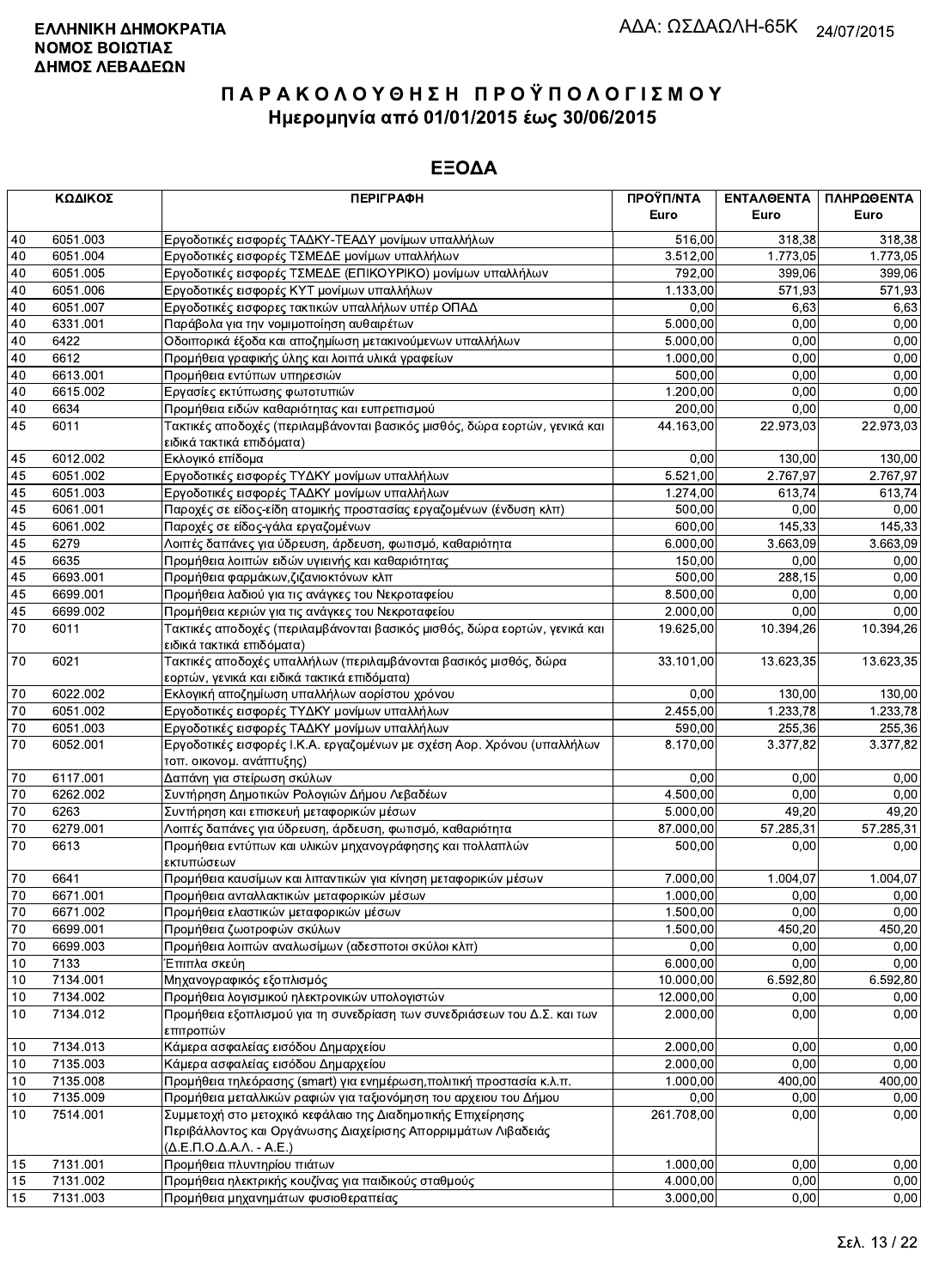|                 | ΚΩΔΙΚΟΣ  | <b>ПЕРІГРАФН</b>                                                                                                                              | ΠΡΟΫΠ/ΝΤΑ<br>Euro | <b>ENTAAGENTA</b><br>Euro | ΠΛΗΡΩΘΕΝΤΑ<br>Euro |
|-----------------|----------|-----------------------------------------------------------------------------------------------------------------------------------------------|-------------------|---------------------------|--------------------|
| 15              | 7131.004 | Προμήθεια κλιματιστικού για υπηρεσία Κοινωνικής Προστασίας                                                                                    | 1.000,00          | 0,00                      | 0,00               |
| 15              | 7131.005 | Προμήθεια κλιματιστικού για Κοινωνικό Παντοπωλείο                                                                                             | 1.000,00          | 0,00                      | 0,00               |
| 15              | 7133.002 | Προμήθεια επίπλων και σκευών για Παιδικούς Σταθμούς και ΚΑΠΗ                                                                                  | 3.000,00          | 0,00                      | 0,00               |
| 15              | 7134.003 | Προμήθεια λογισμικού για το γραφείο υποστήριξης απασχόλησης                                                                                   | 2.000,00          | 0,00                      | 0,00               |
| 15              | 7134.004 | Προμήθεια πολυμηχανήματος (φωτοτυπικό-fax) για την υπηρεσία Κοινωνικής                                                                        | 600,00            | 0,00                      | 0,00               |
| 15              | 7135.002 | προστασίας<br>Προμήθεια σκευών μαγειρικής                                                                                                     | 1.000,00          | 0,00                      | 0,00               |
| 15              | 7135.008 | Προμηθεια προβολικού μηχανήματος (projektor) για το Μουσειο Εικονικής<br>Πραγματικότητας                                                      | 0.00              | 0,00                      | 0,00               |
| 15              | 7135.009 | Προμήθεια προβολικών μηχανημάτων (projektor) για ΚΑΠΗ                                                                                         | 3.000,00          | 0,00                      | 0,00               |
| 15              | 7135.010 | Προμήθεια μηχανημάτων μέτρησης χοληστερίνης και σακχάρου                                                                                      | 200,00            | 0,00                      | 0,00               |
| 15              | 7135.011 | Προμήθεια και κατασκευή περίφραξης χώρου Κολυμβητηρίου                                                                                        | 5.000,00          | 0,00                      | 0,00               |
| 15              | 7135.012 | Προμήθεια μουσικών οργάνων Φιλαρμονικής                                                                                                       | 0,00              | 0,00                      | 0,00               |
| 15              | 7135.014 | Προμήθεια boiler ζεστού νερού χρήσης για το Κλειστό Γυμναστήριο                                                                               | 0,00              | 0,00                      | 0,00               |
| 15              | 7311.103 | Βελτιωση Σχολικών Συγκροτημάτων                                                                                                               | 14.951,80         | 0,00                      | 0,00               |
| 15              | 7311.104 | Ενεργειακή Αναβάθμιση Σχολικής Μονάδας 3ου Δημοτικού Σχολείου Λιβαδειάς                                                                       | 0,00              | 0,00                      | 0,00               |
| 15              | 7326.001 | Αναβάθμιση αθλητικών εγκαταστάσεων                                                                                                            | 150.000,00        | 0,00                      | 0,00               |
| 15              | 7326.404 | Βελτίωση γηπέδου ποδοσφαίρου Αγίας Τριάδας                                                                                                    | 13.739,72         | 0,00                      | 0,00               |
| 15              | 7331.103 | Επισκευή στέγης σχολικών κτιρίων                                                                                                              | 3.228,20          | 3.228,20                  | 3.228,20           |
| 15              | 7331.104 | Επισκευή 7ου Δημοτικού Σχολείου                                                                                                               | 0,00              | 0,00                      | 0,00               |
| 15              | 7336.001 | Συντήρηση Ανοικτού Θεάτρου Κρύας.                                                                                                             | 29.674,56         | 0,00                      | 0,00               |
| 15              | 7341.201 | Ανάδειξη και Αξιοποίηση Ιστορικών Χώρων Οικισμού Χαιρώνειας                                                                                   | 24.235,44         | 6.214,55                  | 6.214,55           |
| 15              | 7413.001 | Μελέτη αποκατάστασης ρηγματώσεων πέτρινου θεάτρου Λιβαδειάς                                                                                   | 5.500,00          | 0,00                      | 0,00               |
| 20              | 7135.001 | Προμήθεια κάδων απορριμμάτων για κομποστοποίηση                                                                                               | 0.00              | 0,00                      | 0,00               |
| 20              | 7135.002 | Προμήθεια κάδων απορριμμάτων διαφόρων τύπων                                                                                                   | 15.000,00         | 0,00                      | 0,00               |
| 20              | 7135.003 | Προμήθεια διαφόρων εργαλείων                                                                                                                  | 2.000,00          | 0,00                      | 0,00               |
| $\overline{20}$ | 7135.005 | Προμήθεια επιστήλιων καλαθιών απορριμμάτων                                                                                                    | 3.500,00          | 0,00                      | 0,00               |
| 20              | 7135.007 | Προμήθεια συστήματος τηλεματικής διαχείρησης στόλου οχημάτων                                                                                  | 11.000,00         | 0,00                      | 0,00               |
| 20              | 7325.001 | Επεκτάσεις Ηλεκτροφωτισμού                                                                                                                    | 10.000,00         | 0,00                      | 0,00               |
| 20              | 7325.003 | Κατασκευή νέων ηλεκτρικών διανομών                                                                                                            | 3.000,00          | 0,00                      | 0,00               |
| 20              | 7326.001 | Κατασκευή προστατευτικών κιγκλιδωμάτων κάδων                                                                                                  | 2.000,00          | 0,00                      | 0,00               |
| 20              | 7341.001 | Προμήθεια ενός (1) Θρυμματιστή                                                                                                                | 340.000,00        | 0,00                      | 0,00               |
| 20              | 7341.003 | Προμήθεια ενός (1) εκσκαφέα φορτωτή                                                                                                           | 105.780,00        | 0,00                      | 0,00               |
| 20              | 7341.007 | Προμήθεια ενός (1) οχήματος ανοικτού τύπου 4χ4                                                                                                | 0,00              | 0,00                      | 0,00               |
| 20              | 7341.014 | Αποκατάσταση Χ.Α.Δ.Α. στις θέσεις Τουρμπάκι κοινότητας Κυριακίου και Δ.Δ.                                                                     | 2.566,29          | 0,00                      | 0,00               |
|                 |          | Παρορίου                                                                                                                                      |                   |                           |                    |
| 20              | 7341.015 | Λειτουργική και Περιβαλλοντική Αναβάθμιση ΧΥΤΑ Λιβαδειάς                                                                                      | 1.754.209,43      | 38.353,17                 | 38.353,17          |
| 25              | 7341.001 | Βελτίωση υφιστάμενου αρδευτικού έργου του Δ.Δ. Λαφυστίου Δήμου<br>Λεβαδέων                                                                    | 103.202,00        | 0,00                      | 0,00               |
| 25              | 7341.404 | Μελέτη Έργων Ανακατασκευής Εσωτερικού Δικτύου, Έργων Ποσαγωγής<br>Ακαθάρτων και Εγκατάστασαης Επεξεργασιας Λυμάτων (Ε.Ε.Λ.) Αγίου<br>Γεωργίου | 76.157,81         | 0,00                      | 0,00               |
| 25              | 7341.501 | Αγορά εδαφικών εκτάσεων Οικισμού Κυριακίου                                                                                                    | 5.000,00          | 0,00                      | 0,00               |
| 25              | 7341.503 | Μελέτη Αποχέτευσης - Προσαγωγής Ακαθάρτων και εγκατάσταση<br>επεξεργασίας λυμάτων (Ε.Ε.Λ.) Οικισμού Κυριακίου                                 | 16.056,38         | 17.600,20                 | 17.600,20          |
| 25              | 7413.001 | Μελέτη και περιβαλλοντική αδειοδότηση χρήσης νερού άρδευσης                                                                                   | 8.744,92          | 0,00                      | 0,00               |
| 30              | 7131.001 | Ανακαίνιση Παιδικών Χαρών                                                                                                                     | 0,00              | 0.00                      | 0,00               |
| 30              | 7134.001 | Προμήθεια λογισμικού ηλεκτρονικών υπολογιστών                                                                                                 | 2.000,00          | 0,00                      | 0,00               |
| 30              | 7135.002 | Προμήθεια αναλυτή καυσαερίων                                                                                                                  | 4.000,00          | 0,00                      | 0,00               |
| 30              | 7135.003 | Προμήθεια διαφόρων εργαλείων                                                                                                                  | 1.500,00          | 0,00                      | 0,00               |
| 30              | 7135.007 | Προμήθεια πληροφοριακών πινακίδων και κυκλοφοριακών ρυθμίσεων και<br>ιστών                                                                    | 8.000,00          | 0,00                      | 0,00               |
| 30              | 7135.008 | Προμήθεια κατόπτρων ρύθμισης κυκλοφορίας                                                                                                      | 5.000,00          | 0,00                      | 0,00               |
| 30              | 7322.003 | Βελτίωση παιδικών χαρών (Δημ. Κοιν. Λιβαδειάς)                                                                                                | 30.000,00         | 0,00                      | 0,00               |
| 30              | 7322.006 | Ανακατασκευή Παιδικών Χαρών                                                                                                                   | 264.306,80        | 0,00                      | 0,00               |
| 30              | 7322.401 | Ανάπλαση Πλατείας Τ.Κ. Αγίου Γεωργίου                                                                                                         | 0,00              | 0,00                      | 0,00               |
| 30              | 7323.020 | Βελτίωση Δημοτικής Οδοποιίας Δήμου Λεβαδέων                                                                                                   | 169.931,62        | 101.144,98                | 101.144,98         |
| 30              | 7323.021 | Βελτίωση Δημοτικής Οδοποιίας (2015)                                                                                                           | 330.330,92        | 0,00                      | 0,00               |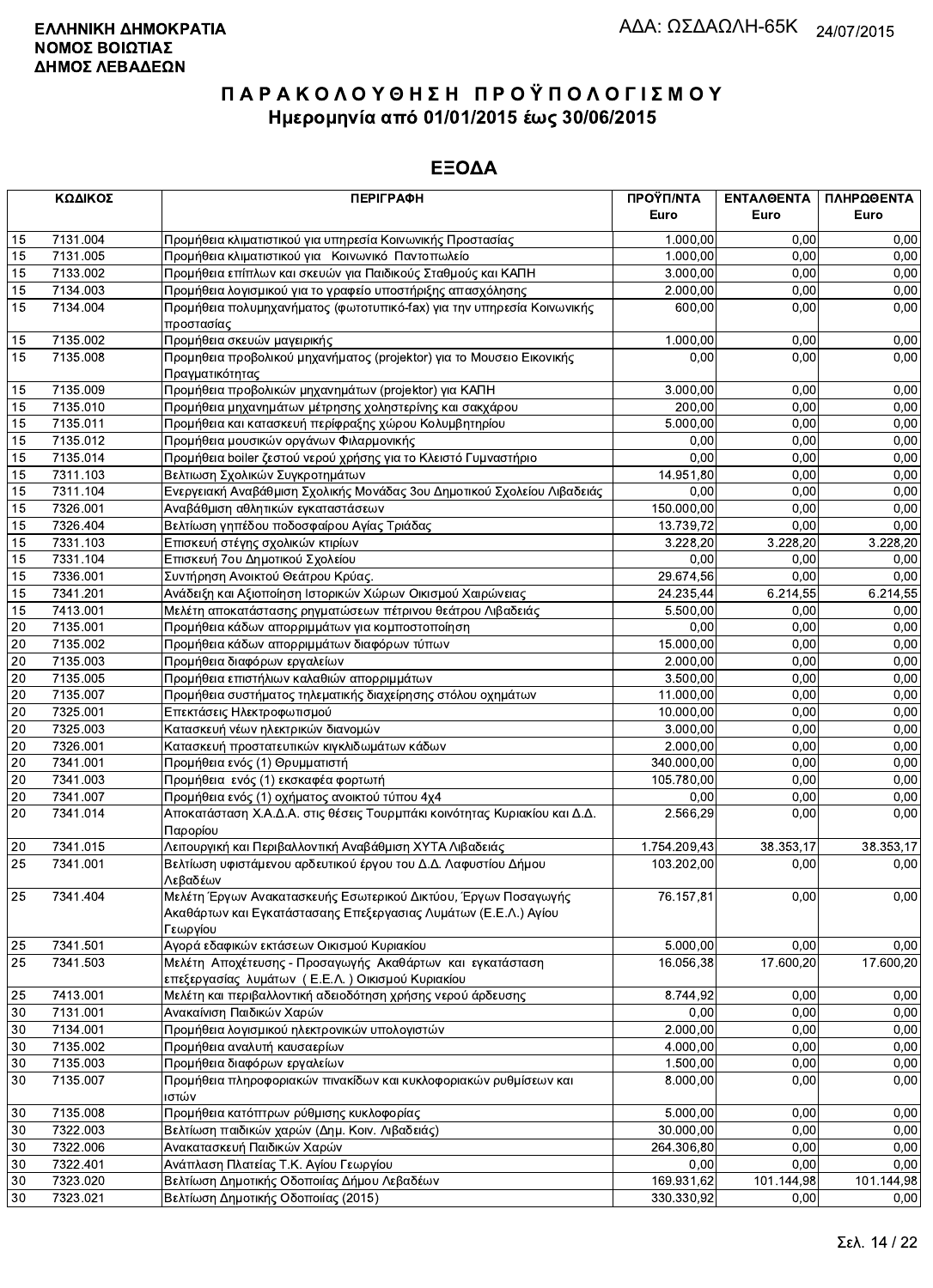|        | ΚΩΔΙΚΟΣ  | <b>ПЕРІГРАФН</b>                                                         | ΠΡΟΫΠ/ΝΤΑ<br>Euro | ΕΝΤΑΛΘΕΝΤΑ<br>Euro | ΠΛΗΡΩΘΕΝΤΑ<br>Euro |
|--------|----------|--------------------------------------------------------------------------|-------------------|--------------------|--------------------|
|        |          |                                                                          |                   |                    |                    |
| 30     | 7323.417 | Βελτιωση δασικού δρόμου από οικισμό Κορώνειας έως στροφή Νταούμη         | 0,00              | 0.00               | 0,00               |
| 30     | 7325.002 | Κατασκευή Δικτύου Ηλεκτροφωτισμού οδού 28ης Οκτωβρίου Λιβαδειάς          | 5.200,00          | 0.00               | 0,00               |
| 30     | 7325.003 | Κατασκευή φωτισμού επί της οδού Γεωργαντά                                | 116.985,33        | 0,00               | 0,00               |
| 30     | 7326.013 | Προστασία Υφιστάμενου Αγωγού Καυσίμων                                    | 21.879,69         | 0,00               | 0,00               |
| 30     | 7326.401 | Κατασκευή τοίχου αντιστηριξης στην Τ.Κ. Κορώνειας                        | 0,00              | 0,00               | 0,00               |
| 30     | 7331.001 | Συντήρηση Δημοτικών κτιρίων Δήμου Λεβαδέων                               | 60.000,00         | 0,00               | 0,00               |
| 30     | 7333.001 | Συντήρηση οδών-πεζοδρόμων και κοινόχρηστων χώρων                         | 97.251,83         | 0,00               | 0,00               |
| 30     | 7333.014 | Αποκατάσταση ζημιών που προκλήθηκαν από θεομηνία στο Δήμο Λεβαδέων       | 74.655,68         | 39.778,62          | 39.778,62          |
| 30     | 7333.408 | Βελτίωση δασικού δρόμου από οικισμό Κορώνειας έως στροφη Νταούμη         | 186.949,70        | 0.00               | 0,00               |
| 30     | 7341.002 | Βελτίωση και ανάπλαση κοινόχρηστων χωρων οικισμού Ελικώνα                | 550.000,00        | 0,00               | 0,00               |
| 30     | 7341.006 | Ανάπλαση-Ενοποίηση Δικτύου Πεζόδρομων (Πεζόδρομος οδού Καλιαγκάκη,       | 392.477,72        | 122.072,59         | 122.072,59         |
|        |          | οδού Μπουφίδου, χώρος πρώην ΚΤΕΛ και πεζοδρόμια οδού Σπυρίδωνος)         |                   |                    |                    |
| 30     | 7341.007 | Διαμόρφωση μονοπατιού και αποκατάσταση-στερέωση τρίχινου γεφυριού        | 71.017,07         | 32.228,76          | 32.228,76          |
| 30     | 7341.008 | Διατήρηση και επανάχρηση αξιόλογου Βιομηχανικού Κτιριακού Αποθέματος     | 9.287,00          | 0,00               | 0,00               |
|        |          | Μύλου Παπαϊωάννου-Εκπόνηση Αρχιτεκτονικής Μελέτης                        |                   |                    |                    |
| $30\,$ | 7341.009 | Διατήρηση και επανάχρηση αξιόλογου Βιομηχανικού Κτιριακού Αποθέματος     | 4.645,00          | 0,00               | 0,00               |
|        |          | Μύλου Παπαιωάννου - Εκπόνηση Ηλεκτρομηχανολογικής Μελέτης                |                   |                    |                    |
| 30     | 7341.010 | Διατήρηση και επανάχρηση αξιόλογου Βιομηχανικού Κτιριακού Αποθέματος     | 4.645,00          | 0,00               | 0,00               |
|        |          | Μύλου Παπαιωάννου - Εκπόνηση Στατικής Μελέτης                            |                   |                    |                    |
| 30     | 7341.011 | Διατήρηση και επανάχρηση αξιόλογου Βιομηχανικού Κτιριακού Αποθέματος     | 4.645.00          | 0,00               | 0,00               |
|        |          | Μύλου Παπαιωάννου - Εκπόνηση Ειδικής Αρχιτεκτονικής Μελέτης              |                   |                    |                    |
| 30     | 7341.013 | Υποστήριξη προετοιμασία φακέλλου του έργου Διατήρηση και επανάχρηση      | 10.568,00         | 0,00               | 0,00               |
|        |          | αξιόλογου Βιομηχανικού Κτιριακού Αποθέματος Μύλου Παπαιώννου             |                   |                    |                    |
| 30     | 7341.015 | Υπογειοποίηση εναερίου δικτύου πεζοδρόμου επί της οδού Μπουφίδου (3ο     | 42.733,10         | 0,00               | 0,00               |
|        |          | υποέργο της πραξης Ανάπλαση-Ενοποίηση Δικτύου Πεζοδρομων                 |                   |                    |                    |
|        |          | (Πεζοδρομος οδού Καλλιαγκάκη, οδού Μπουφιδου, χωρος πρωην ΚΤΕΛ και       |                   |                    |                    |
|        |          | πεζοδρομια οδού Σπυρίδωνος)                                              |                   |                    |                    |
| 30     | 7341.016 | Σωστικές Ανασκαφές (2ο υποέργο της πραξης Ανάπλαση-Ενοποίηση             | 1,00              | 0,00               | 0,00               |
|        |          | Δικτύου Πεζοδρομων (Πεζοδρομος οδού Καλλιαγκάκη, οδού Μπουφιδου,         |                   |                    |                    |
|        |          | χωρος πρωην ΚΤΕΛ και πεζοδρομια οδού Σπυρίδωνος)                         |                   |                    |                    |
| 30     | 7341.401 | Βελτίωση και Ανάπλαση Κοινόχρηστων χώρων ΤΚ Κορώνειας                    | 358.598,58        | 80.316,77          | 80.316,77          |
| 30     | 7411.001 | Αρχιτεκτονικός Διαγωνισμός-Μελέτες Νέου Δημαρχείου (Δημοτικής Κοινότητας | 100.000,00        | 0,00               | 0,00               |
|        |          | Λιβαδειάς)                                                               |                   |                    |                    |
| 30     | 7412.402 | Μελέτη Στατικής επάρκειας του φορέα στήριξης της Πλατείας της Δημοτικής  | 5.473,50          | 0,00               | 0,00               |
|        |          | Κοινότητας Αγίου Γεωργίου                                                |                   |                    |                    |
| 30     | 7413.005 | Μελέτη Αποκατάστασης Ιστορικού Μηχανολογικού Εξοπλισμού Μύλων            | 6.150,00          | 5.477,19           | 0,00               |
|        |          | Παπαιωάννου                                                              |                   |                    |                    |
| 30     | 7413.301 | Συγκοινωνιακή προκαταρκτική μελέτη για το έργο πρόσβασης του νέου        | 13.306,36         | 0,00               | 0,00               |
|        |          | Χιονοδρομικού Κέντρου Παρνασσού στην ευρύτερη περιοχή της θέσης          |                   |                    |                    |
|        |          | <b>AKPINO</b>                                                            |                   |                    |                    |
| 30     | 7413.302 | Γεωλογική μελέτη για το έργο πρόσβασης του νέου Χιονοδρομικού            | 7.862,85          | 0,00               | 0,00               |
|        |          | Κέντρου Παρνασσού στην ευρύτερη περιοχή της θέσης ΑΚΡΙΝΟ                 |                   |                    |                    |
| 30     | 7413.303 | Προμελέτη Περιβαλλοντικών Επιπτώσεων για το έργο πρόσβασης του           | 7.862,85          | 0,00               | 0,00               |
|        |          | νέου Χιονοδρομικού Κέντρου Παρνασσού στην ευρύτερη περιοχή της           |                   |                    |                    |
|        |          | θέσης AKPINO                                                             |                   |                    |                    |
| 30     | 7413.307 | Έργα δασικής αναψυχής προστασίας και ανάδειξης του φυσικού               | 3.750,99          | 0,00               | 0,00               |
|        |          | περιβάλλοντος στη θέση Λαπαθιά του Δήμου Δαύλειας                        |                   |                    |                    |
| 35     | 7135.001 | Προμήθεια λοιπού κεφαλαιακού εξοπλισμού (εργαλείων κλπ συναφών ειδών)    | 3.000,00          | 0,00               | 0,00               |
| 35     | 7135.002 | Προμήθεια εξοπλισμού (χλοοκοπτικών μηχανημάτων κλπ) για την              | 2.000,00          | 0,00               | 0,00               |
|        |          | αντιμετώπιση δράσεων πολιτικής προστασίας                                |                   |                    |                    |
| 40     | 7111.003 | Αποζημίωση ιδιοκτησίων για την διάνοιξη της οδού Ρούμελης από την οδό    | 50.114,38         | 12.799,19          | 12.799,19          |
|        |          | Χαιρωνείας εως την οδό Ορχομενού (1/2012 πράξη αναλογισμού)              |                   |                    |                    |
| 40     | 7111.004 | Αποζημίωση ιδιοκτησιών στο πάρκο της Έρκυνας από την οδό Θουκιδίδου      | 90.752,00         | 0,00               | 0,00               |
|        |          | έως την οδό Ξενοφώντος                                                   |                   |                    |                    |
| 40     | 7135.001 | Προμήθεια γεωδαιτικού σταθμού                                            | 7.000,00          | 0,00               | 0,00               |
| 40     | 7341.201 | Μελέτη Σχεδιου Χωροταξικής και Οικιστικής Οργανωσης Ανοικτής Πόλης       | 16.751,67         | 0,00               | 0,00               |
|        |          | Δήμου Χαιρώνειας                                                         |                   |                    |                    |
| 40     | 7341.501 | Μελέτη Γενικού Πολεοδομικού Σχεδίου Κοινότητας Κυριακίου                 | 16.705,75         | 0,00               | 0,00               |
| 40     | 7413.302 | Μελέτη γεωλογικής καταλληλότητας (Β1 σταδίου) του ΣΧΟΟΑΠ Δαύλειας        | 0,00              | 0,00               | 0,00               |
|        |          |                                                                          |                   |                    |                    |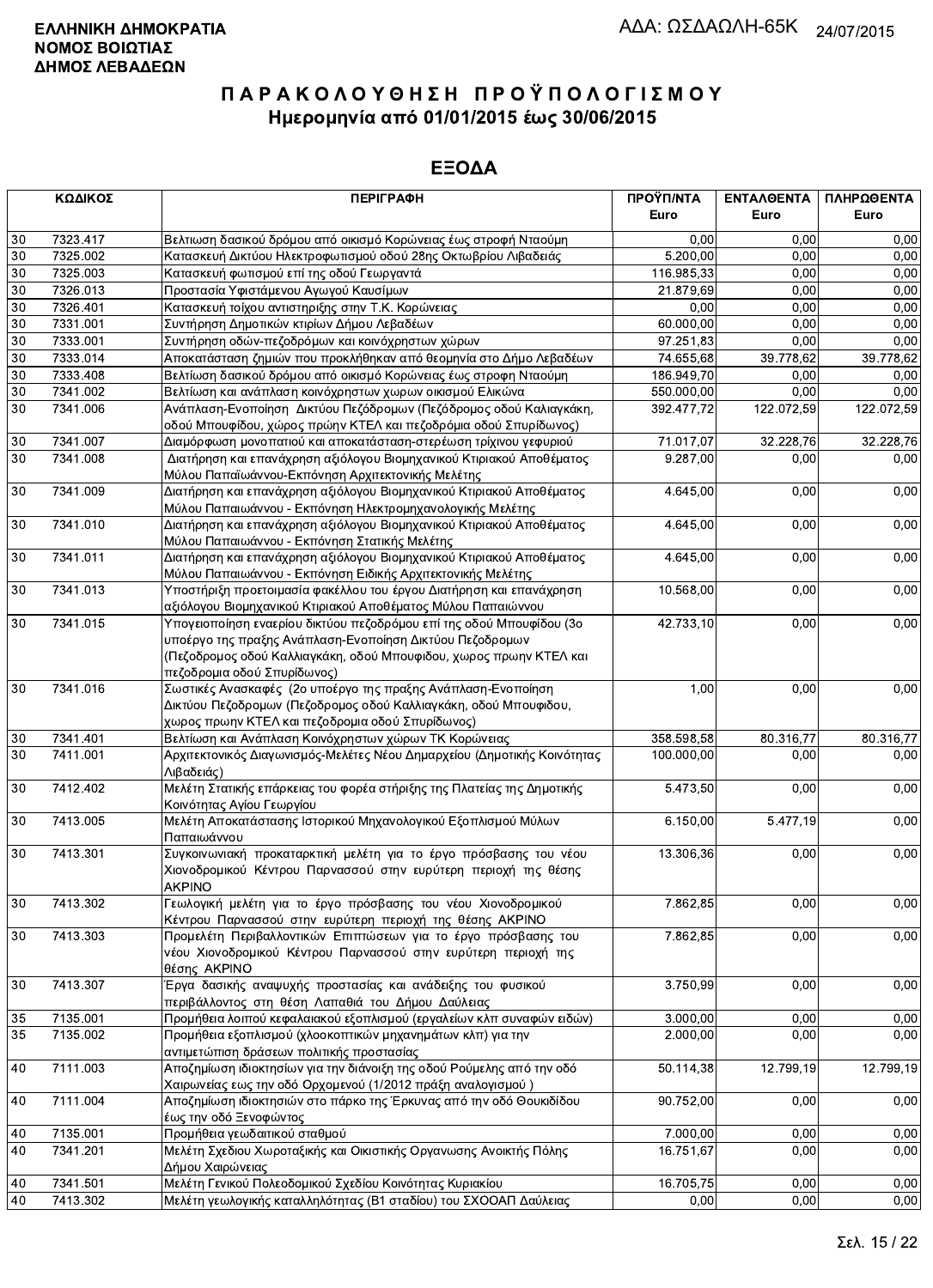|                 | ΚΩΔΙΚΟΣ  | <b>ПЕРІГРАФН</b>                                                                                               | ΠΡΟΫΠ/ΝΤΑ<br>Euro | <b>ENTAAOENTA</b><br>Euro | ΠΛΗΡΩΘΕΝΤΑ<br>Euro |
|-----------------|----------|----------------------------------------------------------------------------------------------------------------|-------------------|---------------------------|--------------------|
| 45              | 7135.001 | Προμήθεια λοιπού κεφαλαιακού εξοπλισμού (εργαλείων κλπ. συναφών<br>ειδών)                                      | 1.000,00          | 0.00                      | 0,00               |
| 45              | 7326.001 | Κατασκευή περίφραξης νέου Νεκροταφείου                                                                         | 63.738,00         | 0.00                      | 0,00               |
| 45              | 7413.001 | Τεχνικές μελέτες επέκτασης Κοιμητηρίου Δ.Κ. Λιβαδειάς                                                          | 0.00              | 0.00                      | 0,00               |
| 45              | 7413.401 | Τεχνικές μελέτες ίδρυσης Νέου Κοιμητηρίου Αγίου Γεωργίου                                                       | 0.00              | 0.00                      | 0.00               |
| 70              | 7326.001 | Δημιουργια ενδιαιτήματος αδέσποτων σκύλων                                                                      | 0.00              | 0.00                      | 0.00               |
| 80              | 8111.001 | Αμοιβές και έξοδα προσωπικού                                                                                   | 4.250,00          | 6.253,84                  | 6.253,84           |
| 80              | 8111.002 | Αποζημίωση και έξοδα προσωπικού (Φιλαρμονικής, γυμναστές ΠΑγΟ,<br>αποζημίωση λόγω συνταξιοδότησης κλπ)         | 0.00              | 0,00                      | 0,00               |
| 80              | 8112     | Αμοιβές αιρετών αρχόντων και τρίτων                                                                            | 11.500,00         | 5.500,00                  | 5.500,00           |
| 80              | 8113     | Αμοιβές και έξοδα τρίτων Παροχές τρίτων                                                                        | 125.000,00        | 37.972,33                 | 16.476,75          |
| 80              | 8115     | Διάφορα έξοδα                                                                                                  | 25.000,00         | 20.605.62                 | 20.576,35          |
| 80              | 8116     | Δαπάνες προμήθειας αναλωσίμων                                                                                  | 40.000,00         | 62.591,85                 | 62.591,85          |
| 80              | 8117     | Λοιπά έξοδα                                                                                                    | 220.000,00        | 60.438,02                 | 47.125,35          |
| 80              | 8121     | Αγορές κτιρίων τεχνικών έργων και προμήθειες παγίων                                                            | 449.136,00        | 364.073,22                | 277.974,94         |
| $\overline{80}$ | 8122     | Έργα                                                                                                           | 139.432.73        | 249.708.54                | 249.708,54         |
| 80              | 8123     | Μελέτες Έρευνες πειραματικές εργασίες και ειδικές δαπάνες                                                      | 28.853,55         | 7.380,00                  | 7.380,00           |
| $\overline{80}$ | 8131     | Φορολογικά πρόστιμα και προσαυξήσεις (ΠΟΕ)                                                                     | 8.000,00          | 561.33                    | 561,33             |
| 80              | 8211     | Απόδοση εισφοράς υπέρ του Δημοσίου στις αποδοχές και τα έξοδα<br>παράστασης                                    | 200.360,00        | 87.416.42                 | 87.416,42          |
| 80              | 8221     | Απόδοση φόρων μισθωτών υπηρεσιών                                                                               | 259.350,00        | 110.157,81                | 110.157,81         |
| 80              | 8222     | Απόδοση φόρων και χαρτόσημο Δημάρχων Αντιδημάρχων, μελών Δημοτικών<br>Συμβουλίων και λοιπών συλλογικών οργάνων | 7.386.00          | 2.178.74                  | 2.178.74           |
| 80              | 8223     | Απόδοση φόρων προμηθευτών εργολάβων ελ. επαγγελματιών κ.λ.π.                                                   | 141.500,00        | 133.281.89                | 133.281,89         |
| 80              | 8224     | Λοιπές αποδόσεις κρατήσεων υπέρ του Δημοσίου                                                                   | 90.302.17         | 0.00                      | 0.00               |
| 80              | 8231     | Εισφορές σε ασφαλιστικούς οργανισμούς και ταμεία                                                               | 1.393.100,00      | 586.134,75                | 586.134,75         |
| 80              | 8232     | Εισφορά για το εφάπαξ βοήθημα του Ν 103/75                                                                     | 3.989,00          | 784,30                    | 784,30             |
| 80              | 8241     | Κρατήσεις στις αποδοχές για την εξόφληση δανείων του ΤΠ & Δ                                                    | 91.400,00         | 36.901.62                 | 36.901.62          |
| 80              | 8242     | Λοιπές κρατήσεις υπέρ τρίτων                                                                                   | 275.000,00        | 121.619,90                | 121.619,90         |
| 80              | 8251     | Πάγια προκαταβολή                                                                                              | 29.000,00         | 29.000.00                 | 16.000,00          |
| 80              | 8261.001 | Επιστροφές αχρεωστήτως εισπραχθέντων εσόδων                                                                    | 32.233,04         | 1.271,58                  | 1.271,58           |
| 80              | 8261.002 | Λοιπές επιστροφές εισπραχθέντων εσόδων                                                                         | 74.713,79         | 5.830.26                  | 5.830,26           |
| 80              | 8261.003 | Επιστροφές χρημάτων για επιχορηγούμενες ληξιπρόθεσμες οφειλές                                                  | 0,00              | 4.504,56                  | 4.504,56           |
| 80              | 8511     | Προβλέψεις μη είσπραξης εισπρακτέων υπολοίπων                                                                  | 2.958.064,27      | 0,00                      | 0,00               |
| 90              | 9111     | Αποθεματικό                                                                                                    | 449 825,66        | 0.00                      | 0,00               |
|                 |          | ΣΥΝΟΛΑ                                                                                                         | 29.507.030.53     | 9.177.944.54              | 8.981.636.26       |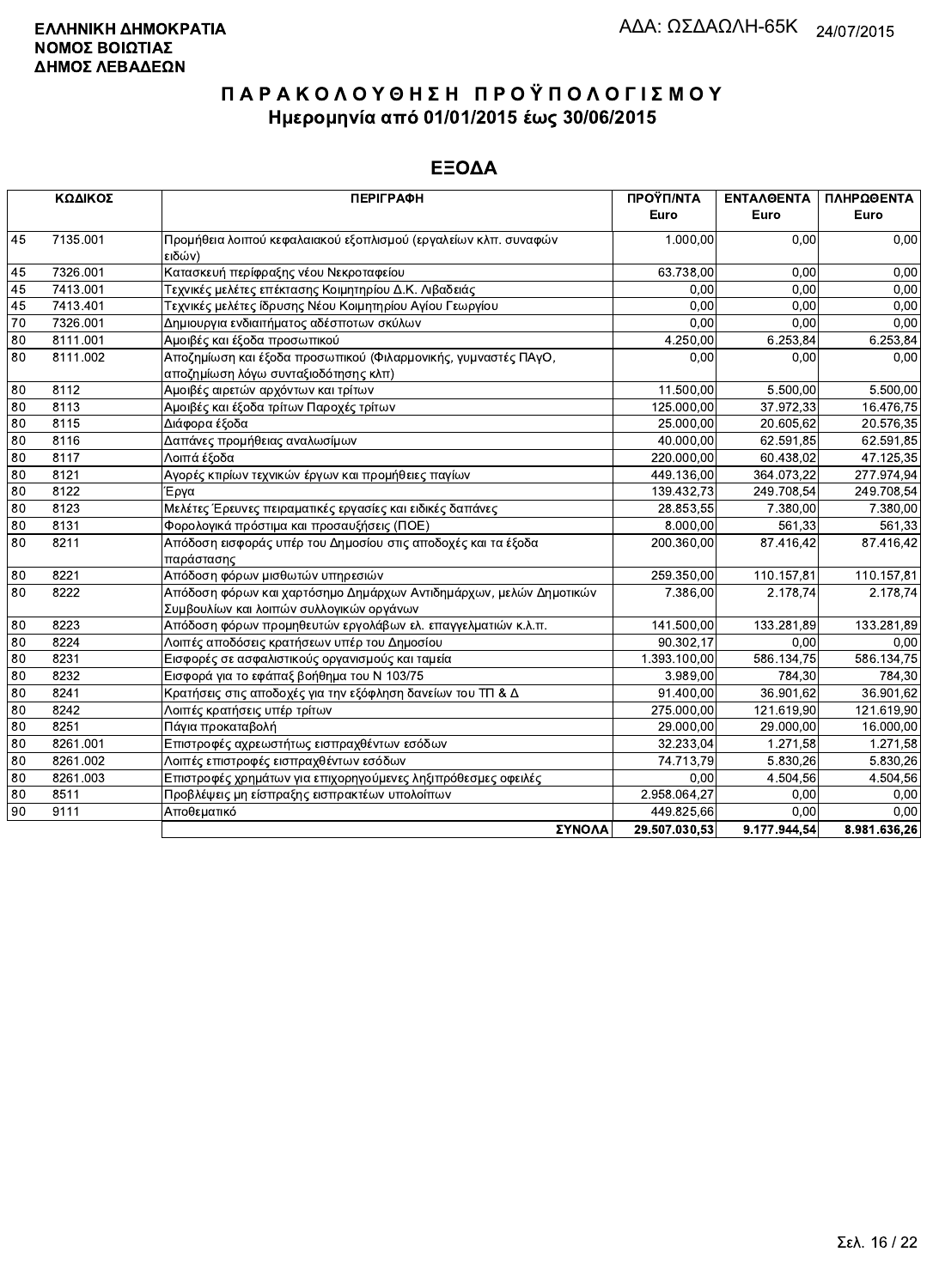#### ΓΕΝΙΚΗ ΑΝΑΚΕΦΑΛΑΙΩΣΗ

|                                         | ΠΡΟΫΠΟΛΟΓΙΣΘΕΝΤΑ<br>Euro | <b>ΒΕΒΑΙΩΘΕΝΤΑ</b><br>Euro | ΕΙΣΠΡΑΧΘΕΝΤΑ<br>Euro |
|-----------------------------------------|--------------------------|----------------------------|----------------------|
| ΕΣΟΔΑ                                   | 27.376.998,87            | 27.376.998,87              | 8.880.776,79         |
| <b>XPHMATIKO</b><br>ΥΠΟΛΟΙΠΟ<br>(K.A.3) | 2.130.031,66             | 2.596.950.84               | 2.596.950.84         |
| ΣΥΝΟΛΟ                                  | 29.507.030,53            | 16.011.565,17              | 11.477.727.63        |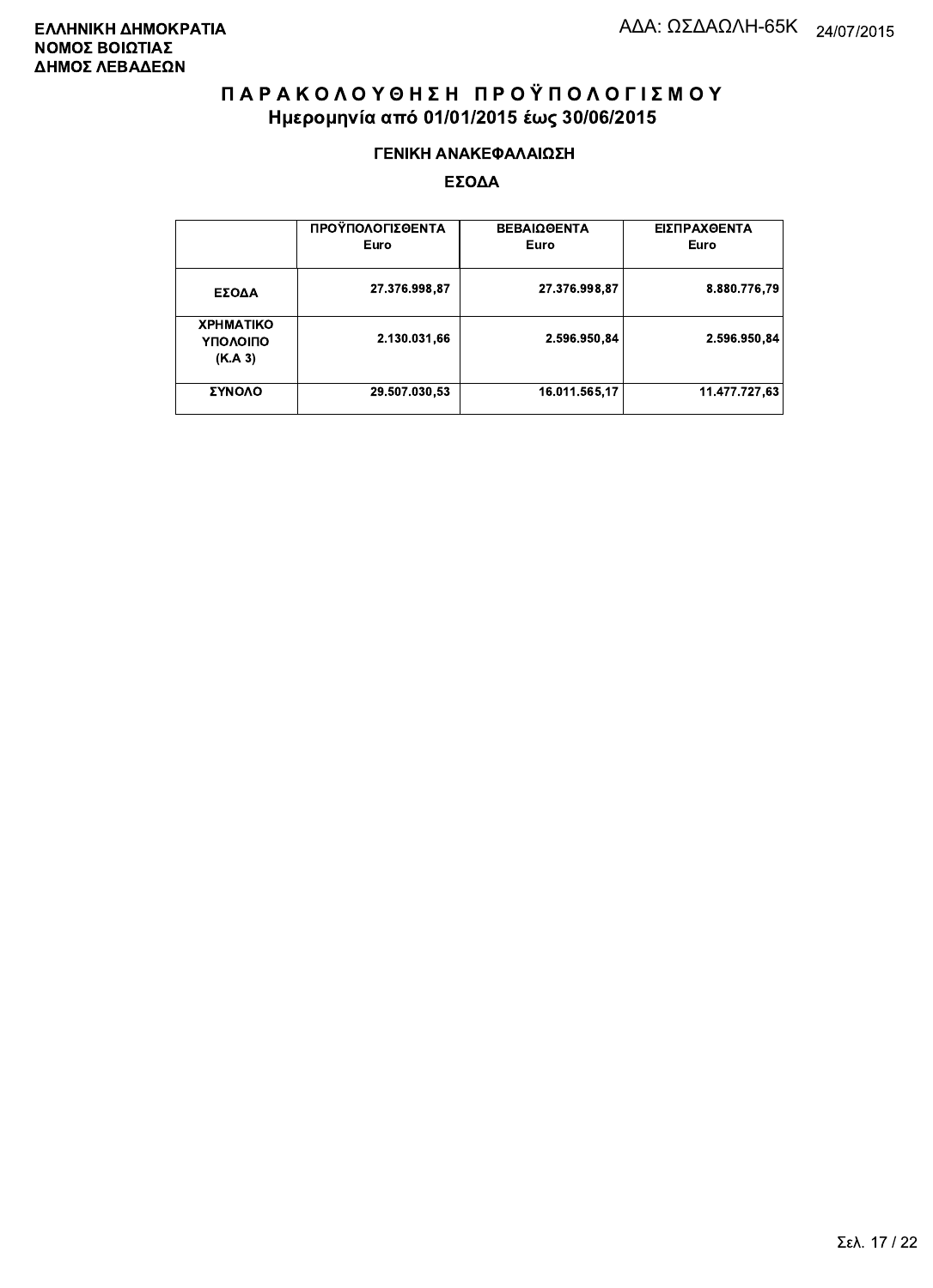#### ΕΞΟΔΑ

|             | ΠΡΟΫΠ/ΝΤΑ<br>Euro | <b>ENTAAGENTA</b><br>Euro | ΠΛΗΡΩΘΕΝΤΑ<br>Euro |
|-------------|-------------------|---------------------------|--------------------|
|             |                   |                           |                    |
| ΕΞΟΔΑ       | 29.057.204,87     | 9.177.944.54              | 8.981.636,26       |
| ΑΠΟΘΕΜΑΤΙΚΟ | 449.825,66        | 0,00                      | 0,00               |
| ΣΥΝΟΛΟ      | 29.507.030,53     | 9.177.944.54              | 8.981.636.26       |
|             |                   |                           |                    |

#### ΑΝΑΚΕΦΑΛΑΙΩΣΗ 1ου ΕΠΙΠΕΔΟΥ

| האוההו | 1/NT/ | <b>OENTA</b> | HPOGFNTA |
|--------|-------|--------------|----------|
| .      |       | FΝ           |          |
|        |       |              |          |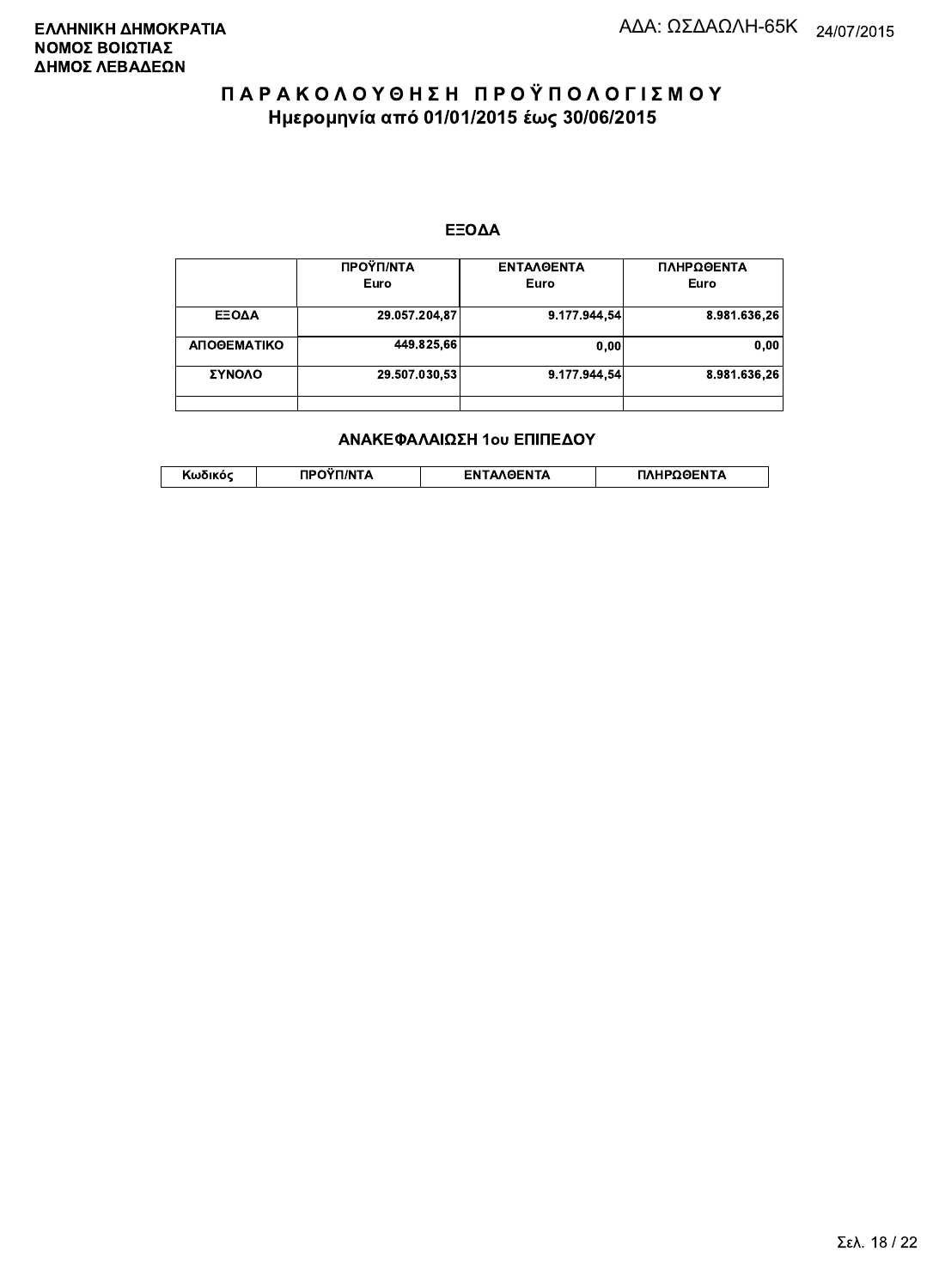ΑΝΑΚΕΦΑΛΑΙΩΣΗ ΕΣΟΔΩΝ ΑΠΟ 01/01/2015 ΕΩΣ 30/06/2015

|   | TAKTIKA EZOAA                                                               |                       |               |
|---|-----------------------------------------------------------------------------|-----------------------|---------------|
|   |                                                                             | <i>EYNOAO:</i>        | 5.476.217.84  |
|   | EKTAKTA EZOAA                                                               |                       |               |
|   |                                                                             | <i>EYNOAO:</i>        | 993.387,20    |
|   | EZOAA ΠΑΡΕΛΘΟΝΤΩΝ ΟΙΚΟΝΟΜΙΚΩΝ ΕΤΩΝ (Π.Ο.Ε.) ΠΟΥ ΒΕΒΑΙΩΝΟΝΤΑΙ ΓΙΑ ΠΡΩΤΗ ΦΟΡΑ |                       |               |
|   |                                                                             | <i>EYNOAO:</i>        | 409.247,22    |
| 3 | ΕΙΣΠΡΑΞΕΙΣ ΑΠΌ ΔΑΝΕΙΑ ΚΑΙ ΑΠΑΙΤΗΣΕΙΣ ΑΠΌ Π.Ο.Ε.                             |                       |               |
|   |                                                                             | <i>EYNOAO:</i>        | 1.021.806,22  |
| 4 | ΕΙΣΠΡΑΞΕΙΣ ΥΠΕΡ ΤΟΥ ΔΗΜΟΣΙΟΥ ΚΑΙ ΤΡΙΤΩΝ ΚΑΙ ΕΠΙΣΤΡΟΦΕΣ ΧΡΗΜΑΤΩΝ             |                       |               |
|   |                                                                             | ΣΥΝΟΛΟ:               | 980.118,31    |
| 5 | ΧΡΗΜΑΤΙΚΟ ΥΠΟΛΟΙΠΟ                                                          |                       |               |
|   |                                                                             | ΣΥΝΟΛΟ:               | 2.596.950,84  |
|   |                                                                             | ΓΕΝΙΚΟ ΣΥΝΟΛΟ ΕΣΟΔΩΝ: | 11.477.727,63 |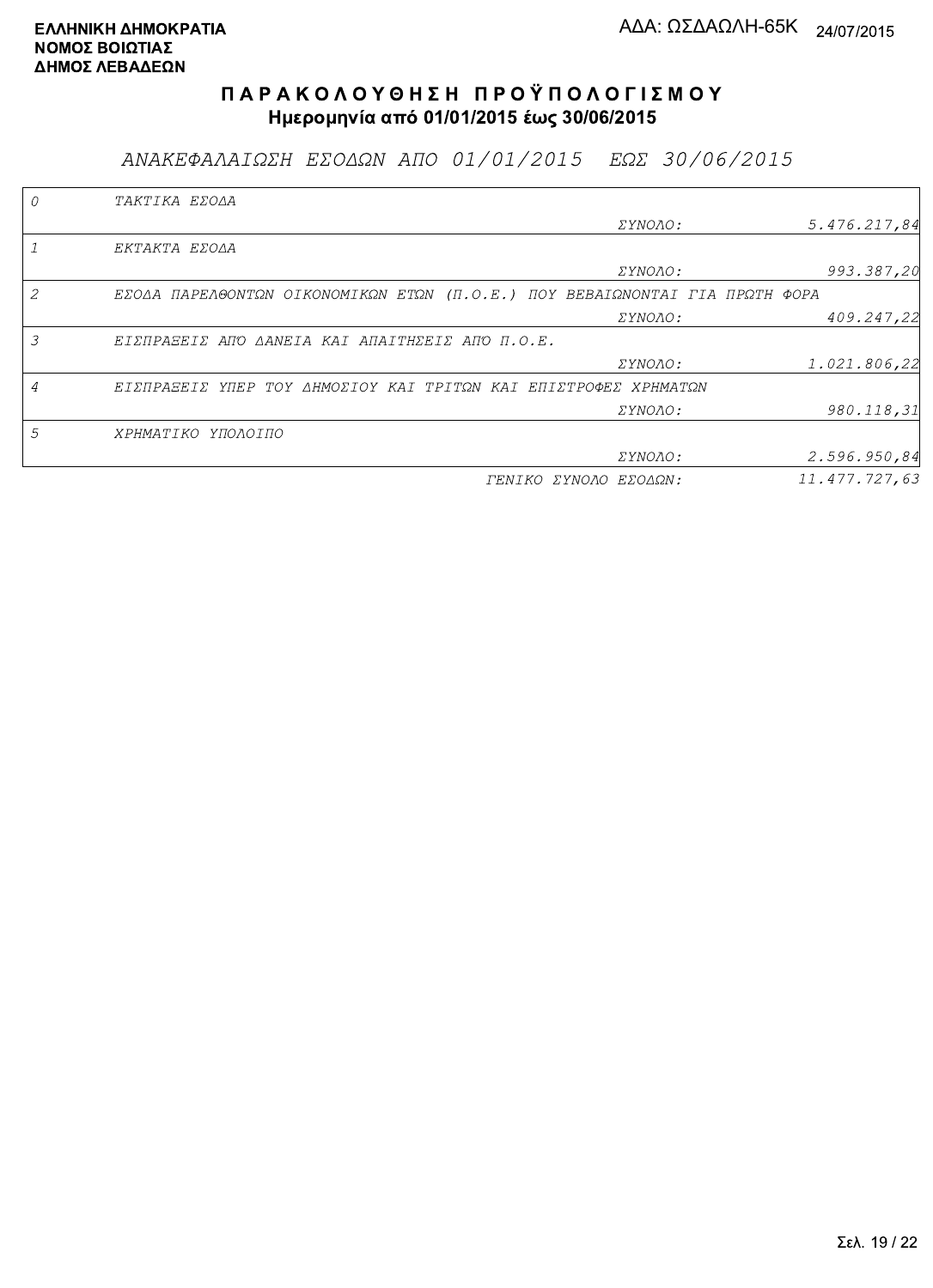## ΑΝΑΚΕΦΑΛΑΙΩΣΗ ΕΞΟΔΩΝ ΑΠΟ 01/01/2015 ΕΩΣ 30/06/2015

| 6              | Έξοδα χρήσης                                                  |                       |
|----------------|---------------------------------------------------------------|-----------------------|
| 61             | Αμοιβές αιρετών και τρίτων                                    | 117.403,41            |
| 66             | Δαπάνες προμήθειας αναλωσίμων                                 | 132.626,29            |
| 67             | Πληρωμές για μεταβιβάσεις εισοδημάτων σε τρίτους Παραχωρήσεις | 3.491.736,75          |
|                | - Παροχές - Επιχορηγήσεις - Επιδοτήσεις - Δωρεές              |                       |
| 63             | $Φ$ όροι - Τέλη                                               | $\overline{3.399,74}$ |
| 60             | Αμοιβές και έξοδα προσωπικού                                  | 2.296.388,09          |
| 64             | Λοιπά γενικά έξοδα                                            | 53.447,34             |
| 65             | Πληρωμές για την εξυπηρέτηση της δημόσιας πίστης              | 162.072,68            |
| 62             | Παροχές τρίτων                                                | 457.503,05            |
| 68             | Λοιπά έξοδα                                                   | 6.098, 30             |
|                | ΣΥΝΟΛΟ:                                                       | 6.720.675,65          |
| $\overline{7}$ | Επενδύσεις                                                    |                       |
| 73             | Έργα                                                          | 440.937,84            |
| 71             | Αγορές κτιρίων τεχνικών έργων και προμήθειες παγίων           | 19.791,99             |
| 75             | Τίτλοι πάγιας επένδυσης (συμμετοχές σε επιχειρήσεις)          | 0,00                  |
| 74             | Μελέτες, έρευνες, πειραματικές εργασίες και ειδικές δαπάνες   | 0,00                  |
|                | ΣΥΝΟΛΟ:                                                       | 460.729,83            |
| 8              | ΠΛΗΡΩΜΕΣ Π.Ο.Ε & ΛΟΙΠΕΣ ΑΠΟΔΟΣΕΙΣ ΚΑΙ ΠΡΟΒΛΕΨΕΙΣ              |                       |
| 81             | Πληρωμές υποχρεώσεων (Π.Ο.Ε.)                                 | 694.148,95            |
| 82             | Λοιπές αποδόσεις                                              | 1.106.081,83          |
| 83             | Επιχορηγούμενες Πληρωμές Υποχρεώσεων Π.Ο.Ε.                   | 0,00                  |
| 85             | Προβλέψεις μη είσπραξης εισπρακτέων υπολοίπων βεβαιωμένων     | 0,00                  |
|                | κατά τα ΠΟΕ εντός του οικονομικού έτους                       |                       |
|                | ΣΥΝΟΛΟ:                                                       | 1.800.230,78          |
| 9              | Αποθεματικό                                                   |                       |
| 91             | Ποσό διαθέσιμο για αναπλήρωση των ανεπαρκών πιστώσεων για τη  | 0,00                  |
|                | δημιουργία νέων μη προβλεπόμενων στον προϋπολογισμό           |                       |
|                | ΣΥΝΟΛΟ:                                                       | 0,00                  |
|                | TENIKO ZYNOAO EEOAQN:                                         | 8.981.636,26          |